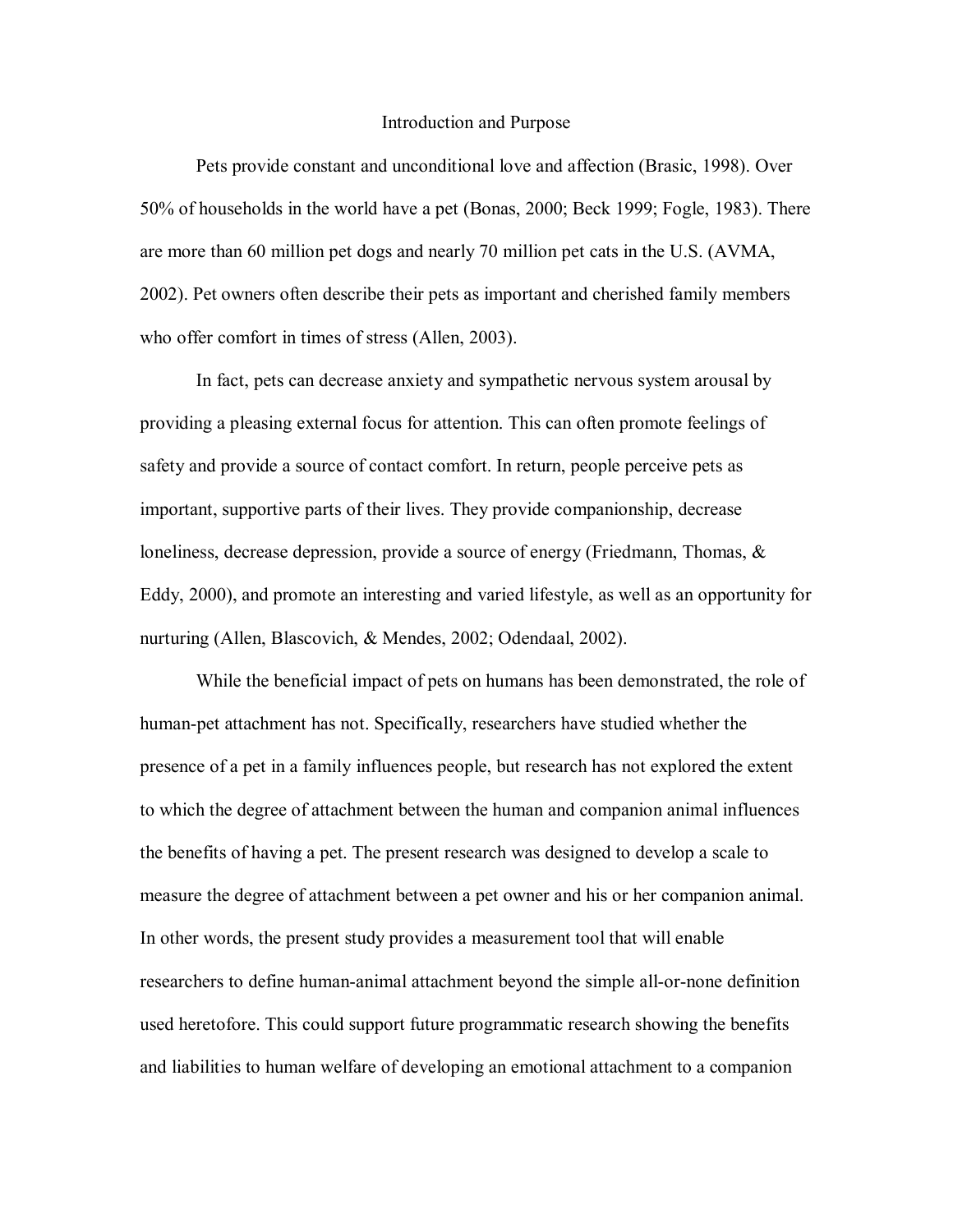animal. Moreover, a more sensitive definition of human-animal attachment can lead to better understanding of the psychological mechanisms underlying emotional attachments between humans and animals.

## Purpose Statement

 The proposed research was designed to create a quantitative instrument to measure the degree of attachment between humans and pets, and explore relations between one's score on the Pet-Attachment Scale (PATS) and measures of human happiness, gender, age, whether the participant lives with a significant other, whether the participant had a pet as a child, the number of pets the participant has, whether the participant is the most responsible for the pet, and the type of pet the participant chooses as a favorite (i.e., dog, cat, or other). A reliable and valid measure of human-pet attachment would dramatically expand the possibilities for research in this domain.

An instrument such as the one the author has developed in this study will allow researchers to explore the degree of attachment an individual feels toward a pet, and whether this attachment is related to certain variables such as the amount of responsibility the participant has for the pet, the age, the gender, the happiness of the participant, whether the participant lives with a significant other, whether the participant had a pet as a child, and the number of pets the participant has. Should the present instrument prove to be reliable and valid it will provide opportunities for follow-up programmatic research in the domain of human-pet interaction.

A variety of animals, including, birds, chinchillas, guinea pigs, hamsters, horses, ferrets, fish, rabbits, snakes, cats, and dogs, serve as pets. Much of the research literature in this area does not specify the kind of animal referred to as a "pet." The term used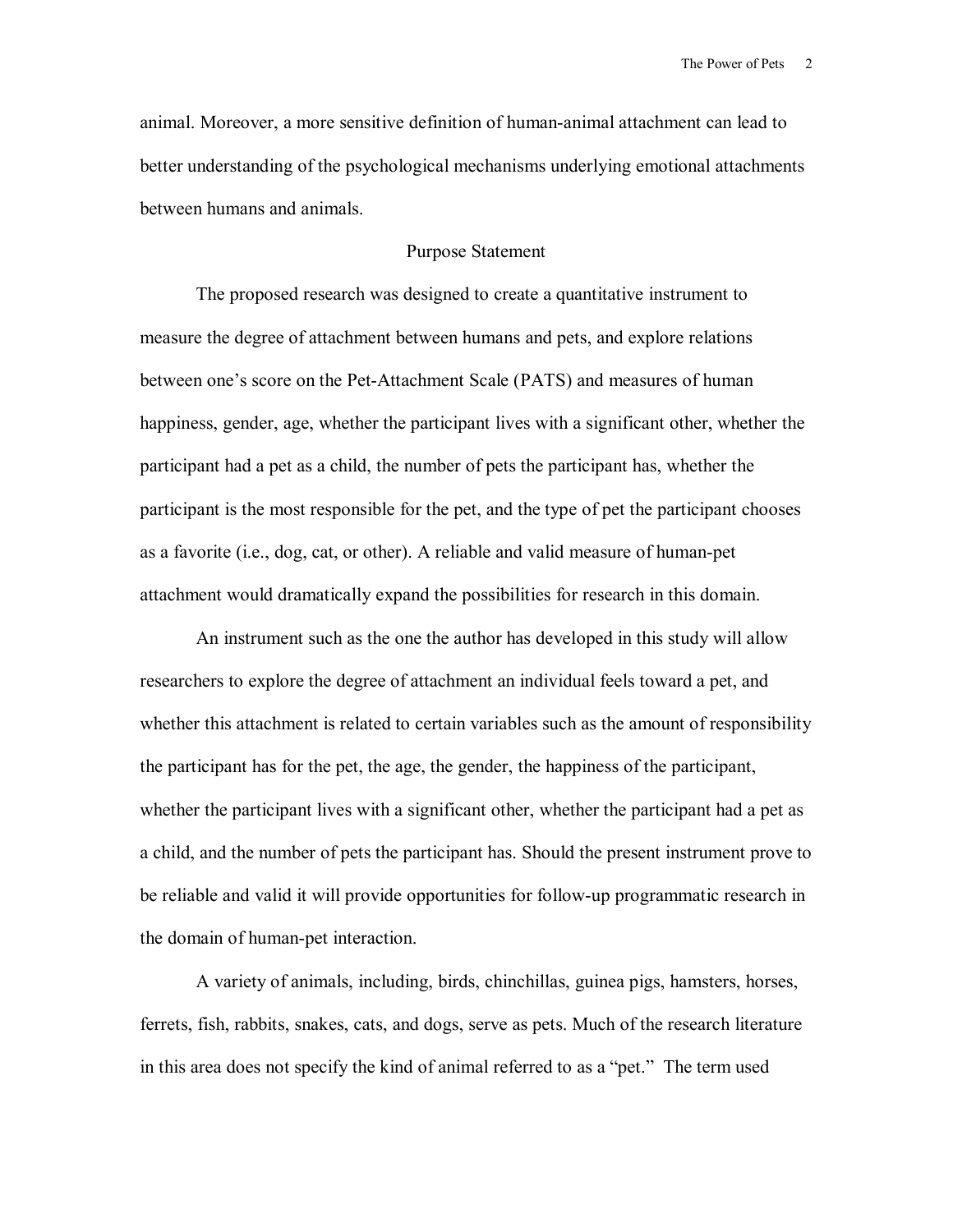throughout the research reviewed is simply "pet," leaving the role of "pet" open to any possible animal. Dogs and cats are the most common animals playing the pet role in American culture.

In this research, the investigator did not define the pet strictly as a dog or a cat. Participants were asked to list the pets in their lives and to evaluate their relationship with the pet that has been most influential. In other words, the participant chose a favorite pet. This enabled an exploration of animal type in human-pet attachment. The following questions were addressed within this research study:

- 1. Will the PATS vary significantly as a function of the type of animal serving as a favorite pet?
- 2. Will the PATS vary significantly as a function of gender and age?
- 3. Will the PATS vary significantly as a function of responsibility for a pet?

### Specific Aims

- 1. To develop a measurement scale to quantify peoplesí attachment to their pets;
- 2. To determine item consistency reliability of the Pet-Attachment Scale (PATS);
- 3. To conduct a factor analysis of the PATS;
- 4. To examine the criterion-related validity of the scale;
- 5. To explore relationships between personal variables (e.g., happiness, amount of caretaking, type of pet, significant other) and degree of human-pet attachment as measured by the PATS; and
- 6. To explore the relationship between certain demographic variables (including gender and age of pet owner) and the PATS.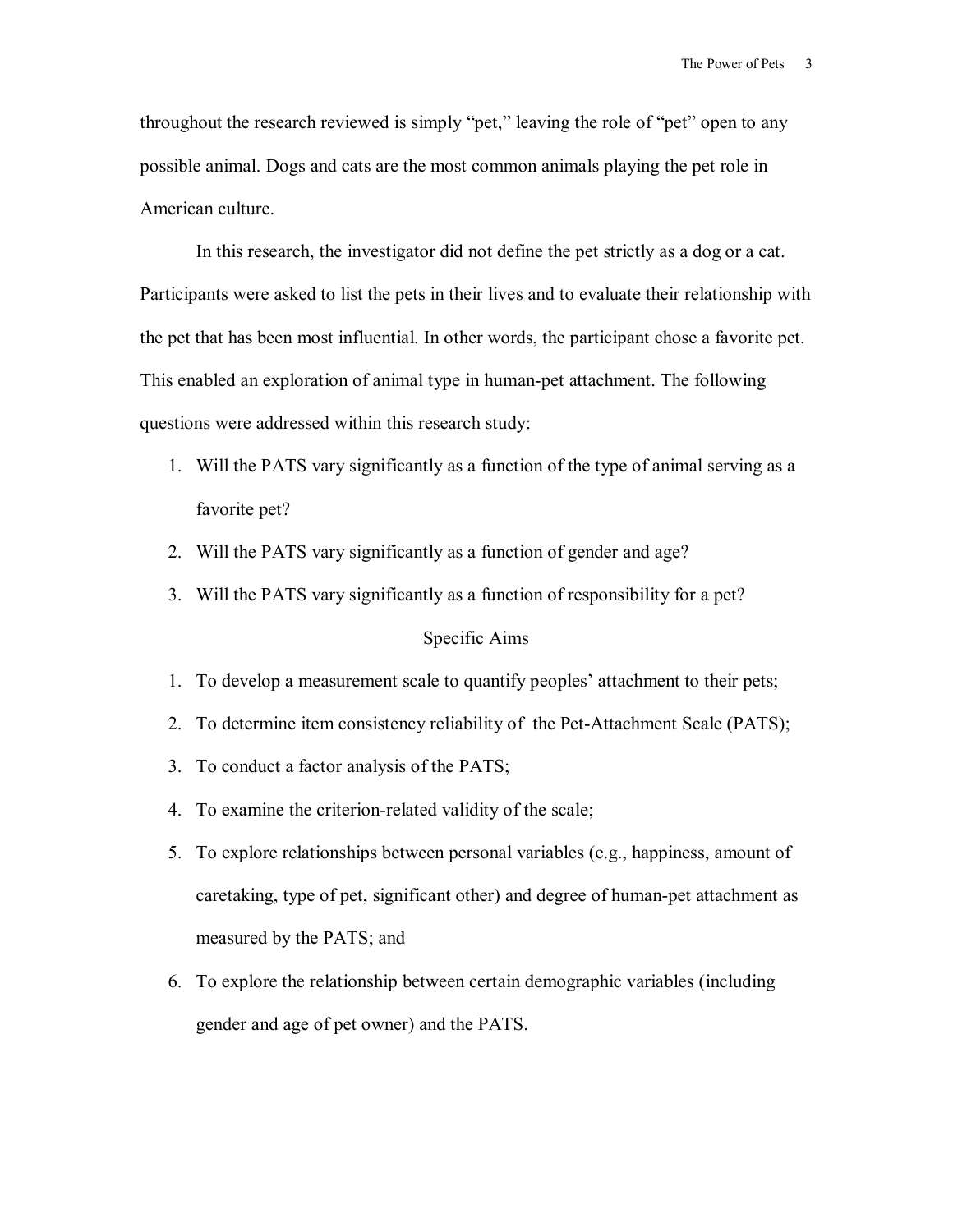#### Specific Research Questions

- 1. What is the inter-item consistency of the PATS?
- 2. How many factors will account for variance among the PATS items?
- 3. Which items load significantly enough on a factor to be retained in the final version of the PATS?
- 4. Will the degree of attachment between owner and pet, as measured by the PATS, vary significantly as a function of gender and age of owner and the type of pet?
- 5. Will the PATS have construct validity?
- 6. How will the PATS compare with a published scale that measures amount of individual caring for a pet (i.e., the Companion Animal Bonding Scale) (Poresky, Hendrix, Mosier, & Samuelson, 1987).
- 7. How will the factor analysis of the PATS compare with a factor analysis of the CABS?
- 8. Will the PATS and CABS have similar relationships with other variables studied (e.g., gender of owner, age of owner, type of pet listed as favorite, do owners live with their pet, degree of responsibility for the pet)?

#### Review of the Relevant Literature

The potential health benefits of the human-animal relationship has been explored for over 15 years with limited success. Early studies were mainly case studies, later followed by questionnaire, survey, and interview approaches. Although a considerable number of interesting studies have since been reported, in most cases the mechanisms that lie behind the results obtained are unclear (Endenburg & Baarda, 1995). While there is little empirical evidence on human/companion animal interaction, there is much more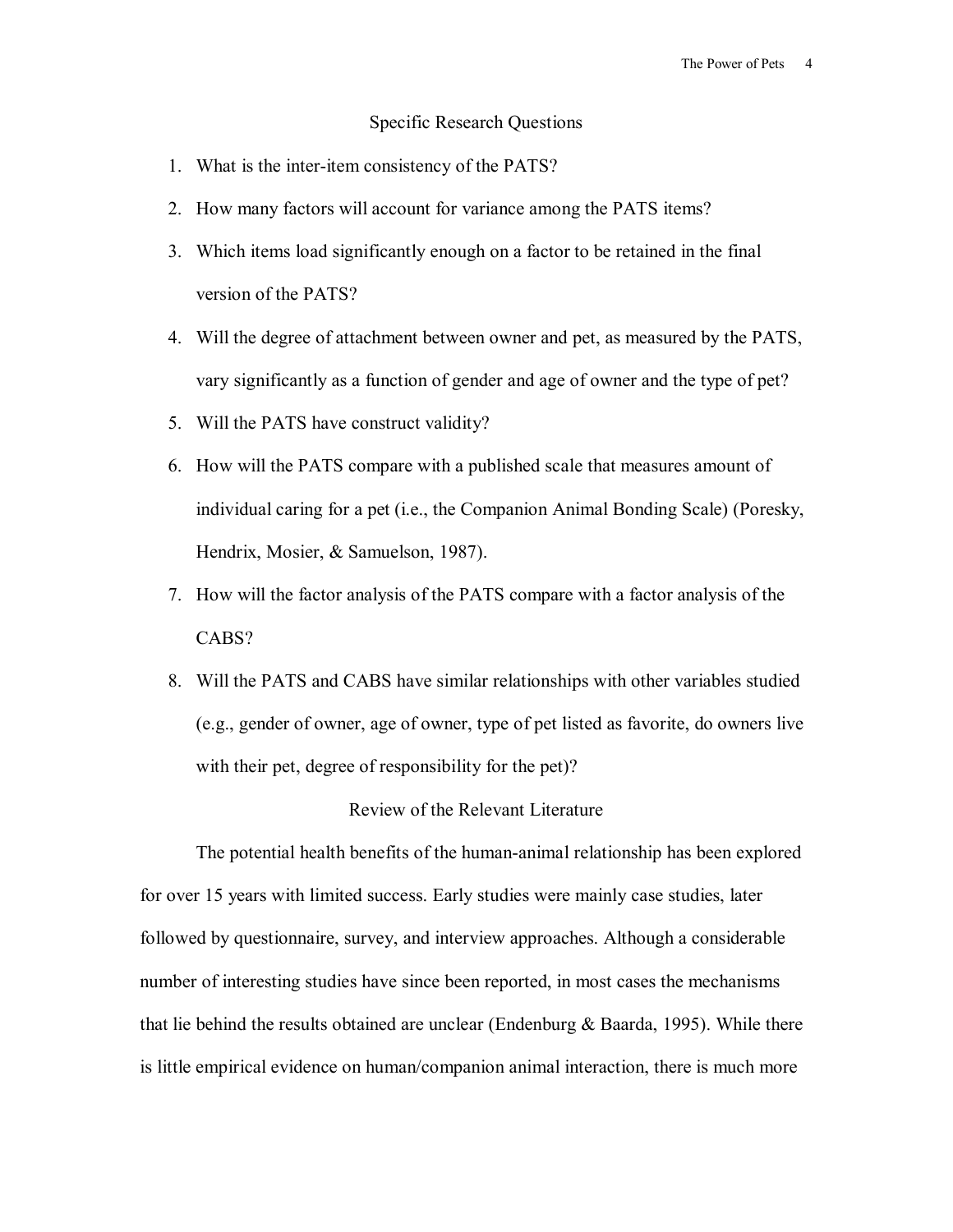anecdotal evidence supporting the positive effects of pets. Greater attention and future research needs to investigate the interaction between individuals and their pets (Davis  $\&$ Juhasz, 1985; Roberts, 1994; Soares, 1985).

Anecdotal evidence tells us that pets often relieve loneliness, provide meaningful companionship, and offer therapeutic comfort. These various benefits of pets have been observed indicating possible relationships between pet-ownership and benefits to: selfesteem, well-being, physical needs and health, social interaction, companionship, communication facilitation, and throughout age (Davis & Juhasz, 1985; Roberts, 1994; Soares, 1985).

*The value of pets for quality of human life: What the current literature suggests.*  Keeping a pet can be good for an individual's health (Gunter, 1999). The health benefits of living with a pet are both physical and psychological. Not only do they enhance selfesteem, improve mental health, and increase well-being, they also assist people in socializing with others (Brasic, 1998; Gunter, 1999). In fact, pet ownership is often a significant predictor of one-year survival after a heart attack (Allen 2003).

Rogers, Hart, and Boltz (1993) surveyed 29 participants between the ages of 65 to 78 and found that individuals who own dogs report a pattern of walking two times a day, whereas non-owners reported walking only once a day. Walking a dog versus walking alone can make the individual seem more inviting to others, especially if that dog sees another dog, bringing the dog owners together. This usually promotes a conversation between the individuals with the dogs. In fact, it was mentioned that for many individuals the dog is the conversational companion they often need. Such dog ownership was also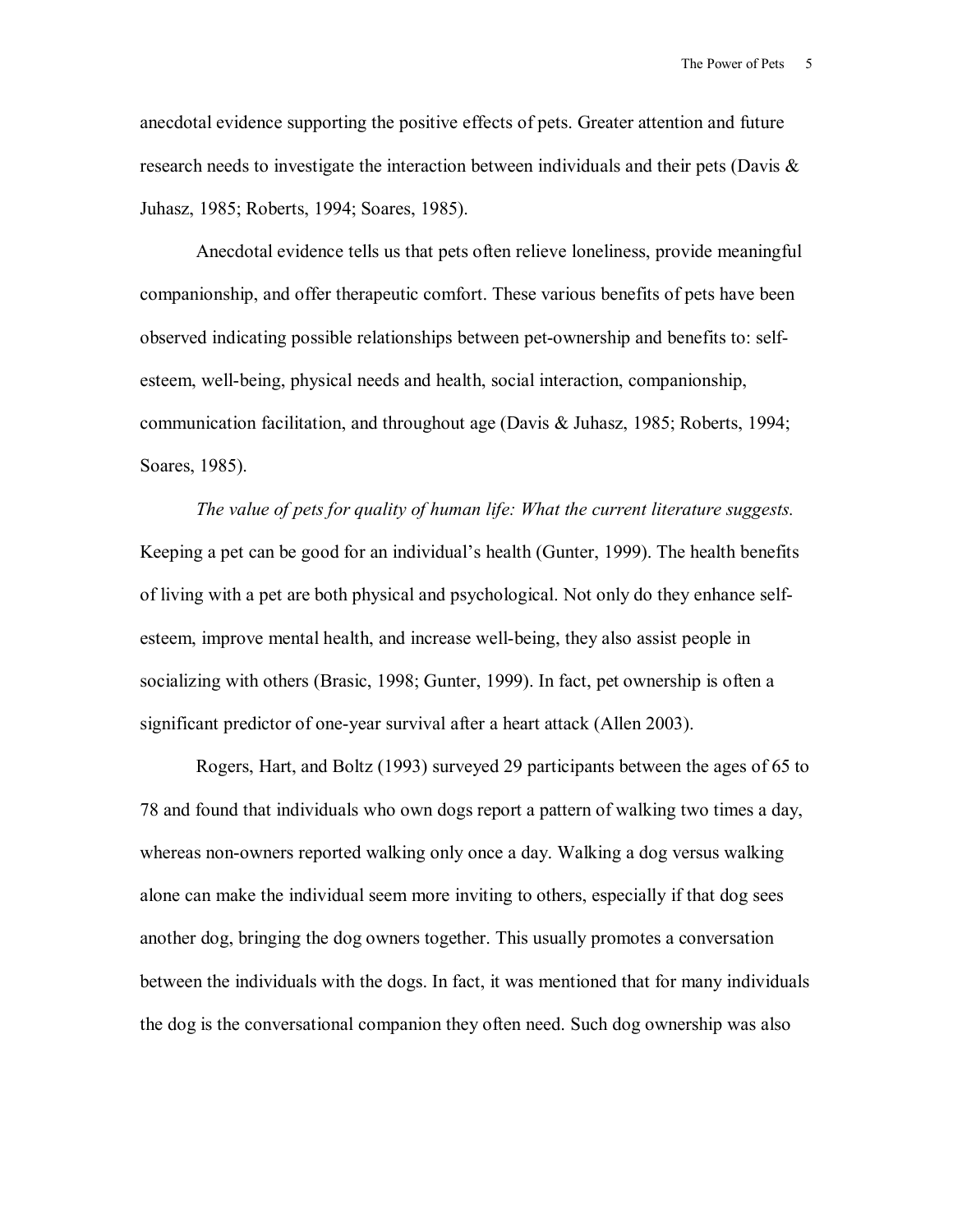associated with fewer doctor visits. In other words, pets were seen as enhancing the physical well-being of individuals.

*Benefits to self-esteem.* Pet and human interaction can provide a positive and healthy dynamic in the lives of individuals (Gunter, 1999; Sussman, 1985). The pet can facilitate improvement in self-worth, interpersonal competence, life satisfaction, happiness, and marital health (Sussman, 1985). Pets also can improve a person's wellbeing by helping them cope with stressful life events and providing a close relationship that helps to moderate the effects of stress (Gunter, 1999).

In other words, it is likely the role a pet plays in someone's life determines the nature of the influence the pet has for that person. Roles vary in their relations to social positions (LaRossa & Reitzes, 1993). A pet can often be a replacement or a surrogate for a human relationship. Some childless couples consider their pets to be their children- loving their pets as they would their own children (LaRossa & Reitzes, 1993). Pets often have their own identity within a relationship and can be an extension of that individual. Pets can often contribute substantially to human interdependency. When communicating with a pet, it's not necessary to hide your identity. Thus, connecting with a pet has been considered simple and stress free (Eckstein, 2000).

*Benefits to emotional well-being.* Pets not only provide communication, facilitate improvement in life satisfaction and an improvement in an individual's effects of stress and physical health, they also provide enormous benefits to an individual's psychological well-being. It has been mentioned that pets can provide emotional comfort and help alleviate stress and distress. Individual's who own a pet, compared to individuals who do not own a pet, have been known to suffer fewer episodes of depression, enjoy life more,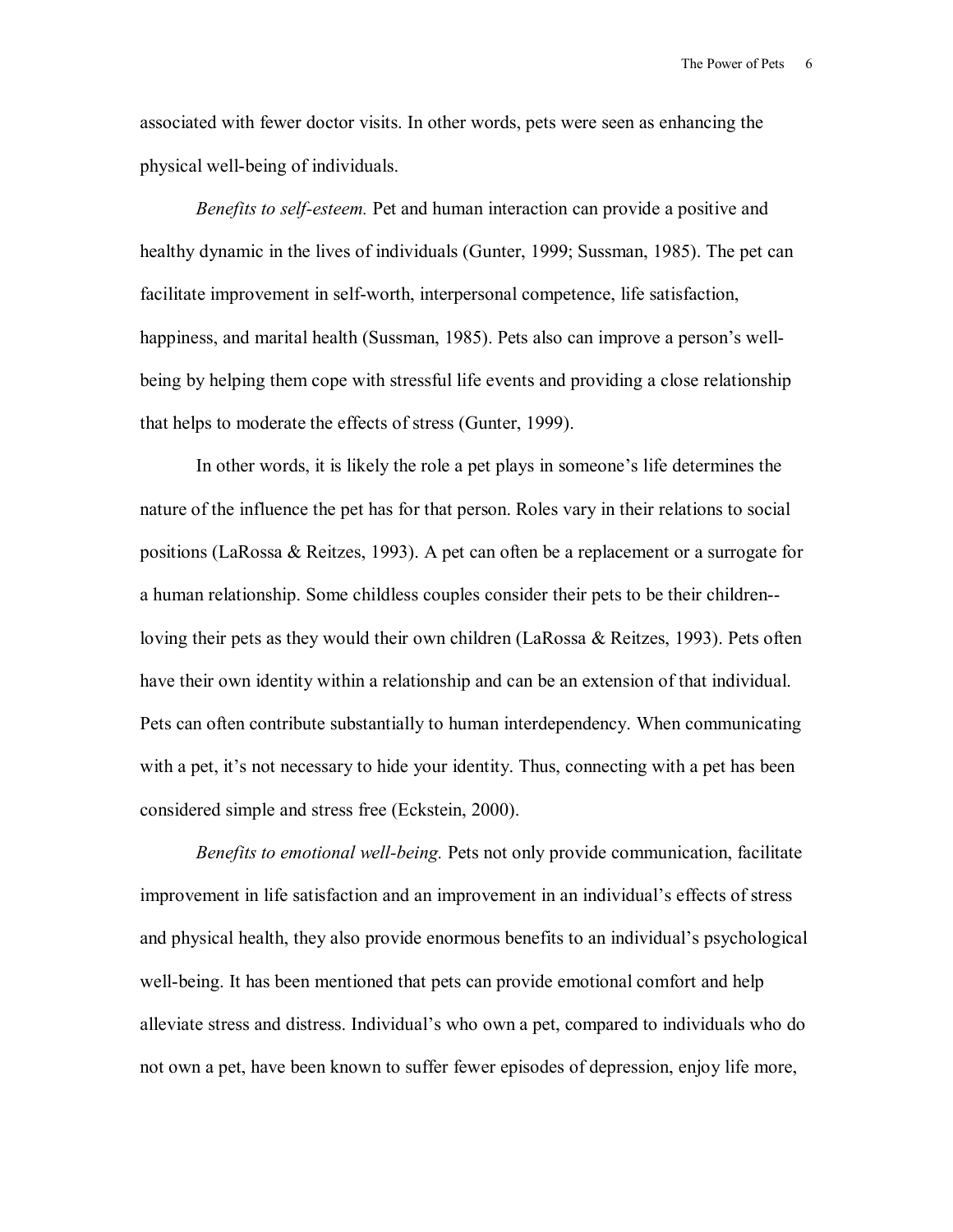experience more happiness, and are generally more satisfied with their lives (Gunter, 1999).

In many cases, for a pet to have these beneficial impressions on an individual one's emotional involvement with a pet is often as great or greater than it might be with another human being (Harker, Collis, & McNicholas, 2000; Peretti, 1990). Animals offer the kind of unconditional love that can promote a person's emotional well-being. For example, researchers of the human-pet bond report that providing individuals in retirement homes with a pet eliminates frequent episodes of depression (Kehoe, 1990). The advantage of pets is that they accept people the way they are; a pets' attachment to people is unconditional. Pets can make people feel better about themselves just by behaving in a positive way. They show loyalty and devotion in ways which other people fail to match.

In many cases, the pet can be a companion, a confidant, and a source of emotional support all rolled in one. As a result, pets become invaluable to human kind, especially for emotional well-being. They allow people to feel needed, are there for people to feel close to, provide a source of satisfaction, and offer unconditional acceptance without demands to perform in any special way. People need to be needed, to have someone to be close to and in many cases, a pet can often fulfill that need (Gunter, 1999).

Pets can show a unique concern for a human that only the owner truly understands. Emotional empathy "is the vicarious emotional response to another's emotions or states, and is regarded as distinct from perspective taking, which involves the cognitive comprehension of another's thoughts and feelings" (Paul, 2000, p. 194). Emotional empathy has been considered to apply equivalently to human and animal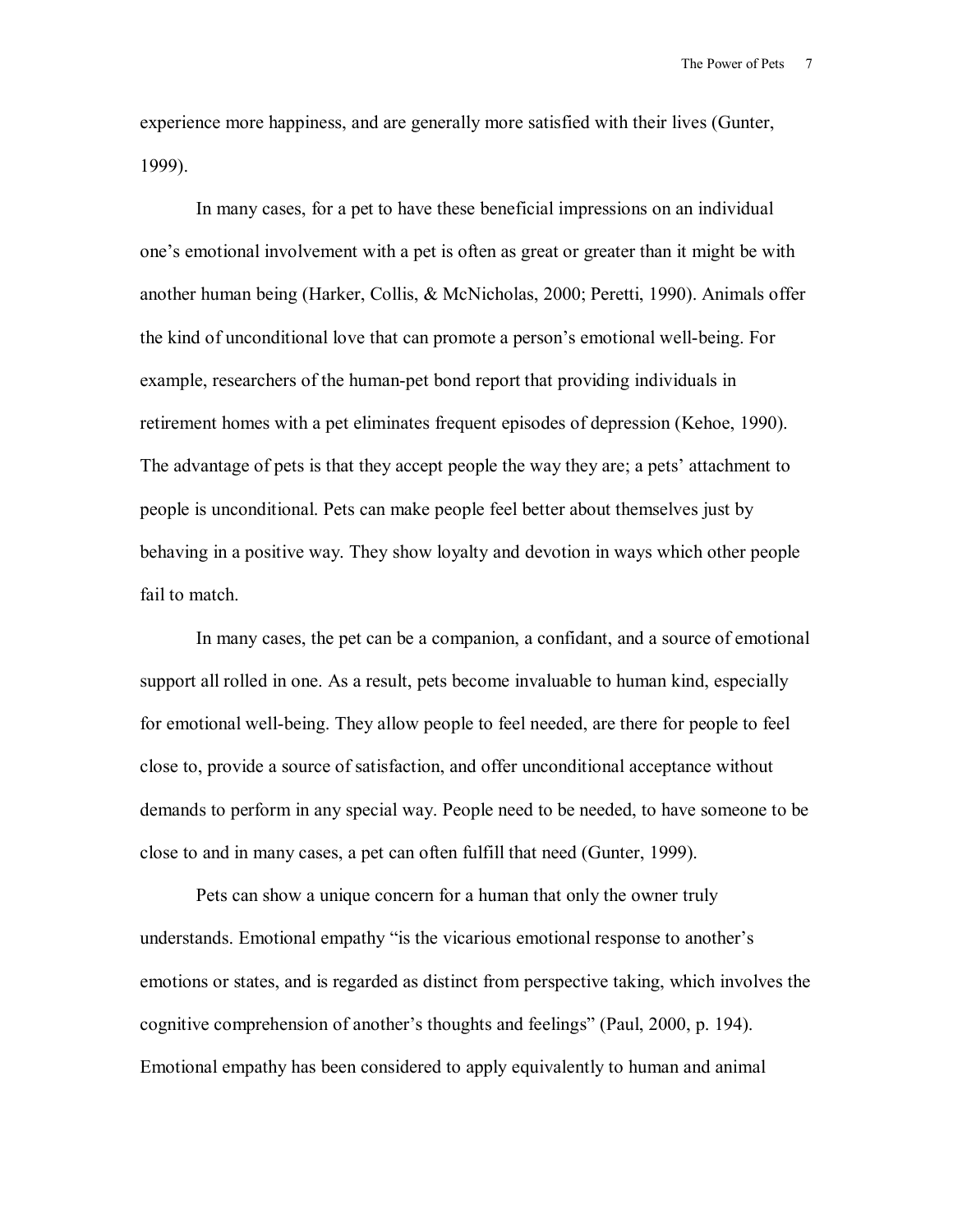targets because it has been regarded as so broadly applicable. Most people who are empathetic and caring in their views of animals will likely have the same sentiments toward people. Past and present ownership of a pet can lead to greater concern about the treatment and welfare of animals (Paul, 2000). Paul (2000) showed that those respondents who had owned pets during their childhood had significantly higher animal-oriented empathy scores than those who did not have a pet during childhood.

Eckstein (2000) developed "The Pet Relationship Impact Inventory," and found two different types of people, "those who love and adore pets as regular members of the family, and those who do not"  $(p. 192)$ . The pet self-assessment questionnaire was offered to a family who completed it as a group. Interestingly, the size of the family, the structure of the family, the mother's employment status, and the children's attitude toward pets influenced whether the family had a household pet. It was also discovered that "the emotional bond and desire for proximity between children and pets is congruent with attachment behavior towards humans, yet the relationship between child and pet is considered simpler and less conflicted than human relationships" (p. 196).

*Benefits to physical needs and health.* Not only do pets fulfill many emotional needs for people, they also require care, exercise, food, and affection. In fact, pet owners have fewer visits to the physician's office (Brasic, 1998; Friedmann, Thomas,  $\&$  Eddy, 2000). In terms of cardiovascular health, individuals with pets have an increased postmyocardial infarction survival rate, as well as significantly lower blood pressure and heart rate reactivity. Pets can buffer reactivity to acute stressors as well as diminish perceptions of distress (Allen, 2003; Gunter, 1999; Stallones, Marx, Garrity, & Johnson, 1992).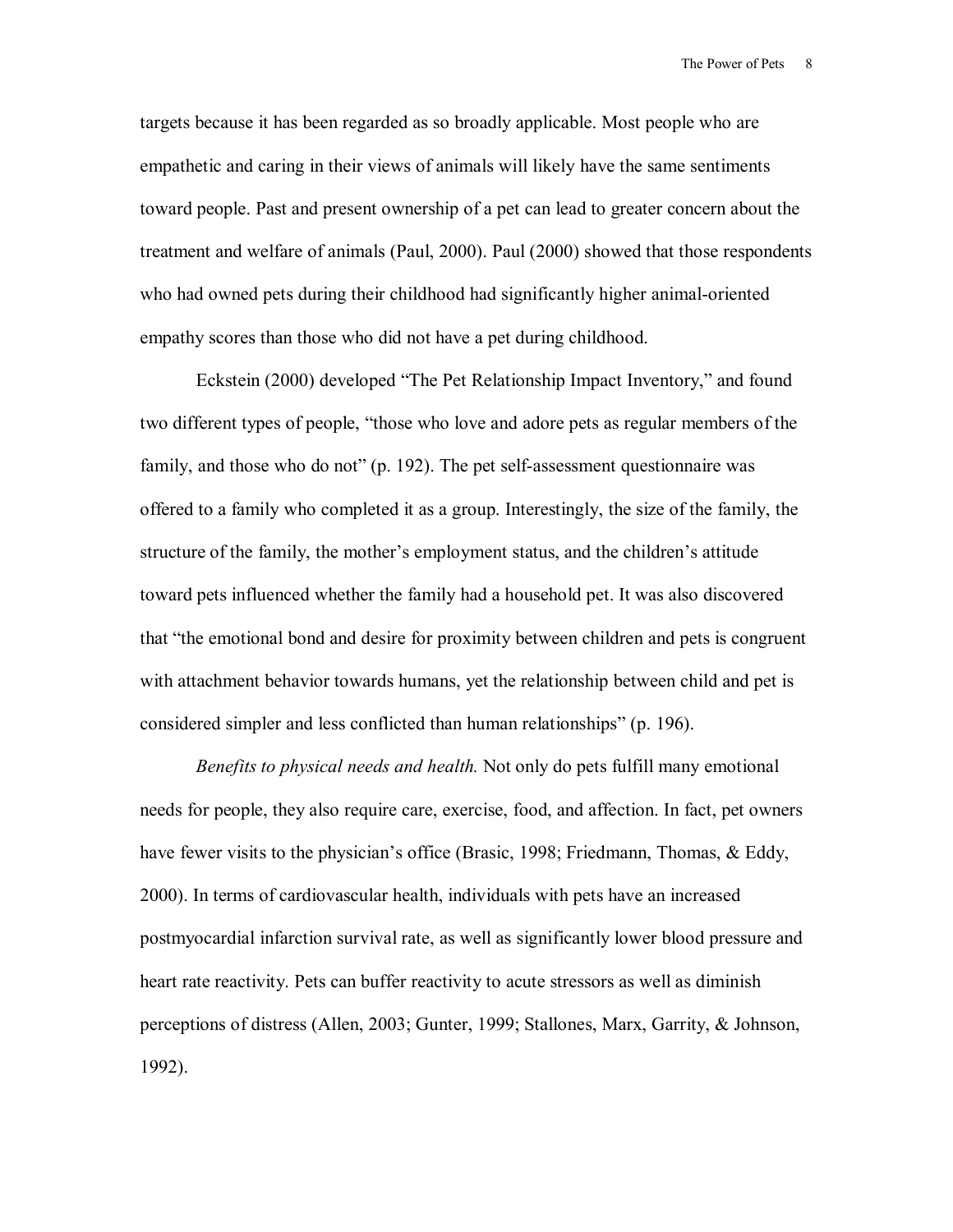According to Dembicki and Anderson (1996) who surveyed a self-selected convenience sample of seniors ages 60 and up containing two groups, pet-owners versus non-pet owners, pet owners had significantly lower serum triglycerides than non-petowners. Pet owners also had significantly different blood lipids because of diet and exercise encouraged by the pet. A blood analysis was conducted on the participants and their eating and exercise habits were assessed, along with their emotional and physical health, social support, pet care, and pet attachment. Pets were seen as a promoter for selfcare. The two most important components of self-care are eating and exercise. Pets can become an active time clock for those with no obligations or scheduled activities leading to a broader impact of physical activity. In addition, pets remind owners to take care of them, feed them, and exercise them, thereby prompting self-care (Dembicki & Anderson, 1996).

*Benefits to social interaction.* In addition to physical benefits, pets also promote positive interactions between family members, adding a substantial dose of affection to the family (Bonas, McNicholas, & Collis, 2000; Spicer, 1990; Sussman, 1985). Pets can serve as a social lubricant, increasing the quantity and quality of interpersonal communication. This is often referred to as the ice-breaking characteristic of companion animals (Serpell, 2000; Veevers, 1985). In many cases the companion animal stimulates a conversation by allowing someone to react to the pet, initiate contact with the pet, or communicate about or even to the pet. This kind of contact can promote communication within a family, among friends, or between strangers.

*Benefits to companionship.* Not only can a pet initiate contact between family members, friends, and others, but a pet invites contact and communication for itself. A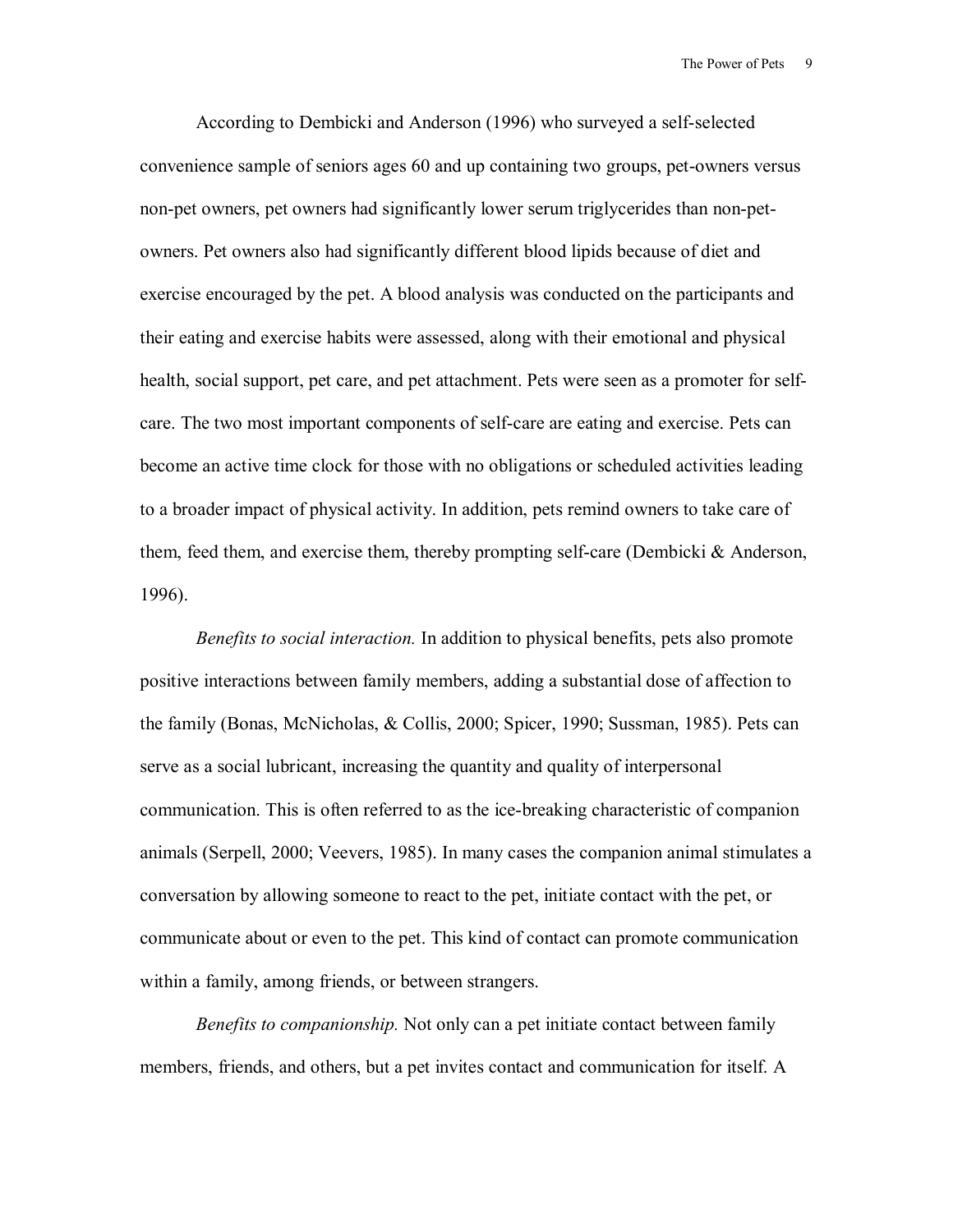pet is a living organism that, in many cases, wants to be held, stroked, loved, and hugged. This is often sufficient, needed attention for some individuals. For example, by jumping on an inviting lap, a puppy can deliver desired affection to older individuals, younger individuals, children, and adults. Pets seem to pay attention and listen, sit quietly during stressful events, and provide unconditional love (Hoffman, 1991; Kehoe, 1990).

Pet-human interactions can supplement human-human interactions or even substitute for certain human relationships (Veevers, 1985). Owners turn to their pets for regular companionship, which can become an interdependent and indispensable friendship. Pets can satisfy the need to feel important. They can function as an egoextension relative to an individual's self-esteem (Brickel, 1985; Davis & Juhasz, 1985). By being a loyal friend or by eliminating loneliness a pet can positively affect an individual's self-esteem or self-image (Beck, 1999; Davis & Juhasz, 1985). Through telephone interviews of 2,001 owners of dogs and cats, Ralston Purina (2000) reported that 93% of dog and cat owners hug their pet daily. As well, 64% responded that the greatest benefit to owning a pet is the companionship they offer.

According to Peretti (1990), "their only friend" was the statement that seemed to hold the greatest significance when considering the companion/friendship aspect of the older individuals studied. A total of 64 men and 64 women participated who owned a pet and lived alone. Participants ranged in age from 64 to 82 years old. All of the subjects were matched on gender, age, and independent living conditions. The participants ranged from single to widowed to divorced, and all lived alone with their dog in non-confined quarters. An open-ended questionnaire was used to explore companionship and friendship among the participants and their best companion.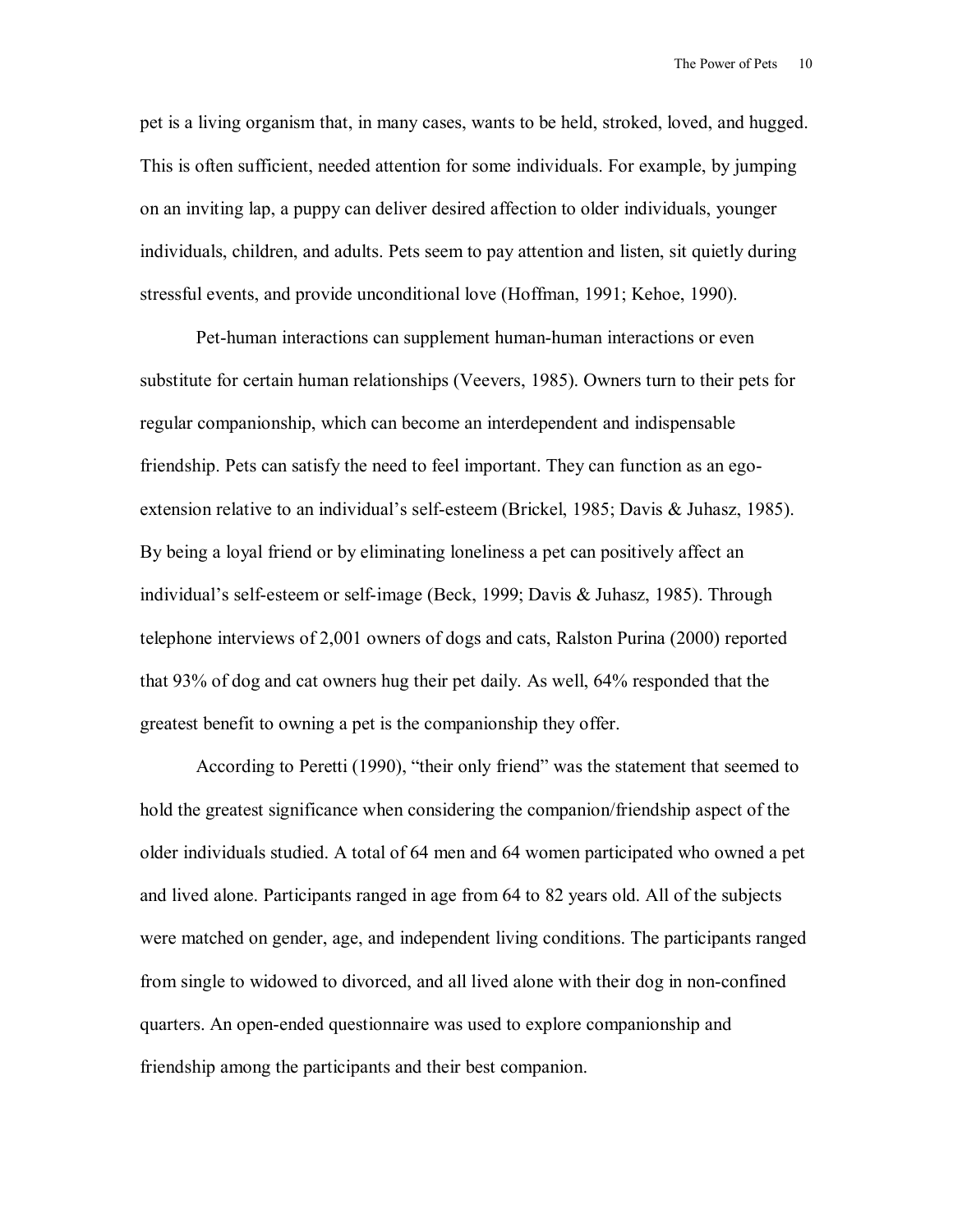Female respondents tended to consider loyalty significantly more important in the friendship bond then did males. Additionally, 75% of men and 67% of women mentioned their dog was their only friend. Both men and women stated their dogs were loved and they considered their dogs loyal, trustworthy, and a constant source of satisfaction in their lives. The loyal and trustworthy pet was a continual source of companionship/friendship within the older individuals' lives. This is indicative of the strength and power of the human-animal friendship (Peretti, 1990).

*Benefits to communication facilitation.* With a strong human-animal friendship comes communication (Friedmann, Thomas, & Eddy, 2000). In several questionnaire surveys of pet owners, researchers observed a common theme. Over 50% of pet owners reported they talk to their pets frequently, as if they were people, and considered their pets to be sensitive to their moods (Friedmann & Thomas, 1985). In fact, it has been demonstrated that talking to a pet can be a therapeutic exercise. Katcher (1981) reported that nearly all pet owners talk to their pets and almost half of these individuals confide in their pets. In some cases owners tell their pets secrets (Davis & Juhasz, 1985). Katcher and Beck (1986) found that more than 70% of adolescents reported they confide in their pet.

Some people experience a decrease in blood pressure when talking to their pets and display a more relaxed state with their pet than with people (Barone, 1998; Beck, 1999; Brickel, 1985; Davis & Juhasz, 1985; Eckstein, 2000, Friedmann, Thomas, & Eddy, 2000; Serpell, 1986). This kind of attachment shows that when in need of close, affectionate contact with others, the family pet can be invaluable (Serpell, 1986). These kinds of close relationships with pets can help people cope with physical and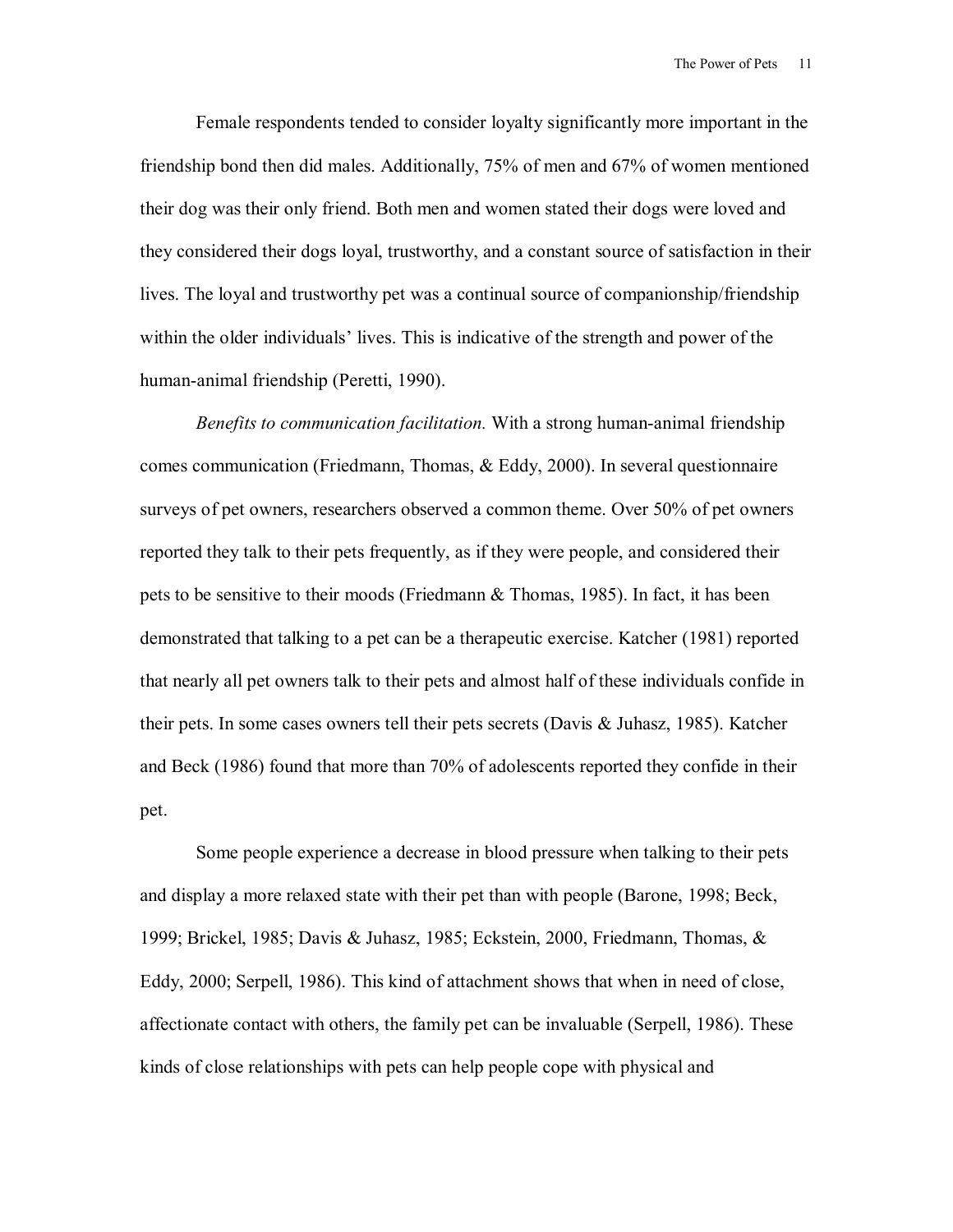psychological stressors in their everyday lives (Brickel, 1985; Serpell, 1986). In addition, pets also can facilitate pleasure, fun, and exercise, and often are seen as agents of security and protection (Cain, 1985). As Spicer  $(1990)$  concludes, "Who else listens so well to irrational ranting and raving without once interrupting?"  $(p. 13)$ .

*Benefits across age.* This kind of companion-animal friendship also can have an important developmental influence. In some cases a pet can be a playmate for children, contributing substantially to an individual's healthy progression into adulthood. If done right, caring for a pet cultivates personal responsibility while also building an important animal-human bond (Brickel, 1985; Davis & Juhasz, 1985). The family is a primary agent for exposing children to animals and instilling in them respect and love for animals. Children frequently can relate emotionally to animals. Often, the pet reciprocates by teaching the child about constructive interaction while providing a rewarding, uniformly positive experience (Brickel, 1985). Indeed, children report having intimate talks with their pets on a routine basis (Davis  $\&$  Juhasz, 1985). In most cases, peoples relationships with animals are often developed early in life. Those who lived in homes with pets when they were children are generally more likely to have a pet as an adult. On the other hand, an individual's ability to form strong attachments with animals does not seem to depend upon childhood experiences (Gunter, 1999).

Several studies have documented the beneficial supportive role of pets among older individuals. In fact, older individuals who have a pet appear safeguarded against stressful life events and make fewer trips to the physicians' office (Stallones, Marx, Garrity, & Johnson, 1992). For example, in a nursing home, the impact of a pet often is to decrease anxiety, restore self-esteem, satisfy residents' desire for love, and relieve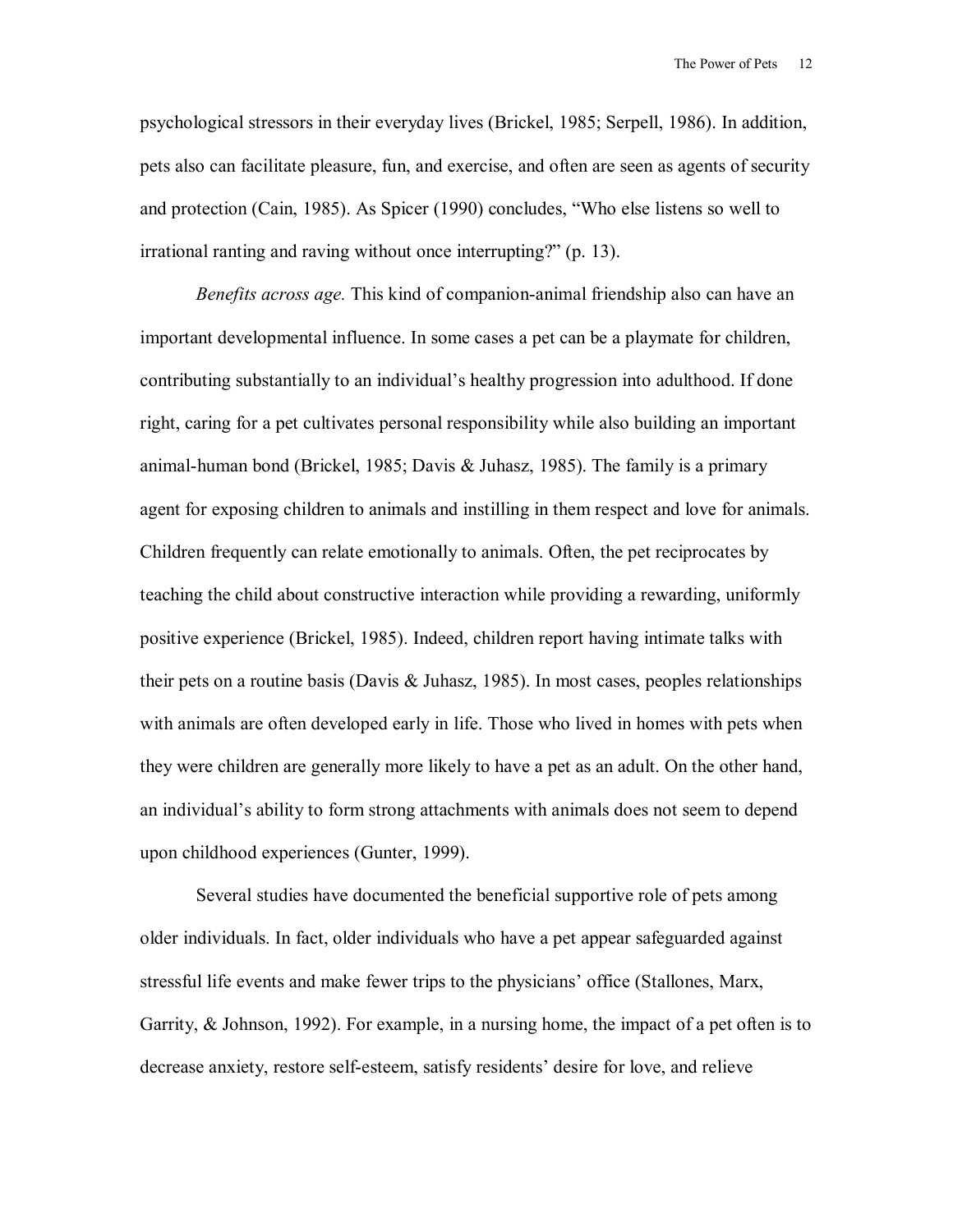feelings of loneliness, depression, and boredom (Crowley-Robinson, Fenwick, & Blackshaw, 1996; Hoffman 1991).

In some cases, if an older individual has outlived their significant other, their family members, relatives, or friends, they might experience a sense of loneliness, depression, and even isolation. Some individuals might experience an illness which can bring about physical discomfort and pain, and this kind of painful sensation can limit social interaction, leading to a sense of uselessness and lack of motivation. For some, this discomfort can potentially be alleviated by a pet (Crowley-Robinson, Fenwick, & Blackshaw, 1996; Dembicki & Anderson, 1996).

#### In Summary

In conclusion, the importance of pets in the lives of individuals is compelling. The limited research in this domain has demonstrated consistent findings, but much more empirical study is needed. The current research discusses the physiological and emotional qualities pets can offer individuals and the attachment many people have for their companion animals. Pets can increase exercise activity, add emotional support, provide constant and unconditional love, offer comfort in times of stress, decrease anxiety, provide an external focus for attention, promote feelings of safety, provide a source of contact comfort, provide companionship, decrease loneliness, decrease depression, provide a source of energy, as well as promote an interesting and varied lifestyle.

The present research was designed to develop an assessment device to measure the attachment humans develop for their companion animals. From this literature review it appears that pets can provide a unique contribution to an individual's life. This research attempted to define that unique contribution, portraying what it is that makes a pet so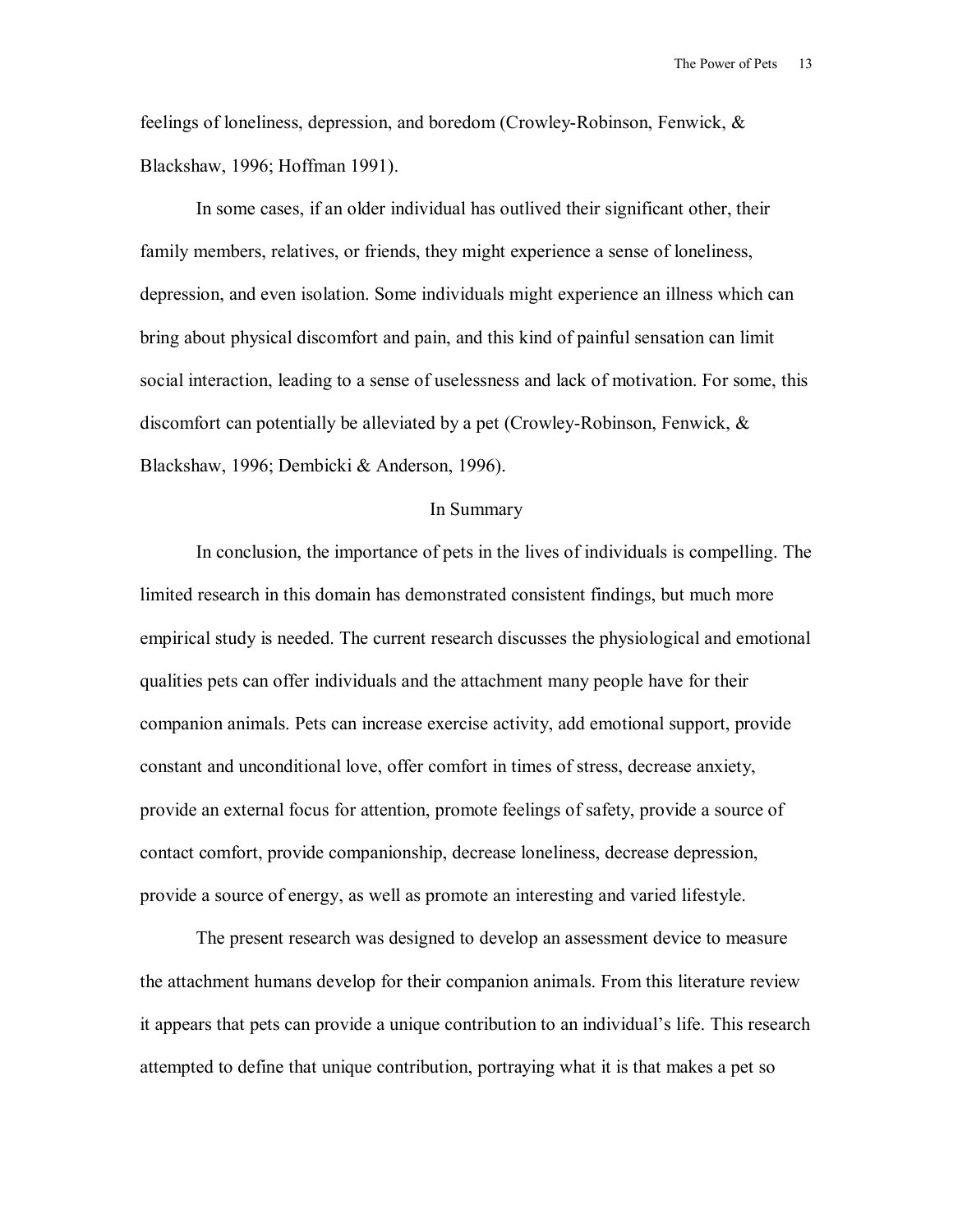important and presumably indispensable to many individuals. The Pet-Attachment Survey (PATS) developed and evaluated in the current study defined pet attachment with 34 questions that asked about the human-pet activities and the strength of the emotional connection between the companion animal and the owner.

#### Theoretical Framework

### *History of Attachment Theory*

*John Bowlby.* Attachment theory is a well known theory of personality development across the life span, developed by John Bowlby (Bowlby, 1969/1982, 1973, 1979, 1980). Bowlby (1979) explained, "attachment theory underscores the central role of relationships in human development from the cradle to the grave"  $(p. 129)$ . He believed the cognitive, emotional, and behavioral reactions that characterize each stage of development reflect the operation of an innate attachment system (Ainsworth, 1989, 1990; Simpson, 1999). A human infant will form an attachment to a caregiver as long as someone is there to interact with the infant and serve as an attachment figure (Ainsworth, 1989, 1990; Weinfield, Sroufe, Egeland, & Carlson, 1999).

*Mary Ainsworth.* Mary Salter Ainsworth, a developmental psychologist, tested the appropriateness of Bowlby's control systems model of infant behavior toward a caregiver (Ainsworth, 1989, 1990; Cassidy, 1999; Waters, Merrick, Treboux, Crowell, & Albersheim, 2000). She conducted two pioneering naturalistic observation studies of mothers and infants in which she applied the ethological principles of attachment theory as a framework. These inquiries provided extensive home observation data, and laid the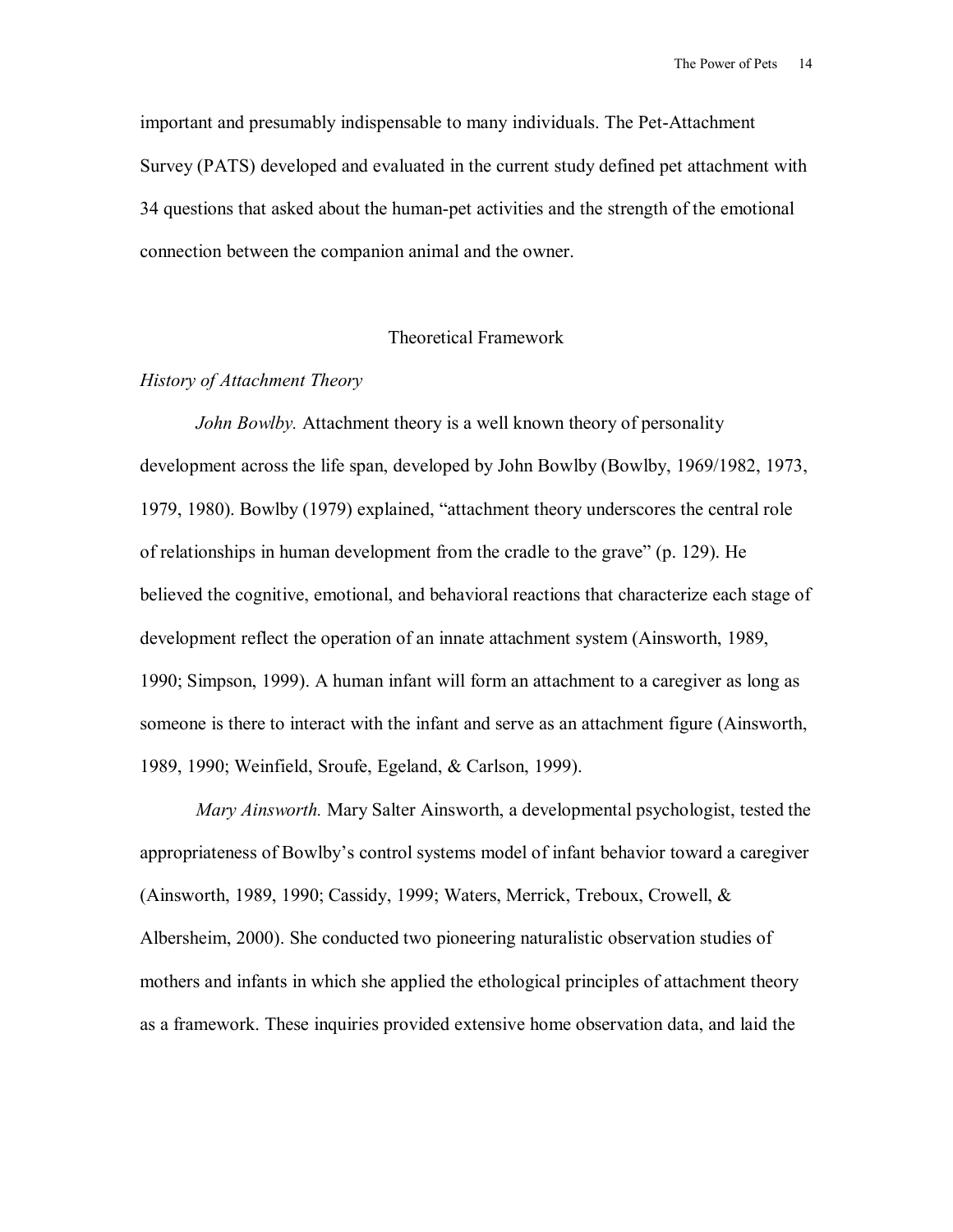foundation for Ainsworth's profound contributions to attachment theory (Ainsworth, 1989, 1990; Cassidy, 1999).

*Strange Situation.* Ainsworth later created an assessment tool termed the "strange" situation"-- a laboratory-based observation of an infant's response to brief separations and reunions with the caregiver. This triggered the productive work of the empirical study of individual differences in attachment quality (Ainsworth, 1990; Cassidy, 1999; Main  $&$  Solomon, 1990). The "strange situation" was used to assess the infant-caregiver attachment relationship and became the standard by which measures at later ages are judged. The "strange situation" was intended to be a mild-to-moderately stressful experience for an infant because several stressful elements were introduced. The premise of the situation is that multiple stressors will activate the infant's attachment behavioral system, and that individual differences in the child's expectations about the availability of the caregiver will thus be revealed. The infant's ability to balance exploration of a new environment with a need for reassurance from the caregiver is also revealed, based on the pattern of interactive behavior when the parent and infant reunite (Ainsworth, 1990; Main & Solomon, 1990; Weinfield, Sroufe, Egeland, & Carlson, 1999).

The "strange situation" consisted of a standard sequence of eight three-minute episodes in a laboratory where the mother and her infant are joined by an unfamiliar woman. There are two sequences in which the mother leaves the room and then returns. The behavior of the infant is observed and rated, allowing the researcher to classify each relationship as "secure," "avoidant," or "resistant." "Insecure-disorganized" is an additional classification now being used because some infants' exhibit unusual behaviors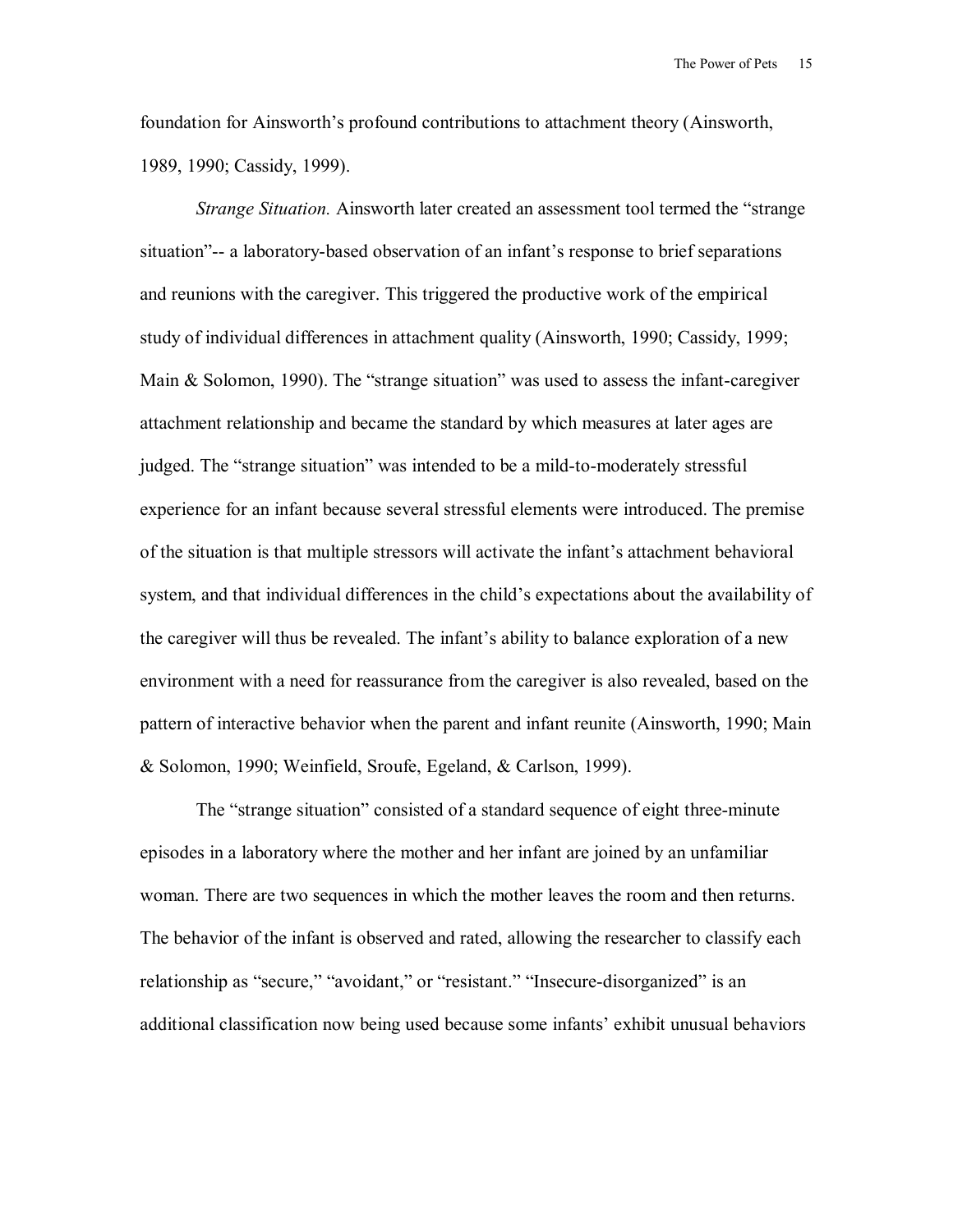that prevent them from being easily classified (Ainsworth, 1990; Bretherton, 1993; Howe & Reiss, 1993; Main & Solomon, 1990; Weinfield, Sroufe, Egeland, & Carlson, 1999).

*Secure Attachment.* Mothers who had responded with sensitivity during the first three months of life to their infants signals during feeding, crying, holding, and face-toface episodes at home, were welcomed by their infant when the mother returned after the brief separation in the "strange situation." The infants approached their mothers readily, desiring interaction or close contact. They were soothed fairly quickly, and then returned to play. These infants were labeled as having a secure attachment (Ainsworth, 1990; Bretherton, 1993; Main & Solomon, 1990).

An infant classified as secure in the "strange situation" will use the caregiver as a secure base, but will still explore the room. The infant may check back once in a while for the caregiver, but will usually engage in exploration of the toys. A secure infant may be friendly with the stranger, and in some cases may feel comforted by the stranger during separation from the caregiver. But there is a clear preference for the comfort of the primary caregiver. Even when a secure infant is not distressed, they are still responsive to the return of the caregiver (Ainsworth, 1990; Main & Solomon, 1990; Weinfield, Sroufe, Egeland, & Carlson, 1999).

*Insecure-Avoidant Attachment.* The mother of avoidant and ambivalent infants interacted differently with them at home than did the mothers of secure infants. Mothers of infants who were classified as avoidant had provided less affectionate holding during the first three months and frequently rejected bids for close bodily contact during the last quarter of the first year. These mothers also talked about their dislike of bodily contact in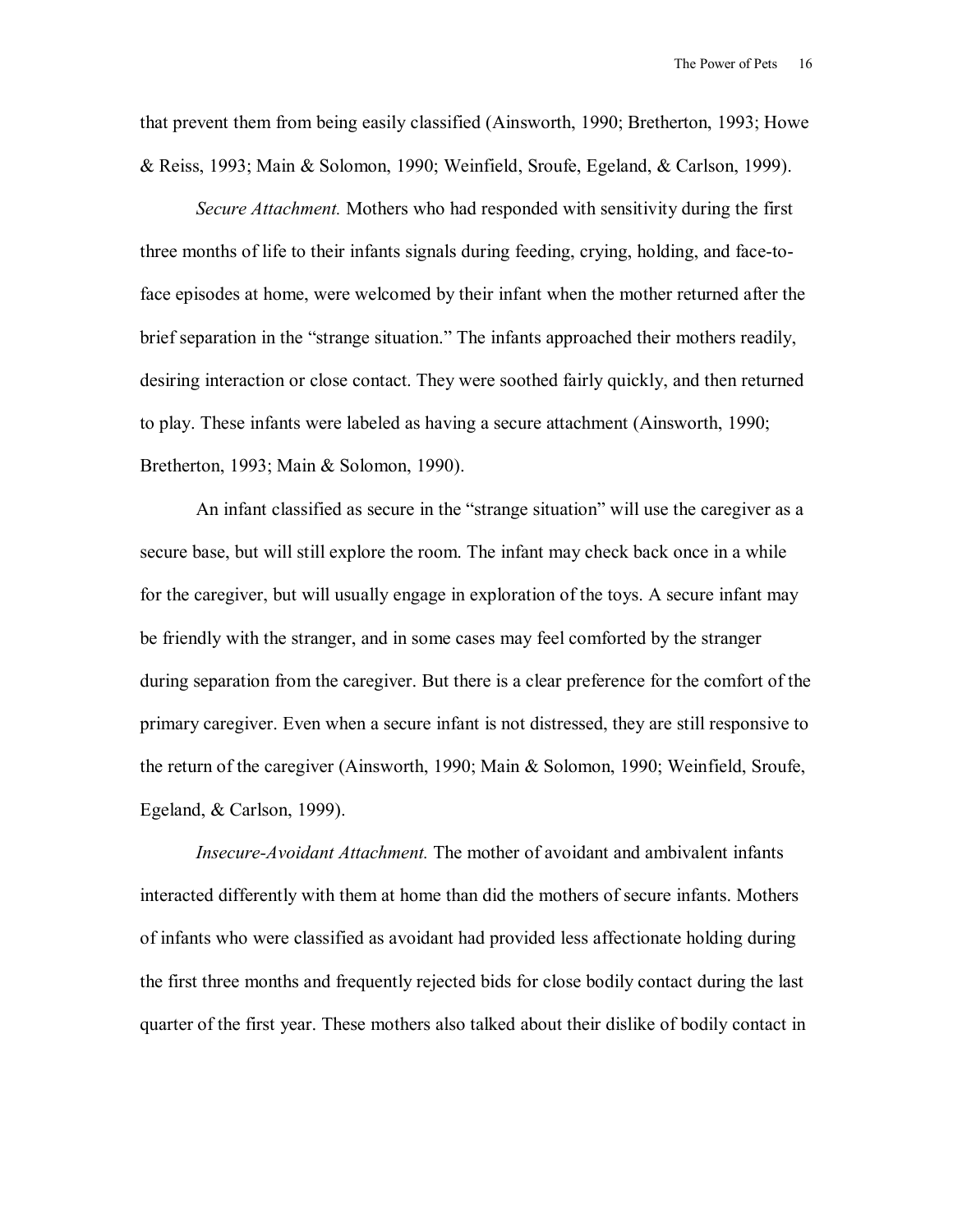conversations with the observer (Ainsworth, 1990; Bretherton, 1993; Main & Solomon, 1990).

*Insecure-Ambivalent Attachment.* When mothers returned after leaving their infants, the infants responded ambivalently, seeking close bodily contact, but also showing some anger and resistance. These infants were labeled insecure-ambivalent, also known as resistant (Bretherton, 1993; Main & Solomon, 1990). Infants classified as resistant with their caregivers are unable to use the caregivers as a secure base for exploration in the "strange situation." The resistant infants seek proximity, close contact and comfort even before the separation from the caregiver (Ainsworth, 1990; Main  $\&$ Solomon, 1990; Weinfield, Sroufe, Egeland, & Carlson, 1999). Mothers of ambivalent infants are inconsistently sensitive at home. Although they frequently ignore the infants' signals, they do not reject close bodily contact (Bretherton, 1993; Main & Solomon, 1990).

*Disorganized-Disoriented Attachment*. Main and Hesse (1990) identified the fourth classification for infants who are difficult to place into one of the other three categories (Bretherton, 1993; Main & Hesse, 1990). When put in the "strange situation," an infant classified with a disorganized-disoriented attachment will exhibit conflict and disoriented behaviors. These behaviors indicate an inability to maintain one coherent attachment strategy in the face of distress (Ainsworth, 1990; Bretherton, 1993; Main & Hesse, 1990; Weinfield, Sroufe, Egeland, & Carlson, 1999).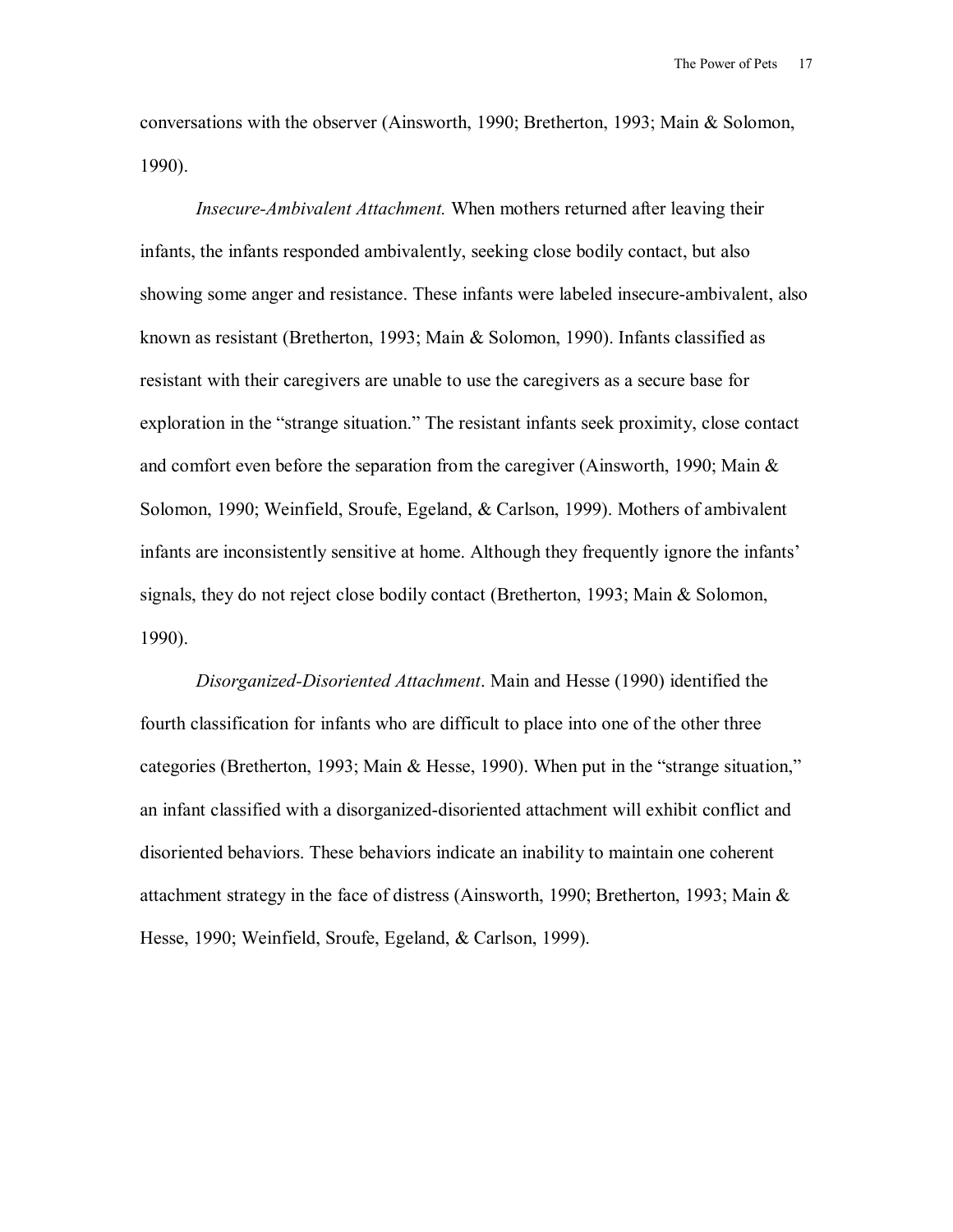#### Adult Attachment

#### *Secure Attachment Patterns*

The current study focused on secure attachment within adult relationships, emphasizing the relationship the participant has with their pet. Each question within the survey illustrates a secure attachment. If the participant scores high on their Pet-Attachment Scale (PATS), they are said to have a secure attachment. A lower score on the PATS could demonstrate a lesser level of attachment to one's pet. This could also be a reflection on the attachment history of that participant, revealing the attachment levels that participant holds for other relationships in their life.

A central tenet of attachment theory is that a person's attachment patterns in adulthood are a reflection of his or her attachment history, beginning with the person's earliest attachment relationships (Ainsworth, 1990; Bretherton, Ridgeway, & Cassidy, 1990; Cassidy, 1990; Cicchetti, Cummings, Greenberg, & Marvin, 1990; Fraley, 2002). Once an attachment develops it continues to undergo transformations and reformations within the changes of an individual's independence and self-sufficiency. The balance and connection between others are continually renegotiated, as each individual encounters a different developmental phase of life. Attachment is a life-span task which requires continual organization and assimilation as individuals adapt to their environment (Cicchetti, Cummings, Greenberg, & Marvin, 1990; Schneider-Rosen, 1990). According to attachment theory, the way we think, behave, and feel within our adult relationships reflects the attachments we had while growing up (Ainsworth, 1990; Bretherton, Ridgeway, & Cassidy, 1990).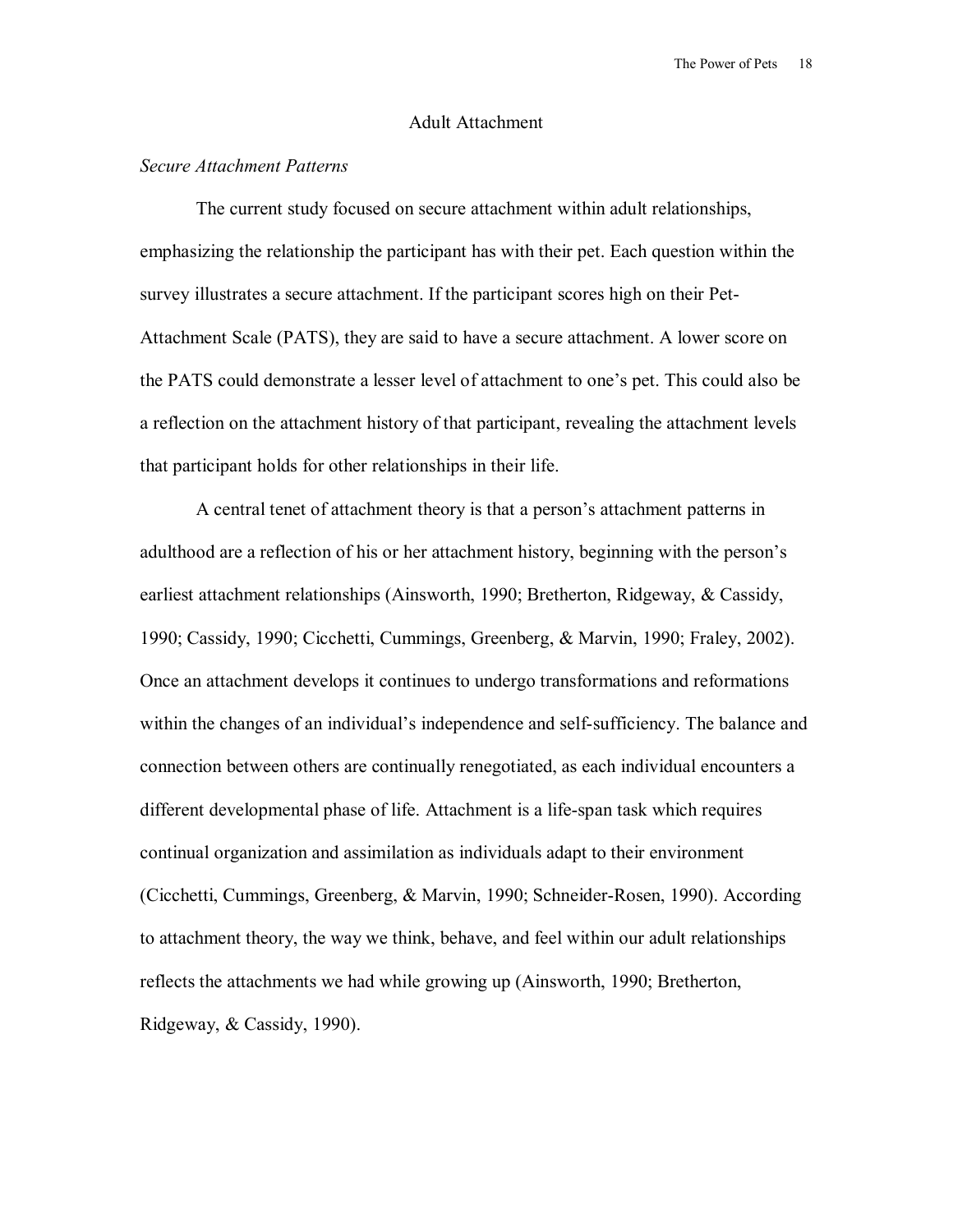### *Internal Working Models*

Bowlby presumes the individual creates mental representations that provide him/her with models of the workings, properties, characteristics, and behavior of attachment figures, the self, others, and the world (Ainsworth, 1990; Bretherton, Ridgeway, & Cassidy, 1990). Early attachment relationships are believed to become internalized and serve as basic prototypes or "internal working models" for subsequent development and interpersonal relationships (Ainsworth, 1990; Bretherton, Ridgeway, & Cassidy, 1990).

Initially, internal working models of attachment relations encode a person's current patterns of interaction with an attachment figure or figures. However, once these patterns are formed old patterns are imposed like templates onto new interactions. For this reason, old patterns of relating are not readily relinquished, even when a person's behavior begins to change (Bretherton, Ridgeway, & Cassidy, 1990; Bretherton & Munholland, 1999). Children acquire a set of knowledge structures, or internal working models over repeated interactions that continue into adulthood. These models represent those interactions and contribute to the endogenous regulation of the system. They become the primary mediators of the attachment system as children develop, shape, and maintain the quality of their social environments (Fraley, 2002). Working models become so deeply ingrained in the individual that the ways in which they influence feelings and behaviors may become automatic (Cassidy, 1990).

These structures are thought to reflect the kinds of experiences the individual has had over repeated interactions with significant others. If significant others are generally warm, responsive, and consistently available, the individual will then learn that others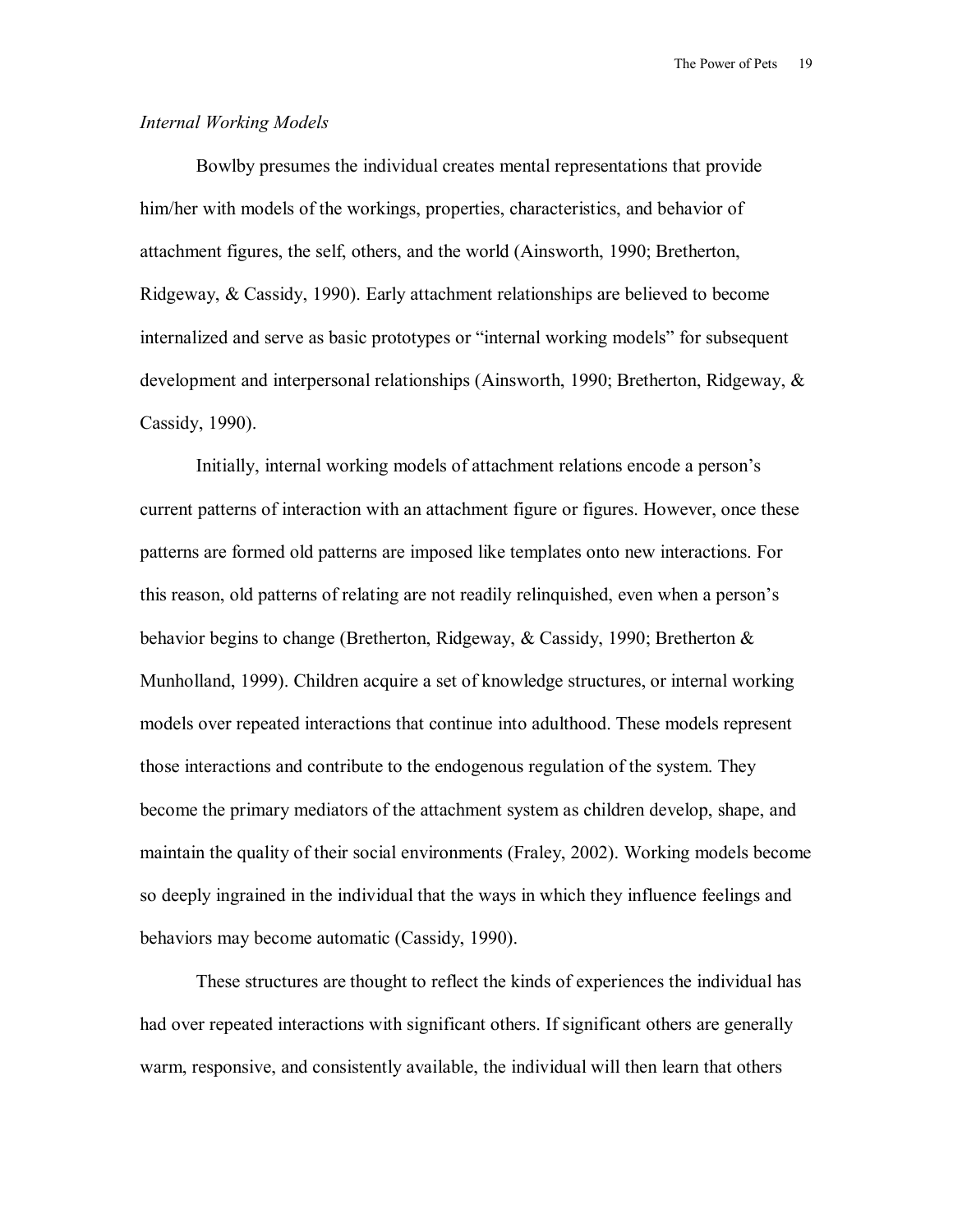can be counted on when needed. Consequently, the individual is likely to explore the world confidently, initiate warm and sociable interactions with others, and find comfort in the knowledge provided by the significant other, resulting in the individual developing a secure working model of attachment. Thus, the individual is likely to develop an internal working model of self as valued and become self-reliant (Bretherton & Munholland, 1999; Fraley, 2002).

The working models of the self differ from other working models because the focus is entirely on the self. They are similar because they are active constructs which guide behavior, perception, and feelings, and can serve a useful purpose. However, their automatic and unconscious nature renders them resistant to change, and thus potentially pathological when the model becomes outdated or inaccurate (Cassidy, 1990).

Because of their origin in transactional patterns, secure internal working models of self and significant others are complimentary, and when taken together, they represent the whole relationship (Bretherton  $\&$  Munholland, 1999). Research has shown that people's working models influence the reactions they elicit from others. Such dynamics allow working models to shape the kinds of interactions the person will experience, facilitating personality stability (Bretherton & Munholland, 1999; Fraley, 2002). Individuals who grow up with a secure attachment and become relatively stable and selfreliant, as proposed by Bowlby, typically have parents who are supportive and encouraging, and promote independence and self-sufficiency (Bretherton, Ridgeway, & Cassidy, 1990).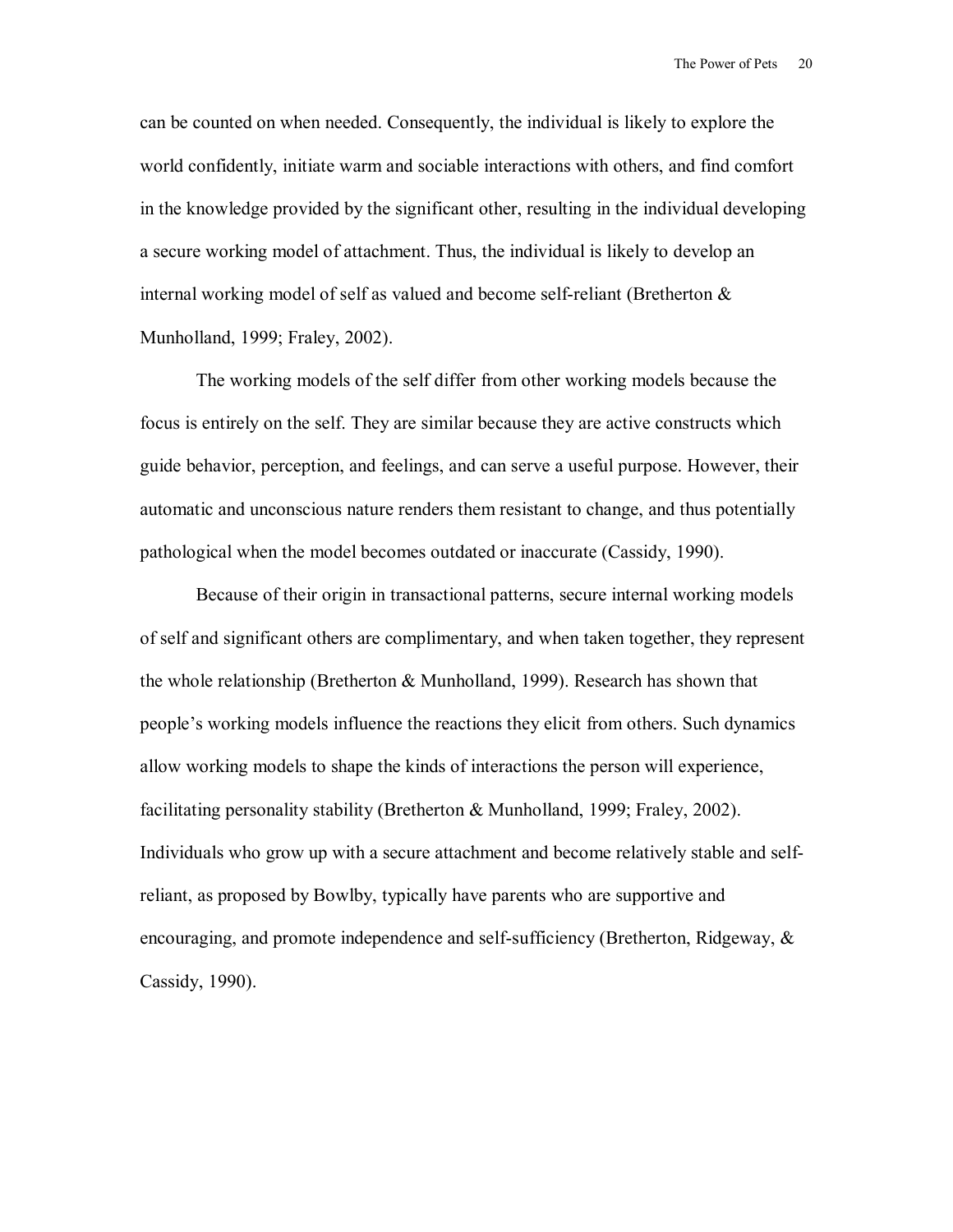## *Secure Attachment Stability*

A 20-year longitudinal study by Waters, Merrick, Treboux, Crowell, and Albersheim (2000) provides data that presents strong evidence for the importance of having a secure attachment relationship in infancy into adulthood. The data also supports Bowlby's expectation that individual differences can be stable across significant portions of one's life. Throughout childhood and into adulthood attachment representations (secure, insecure, avoidant, and disorganized) remain open to change and can be altered as a function of real life experiences. For example, someone who experienced an insecure attachment as a child is able to develop a secure attachment as an adult with stable relationships. This longitudinal study presented data that provided strong evidence for the value of the secure base concept as a conceptualization of attachment relationships in infancy and adulthood. Throughout childhood and into adulthood attachment representations remain open and able to change throughout real life experiences (Waters, Merrick, Treboux, Crowell, & Albersheim, 2000).

#### *Attachment Theory Related to Humans and Companion Animals*

Attachment has crucial importance to any species in which social relationships play a key part in its survival and development. It has been observed by veterinarians that people are often very attached to their pets. In fact, the human and the pet are significant attachment figures for each other (Gunter, 1999).

Not only does a pet offer psychological comfort, companion animals also have significant physiological effects on individuals (Gunter, 1999; Hoffman, 1991; Miller  $\&$ Lago, 1990). According to Garrity, Stallones, Marx, and Johnson (1989), who studied a sample of 1, 232 people ages 65 and up from a random digit-dialing method, found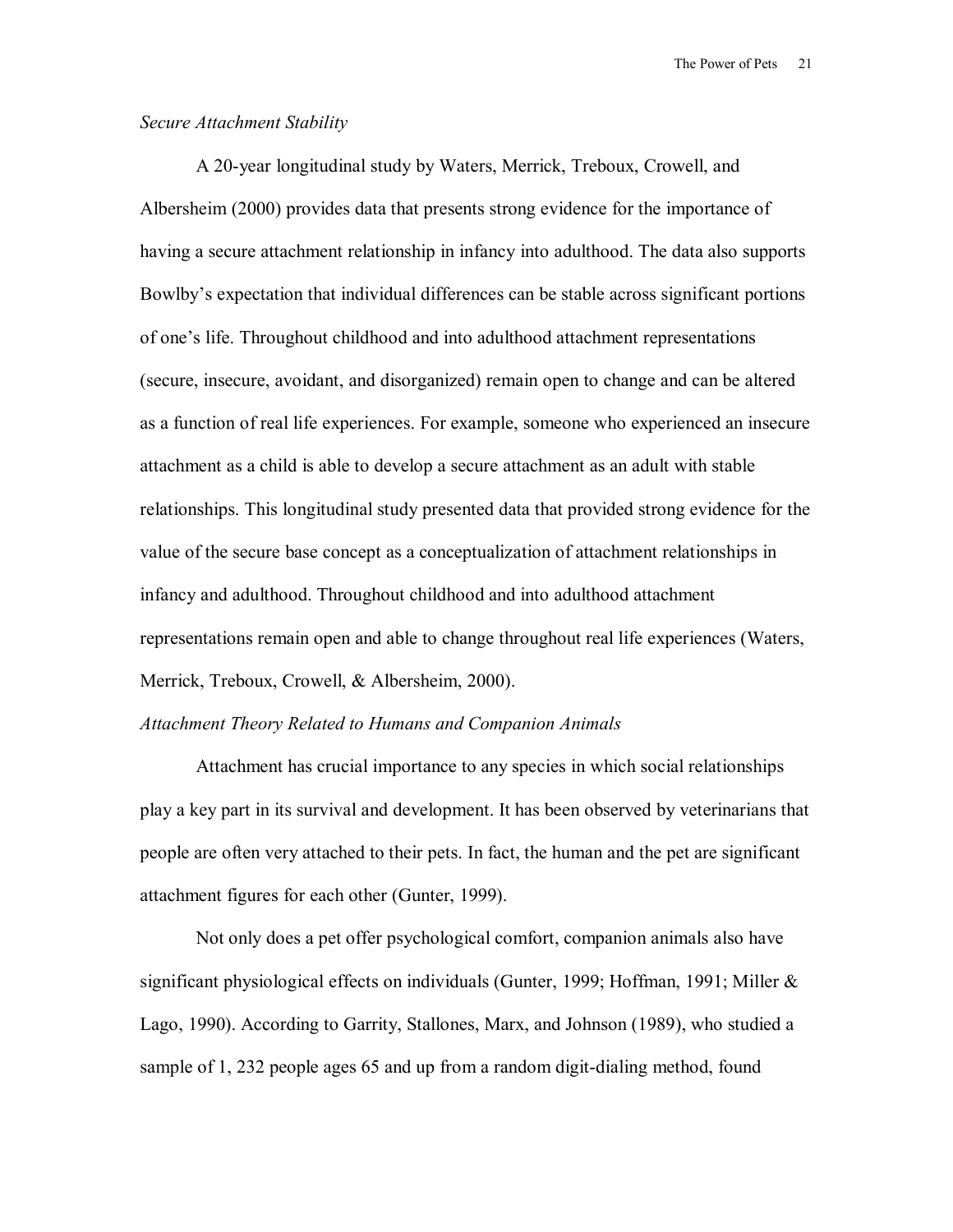evidence for greater depression among people who were not pet owners. Life change and pet attachment remained significant predictors of the well being of the elderly. In addition, a stronger pet attachment was associated with less reported illness from the participants. In terms of the current knowledge regarding pet ownership and health, it appears older individuals who are attached to their pets are likely to experience better morale than those pet owners who are not attached. In summary, it is likely that owning and growing attached to a pet may help to: a) protect people from the health decline caused by stress factors within their lives, b) relieve loneliness, and c) provide interdependent comfort and friendship.

In an earlier study, Stallones, Marx, Garrity, and Johnson (1988) sampled 408 households with individuals over the age of 65 years. They examined pet ownership and attachment as factors supporting the health of individuals. They discovered that a positive connection occurs between human support and animal support with the quality of the animal support depending on how strongly attached the individual feels toward that animal. It was also demonstrated that people who are attached to their pets are protected against adverse effects of negative stress or distress in a way that reduces health problems. In addition, 95% of the 408 caregivers for the pets in the households viewed their pet as a friend. Among women, 74.9% said they often play with their pet, while 83.8% of the men said they often play with their pet. There were no significant differences for other attachment questions, which demonstrated the similarity of men and women regarding their attachment to their pets (Stallones, Marx, Garrity, & Johnson, 1988).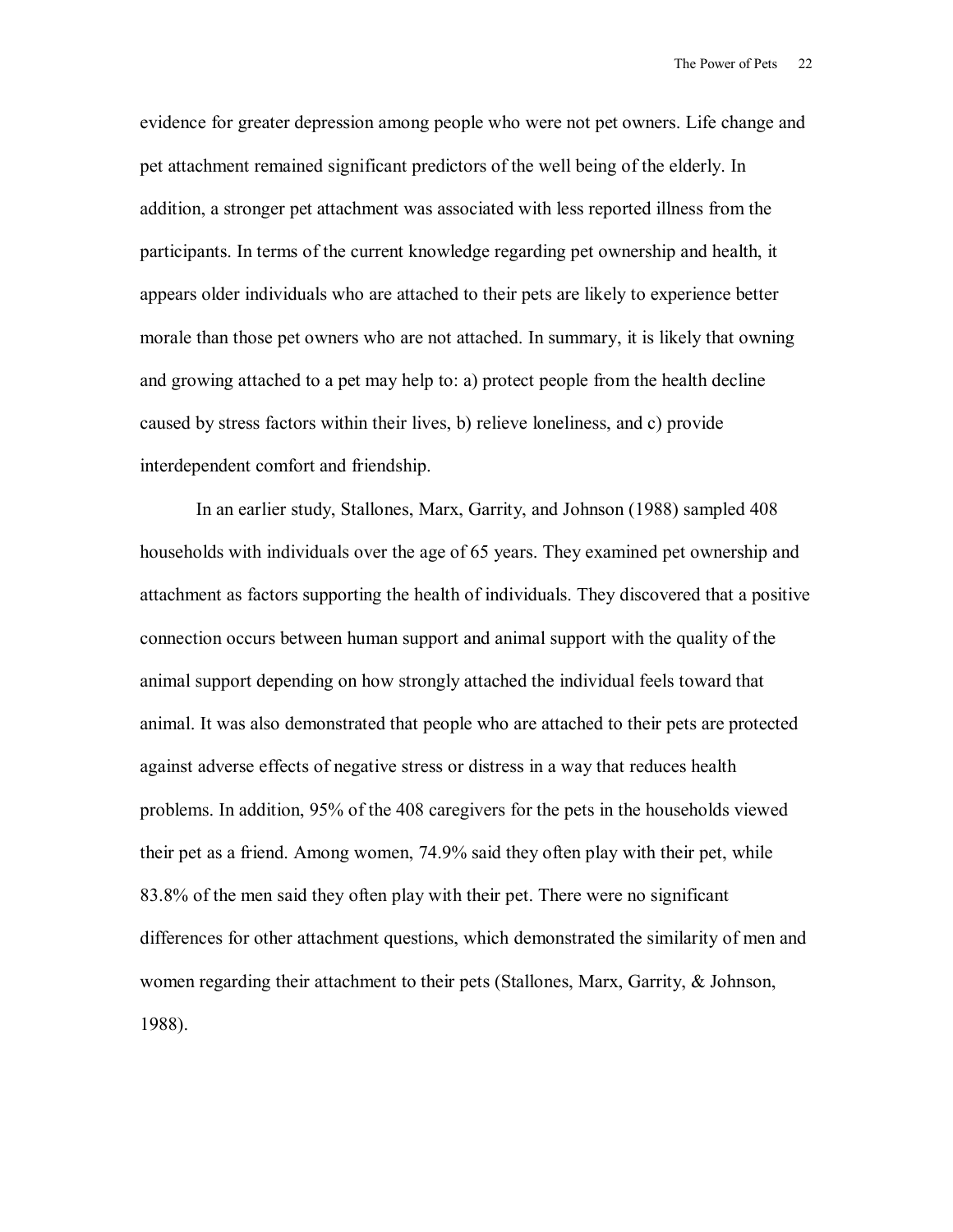According to Gunter (1999), once a close relationship has been formed with a pet the owner might then experience some real health-promoting and physical benefits. These benefits depend on the individual, and in many cases a pet can help alleviate stress, assist in coping with emotional distress and painful experiences in a person's life, as well as with physical illness. These health benefits get more pronounced as the attachment between the animal and the owner get deeper. Petting an animal that is unknown to a person does not appear to influence the heart rate or blood pressure to the same degree as petting a familiar animal (Gunter, 1999).

#### In Summary

In conclusion, of the reported research addressing the attachment of pets, most do not discuss the unique connection that is often formed between individuals and their companion animals. In many cases the utility of the pet is the focus of the majority of the research, leaving out the psychological and emotional impact a pet can often have on their owners.

Attachment begins in infancy and continues throughout the course of life. An individual's mental health is often tied to relationships which contain attachment figures. These attachment figures offer emotional support and protection, and continue to thrive throughout the lifecycle. How well an attachment can fulfill its function is impacted by the quality of the interactions and the relationship which develops. Simply put, attachment behavior is conceived as any form of behavior that results in a person attaining or retaining proximity to some other differentiated and preferred entity. Attachment theory began with John Bowlby and his attempt to understand and explain the nature of a child's tie to their primary caregiver. This theory also included the impact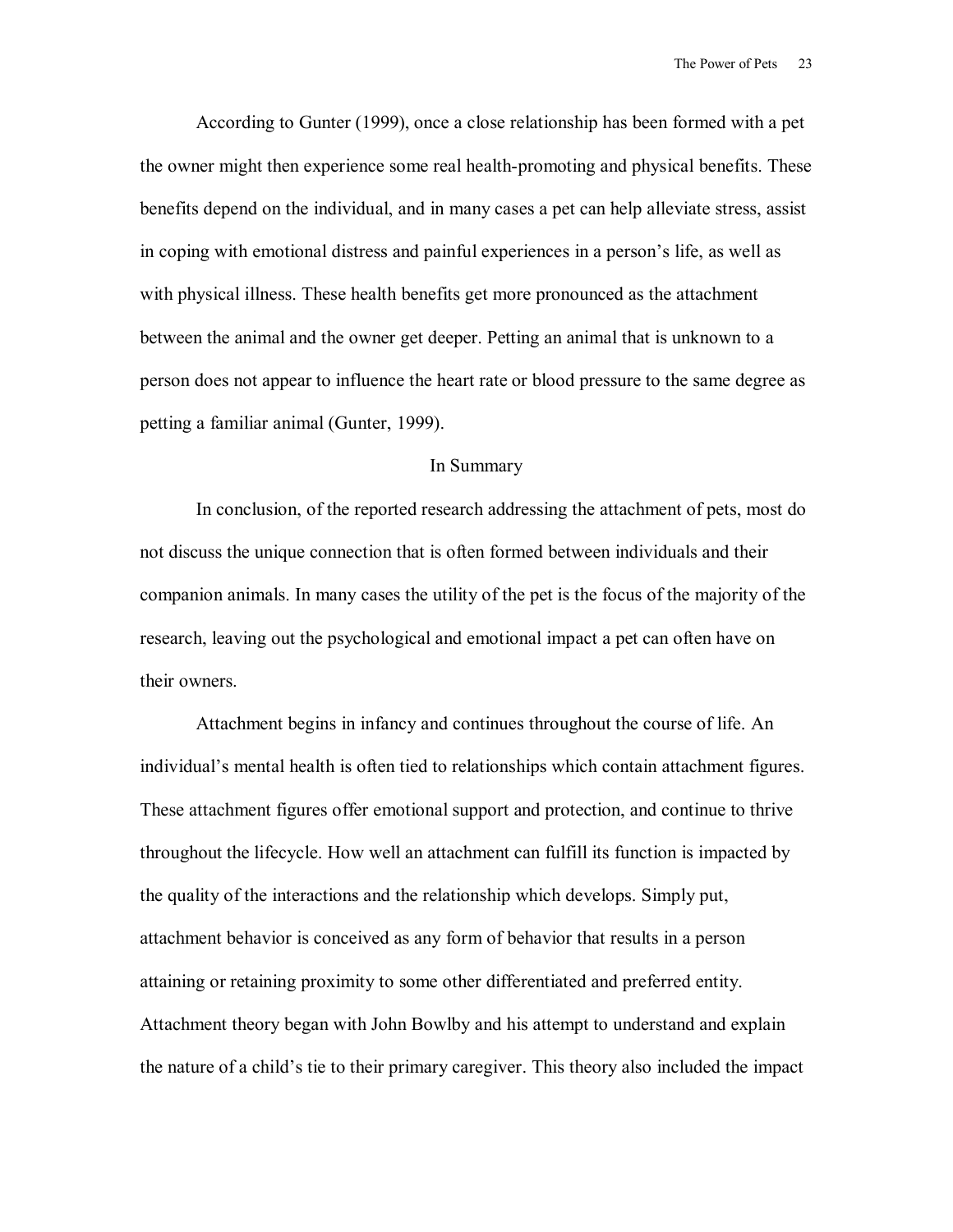attachment has on subsequent adjustment and behaviors throughout the developing life cycle.

Attachment is present within many relationships, but for many people a pet acts as the attachment figure, taking on the role of a family member, companion, best friend, loyal listener, or in simple language an attachment relationship. For some, the pet is the most trusted being in a person's life-- the one with the best listening skills, best companionship, most important status, along with the most fulfilling attachment.

Development of the Current Pet-Attachment Scale (PATS)

 From a review of the literature, the author found a description of three surveys that measure a construct analogous to the attachment between humans and their companion animals. Each of these scales are described below along with some relevant statistics.

*The Pet-Attachment Survey.* After several searches this scale was located by the present researcher. It was published in 1985 in the *Journal of the Delta Society,* volume 2, which is no longer an available journal. This 29-item survey was designed to measure the degree to which individuals are attached to their pets. Some of the items included on the survey are as follows: "You like to touch and stroke your pet," "You buy presents for your pet," "You feel sad when you are separated from your pet," and "You don't like your pet to get too close to you." The survey was divided into two sub-scales: (1) a relationship maintenance survey that assessed behaviors such as interaction, communication, and time or financial involvement with one's pet, and  $(2)$  an intimacy survey that measured such constructs as emotional importance of one's pet (Holcomb,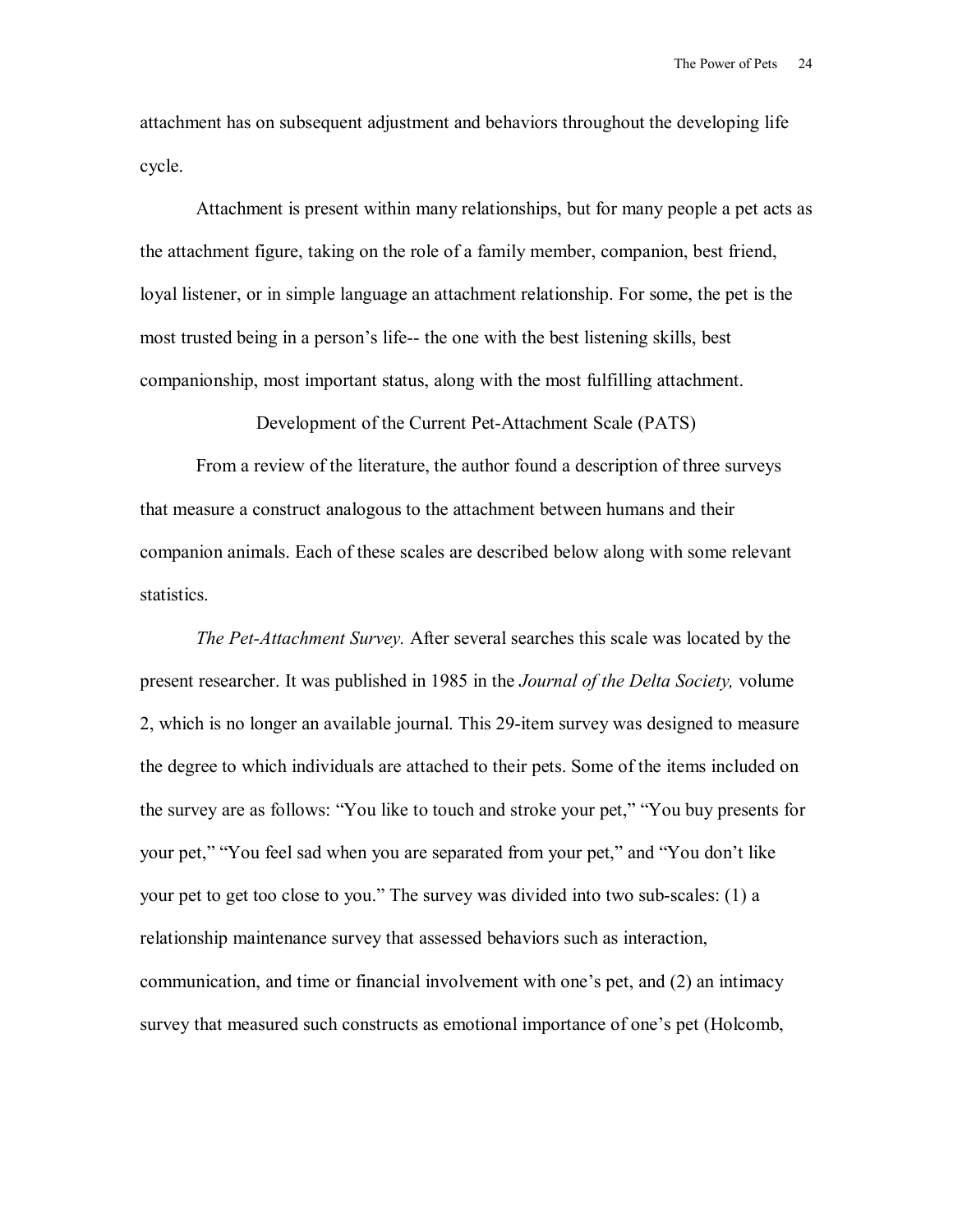Williams, & Richards, 1985). Please see Appendix A for a copy of this assessment device.

*The Pet Attitude Scale.* The pet-attitude scale was used to measure a respondent's favorableness toward pets. It is an 18-item scale that has been found to have a Cronbach's alpha of .93 ( $p < .001$ ) and test-retest reliability of .92 ( $p < .001$ ). The scale includes items such as: "I really like seeing pets enjoy their food," "My pet means more to me than any of my friends," and "Having pets is a waste of money" (Templer, Salter, Dickey, Baldwin, & Veleber, 1981). Respondents answered on a 7-point Likert scale for each question. Some questions are rather ambiguous or leave room for differential interpretations. For example, "I like to feed animals out of my hand." An answer to this question depends on the situation and the animal. Someone might feel comfortable feeding a bird or a cat out of their hand, but might feel uncomfortable if the animal was a horse or a donkey. Please see Appendix B for a complete copy of the pet-attitude scale.

 *Companion Animal Bonding Scale (CABS).* This scale was developed to provide a sensitive measure of self-reported behavior indicative of the establishment of a bond between a person and an animal. The scale includes eight items that require the respondent to answer, always, generally, often, rarely, or never. Some items included in the scale are: 1) "How often were you responsible for your companion animal's care?" 2) *How often did you clean up after your companion animal?*? 3) *How often did you hold,* stroke, or pet your companion animal?" and 4) "How often did your companion animal sleep in your room?" (Poresky, Hendrix, Mosier, & Samuelson, 1987). Please see Appendix C for a copy of this assessment device.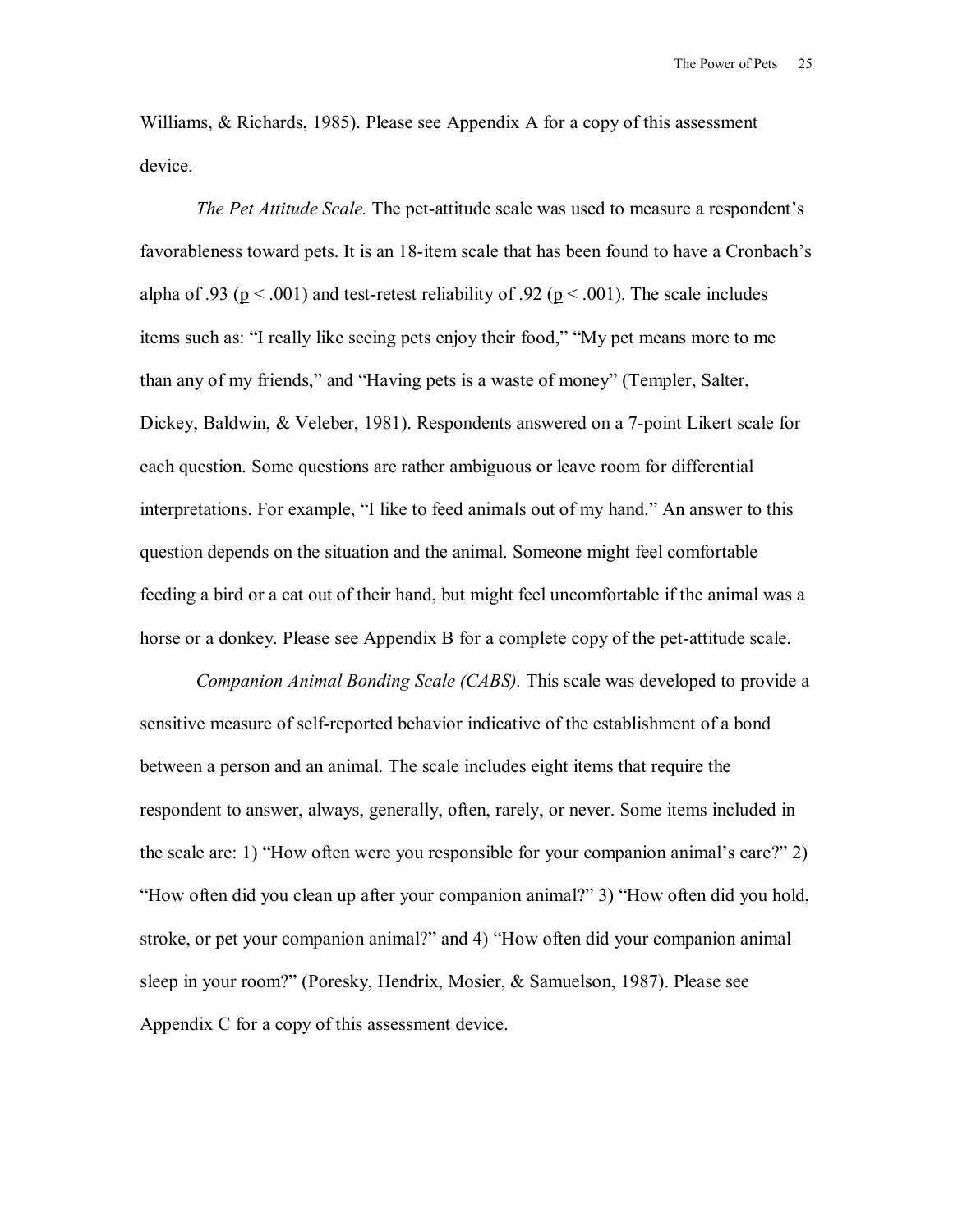#### *The Current Pet-Attachment Scale (PATS)*

As described above and depicted in Appendix B the Pet-Attitude Scale assesses attitudes toward companion animals rather than degree of attachment. The Companion Animal Bonding Scale (CABS) also provided some insight with regard to the development of the PATS. However, as shown in Appendix C, this scale focuses on selfreported behaviors of the pet owner, and does not assess feelings or emotions between the respondent and a specific companion animal.

Consequently, the PATS was developed from a consideration foremost of attachment theory (see literature reviewed above), and secondarily from a consideration of items used by other researchers, specifically the Pet-Attachment Survey and the Pet-Attitude Scale (see Appendix A and Appendix B for copies of these scales respectively). The author developed items that could be evaluated with a 7-point Likert scale with "1" reflecting strongly disagree, "2" reflecting disagree, "3" reflecting somewhat disagree, "4" reflecting neutral, "5" reflecting somewhat agree, "6" reflecting agree, and "7" reflecting strongly agree. Certain items were selected from the Pet-Attitude Scale and the Pet-Attachment Survey, and adapted to a 7-point Liket format. It is noteworthy that respondents to the Pet-Attitude Scale were required to give a 7-point Likert answer to each question, whereas the Pet-Attachment Survey used a 4-point Likert format per question.

#### Rationale for Survey Instrument

 Questions 1-12 ask the participant for general information, regarding their gender, age, significant other (if they have one), their pet, and whether they live with any pets at the present moment. It is important to know who the participant lives with because there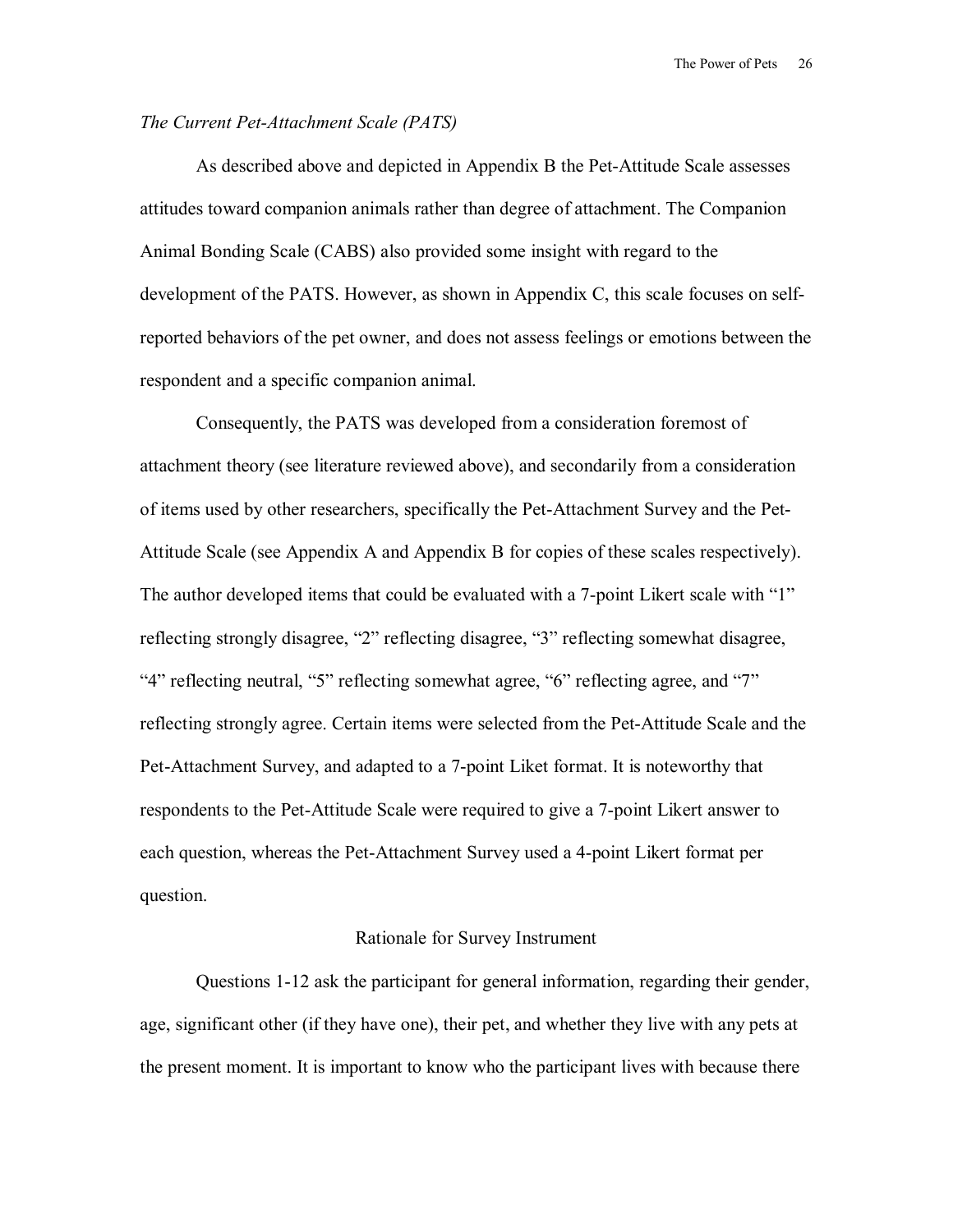are indications of greater attachment to pets among those who have fewer close human ties, such as single and divorced people. This is because attachment appears to be diluted in larger families where there are greater opportunities to spread physical and emotional attention among members of the large support network (Holcomb, Williams, & Richards, 1985; Gunter, 1999). Question 3 assesses this by asking the participant if they live with a significant other. This provides for two groups--those who live with significant others and those who live alone.

Questions 13-15 ask the participants about the love and emotional attachment they feel towards their pet. These three questions provide a basis for the closeness the participants feel toward their pet. If a participant feels a strong attachment to the pet and feels the pet also has a strong attachment to her/him, the participant is likely to have developed an internal working model of self as valued, resulting in a stable, secure attachment with their pet (Bretherton & Munholland, 1999; Garrity, Stallones, Marx, & Johnson, 1989). The emotional involvement an individual can feel with a pet can be as great or greater than the emotional involvement that person might feel with another human being (Peretti, 1990). Animals offer unconditional love that can often promote a person's emotional well-being (Kehoe, 1990).

Questions 16 and 17 ask about the happiness between the participant and the pet. According to Friedmann, Thomas, and Eddy (2000), pets provide companionship that decreases loneliness. These two questions are aimed at assessing the relationship and whether or not the pet brings the participant happiness, and whether the participant feels he or she brings the pet happiness.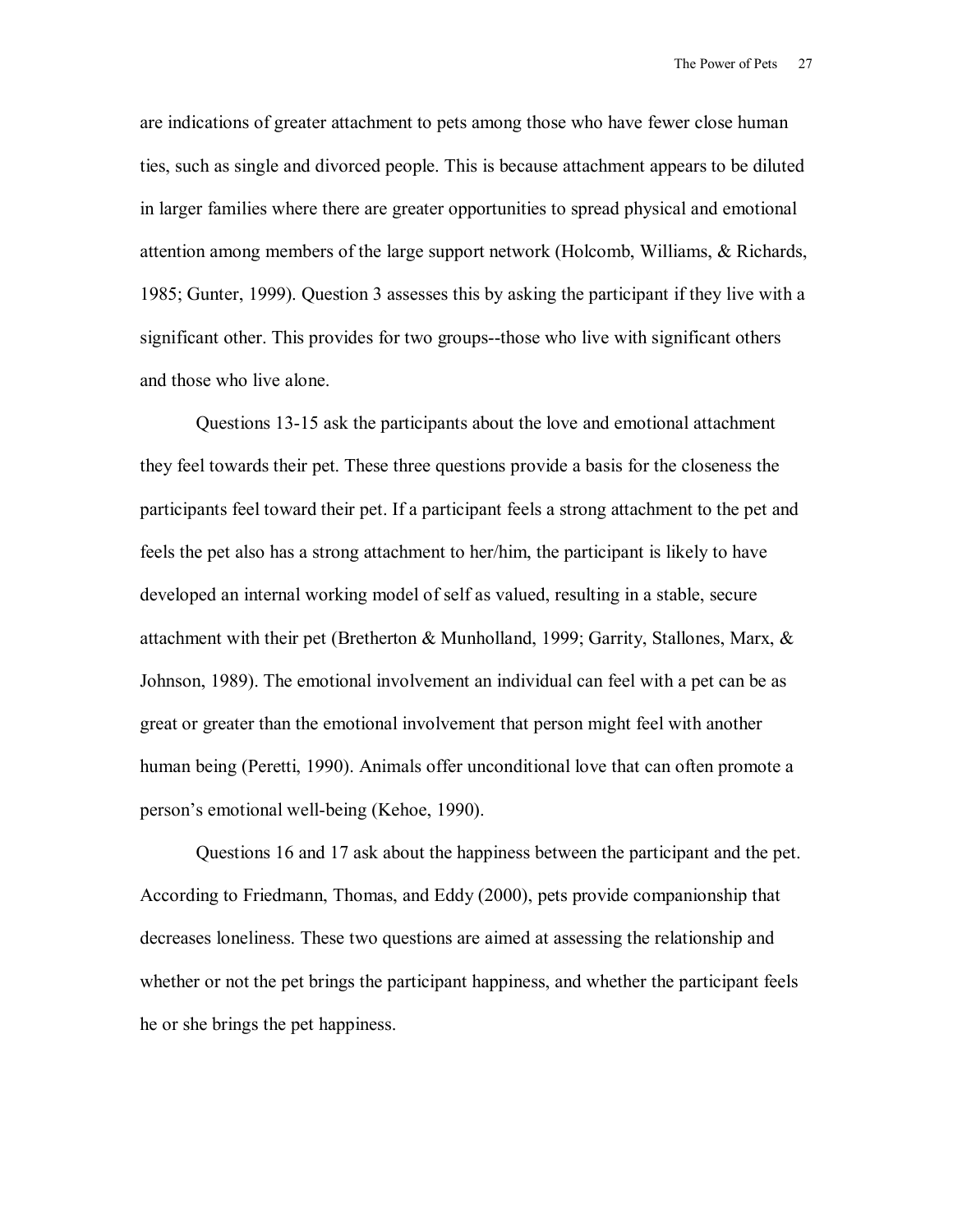Question 18 asks the participant if he or she thinks their pet is intelligent. It can be assumed that people who value their pets and have a strong attachment to their pets, will be inclined to think they are intelligent.

Questions 20-24 ask participants about the need for contact comfort from their pet. It has been demonstrated that being with a companion animal can facilitate more relaxation and stress reduction than being with other people. And, as mentioned earlier, petting a companion animal can be a therapeutic exercise, one which can also decrease blood pressure (Brickel, 1985; Davis & Juhasz, 1985; Eckstein, 2000; Friedmann & Thomas, 1985).

Questions 25-27 assess the amount of physical activity the participant engages in with his or her pet. According to Gunter (1999), once a close relationship has been formed between an individual and their pet, the owner might then experience healthpromoting and physical benefits. These benefits can become more pronounced as the attachment between the animal and the owner grows stronger.

Questions 28 and 29 ask the participant how much they consider their pet a family member. In many cases the pet is not just considered a family member, but for some their pets are considered to be their own children, taking on the role of a surrogate human relationship (LaRossa & Reitzes, 1993).

Questions 30-32 ask the participant how much they communicate with their pet, as well as talking to others about their pet. Spicer (1990) concluded that pets promote positive interactions with family members and can also add substantial affection to a family. It is often easier to talk to a pet than communicating in many human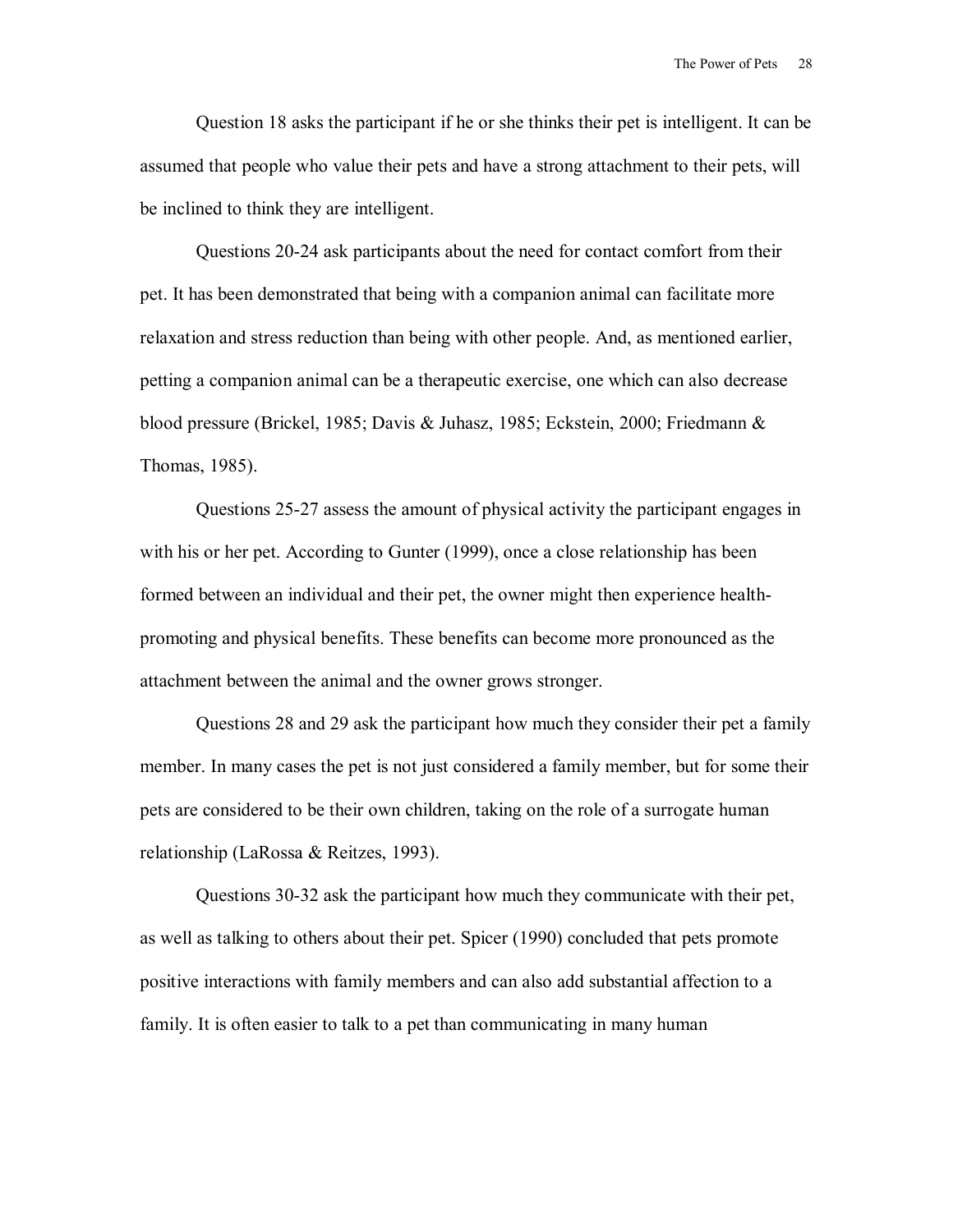relationships, and talking to a pet is also therapeutic and relaxing (Brickel, 1985; Davis  $\&$ Juhasz, 1985; Eckstein, 2000)

Questions 33-42 were derived and edited from the Pet-Attachment Survey in the 1985 manuscript by Holcomb, Williams, and Richards.

Questions 43-46 were derived and edited from the Pet-attitude scale in the 1981 manuscript by Templar, Salter, Dickey, Baldwin, and Veleber.

Questions 47-54 were derived from The Companion Animal Bonding Scale in the 1987 manuscript by Poresky, Hendrix, Mosier, and Samuelson. The CABS measures pet attachment from the perspective of physical and emotional caring of a pet. This is the only scale that was used completely as published in the current PATS. In other words, there were items selected from both the Pet-Attachment Survey and the Pet-attitude scale which were edited and rewritten for the current PATS scale, while the entire CABS scale was used. The are several reasons for this. The CABS scale is short. It consists of a total of 8 questions, and adding this scale to the current PATS would not increase the size of the scale by many questions. Both the Pet-Attachment Survey and the Pet-attitude scale are lengthy scales and adding them to the current PATS would increase the size of the scale dramatically. Using the CABS scale provides the opportunity to run a regression equation, reliability and validity, in order to determine how the PATS compares to the CABS. The CABS also examines physical and emotional care of a pet, allowing the participant to answer questions dealing with the responsibility they have for their pet.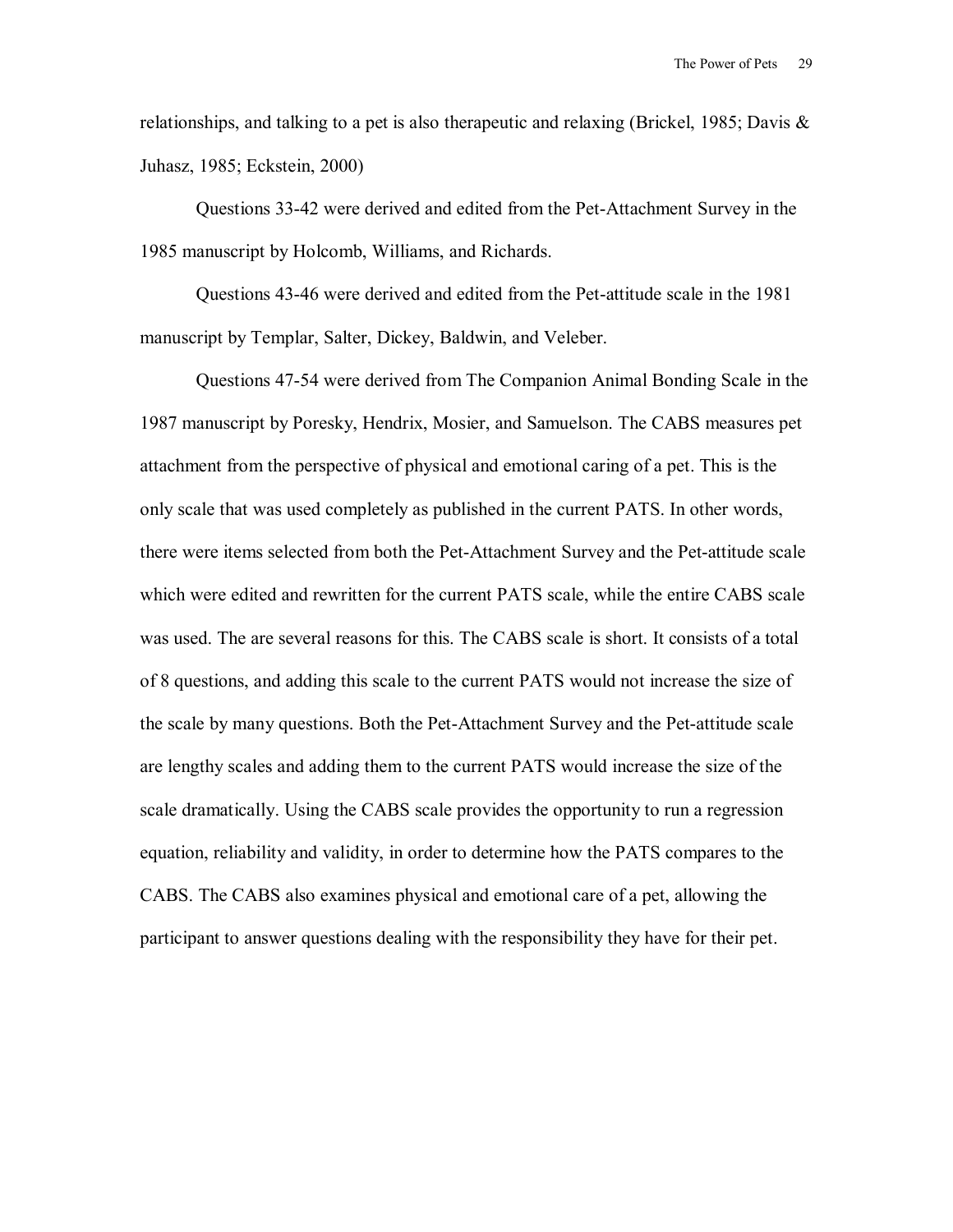### Methodology

## *Participants*

A 54-item questionnaire was administered to a total of 548 participants, including 271 undergraduate college students, 115 members of the Blacksburg Sports Club, and 162 residents of Blacksburg, Christiansburg, Radford, and Giles County solicited through various convenient interpersonal contacts. Of these, 398 reported having a pet. Table 1 presents the gender and total number of participants who had a pet.

# Table 1 *Gender split of those with a pet*

| Gender | Frequency | % of Total |
|--------|-----------|------------|
| Men    | 131       | 33         |
| Women  | 267       | 67         |
| Total  | 398       | 100        |

Table 2 depicts the age of the participants, ranging from 18 to 87. For analysis purposes the sample was split into three different age groups: 1) ages 18 to 24, 2) ages 25 to 49, and 3) ages 50 to 87.

## Table 2

*Age groups and sample size per group* 

| <b>Age Category</b> | Sample | % of Total |
|---------------------|--------|------------|
| Age 18 to 24        | 229    | 57.5       |
| Age 25 to 49        | 77     | 19.3       |
| Age 50 to 87        | 92     | 23.1       |
| Total               | 398    | 100.0      |

The questionnaire completed by all participants included the following sections:

a) 12 demographic questions included at the beginning of the survey (refer to Appendix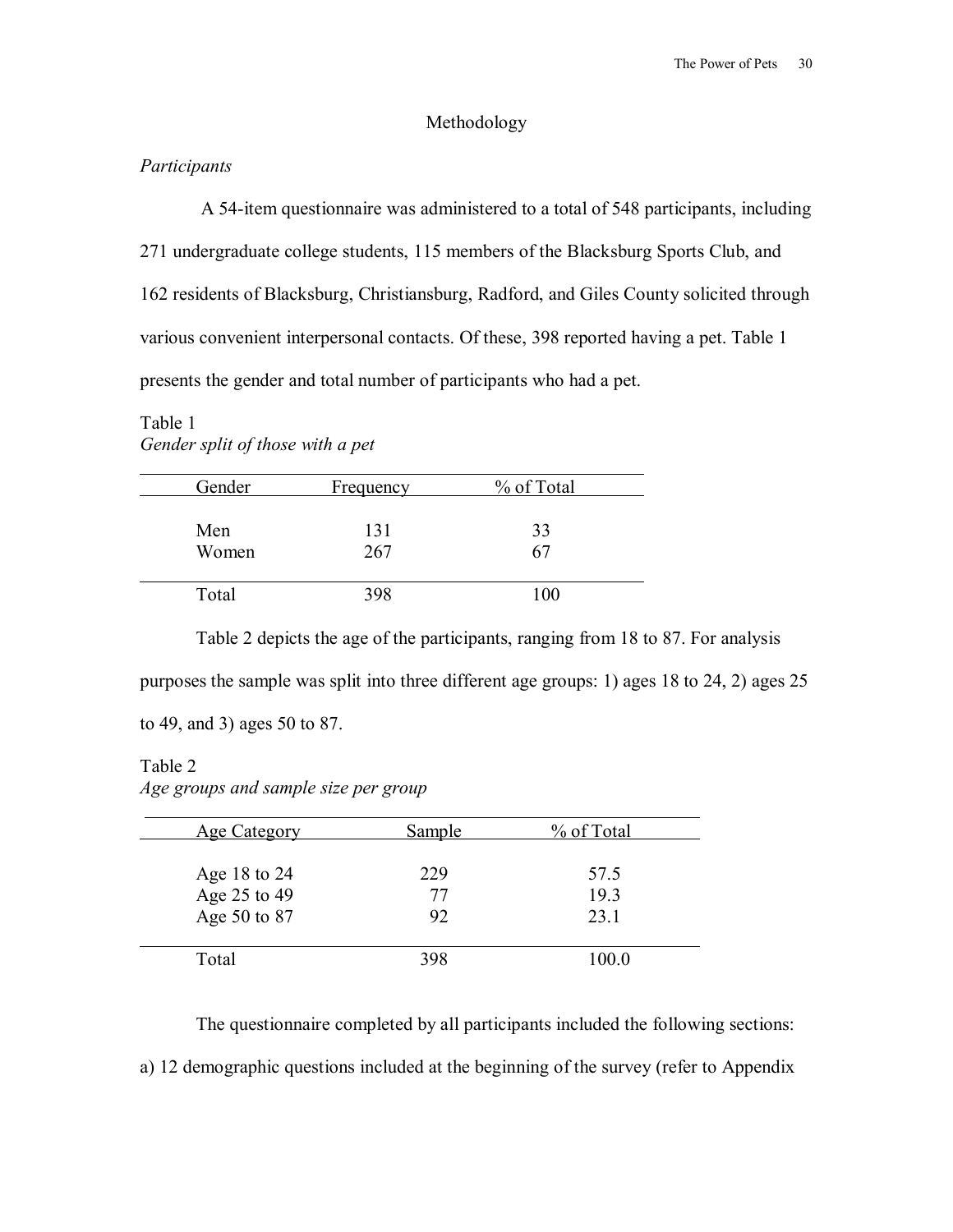D), b) The Pet-Attachment Scale-- Questions 13-46, and c) The Companion Animal Bonding Scale-- Questions 47-54 (see Appendix C for a copy of this scale). Participants were asked to answer each of the 54 items along a 7-point Likert scale directed towards a favorite pet in their lives. Sample PATS questions include: "I feel my pet loves me," "My pet is often my best friend," and "My pet brings me happiness." In general, the PATS questions asked participants to rate companionship and emotionality they feel toward their pet and vice versa.

The final 8 questions represented the CABS (Poresky, Hendrix, Mosier, & Samuelson, 1987), which essentially address pet maintenance and involvement issues. Sample CABS questions include: "How often were you responsible for your companion animal?" "How often did you feel that your companion animal was responsive to you?" and "How often did you travel with your companion animal?"

#### Procedure

The administration of the PATS was straightforward. A total of 271 surveys were administered to five different undergraduate human development courses. An additional 115 were administered to members of the Blacksburg Sports Club. The remaining 162 surveys were obtained by making surveys available at local businesses, pet clinics, car dealerships, churches, and clubs in Blacksburg, Christiansburg, Radford, and Giles County. In each of these cases, the investigator made a personal appearance at the location to solicit thoughtful participation and explain the importance of the research. To do this, surveys were given out to businesses, churches, clubs, organizations, clinics, the vet school, and other places within Blacksburg, Christiansburg, Radford, and Giles County, in order to acquire a large, diverse sample. A copy of a research project and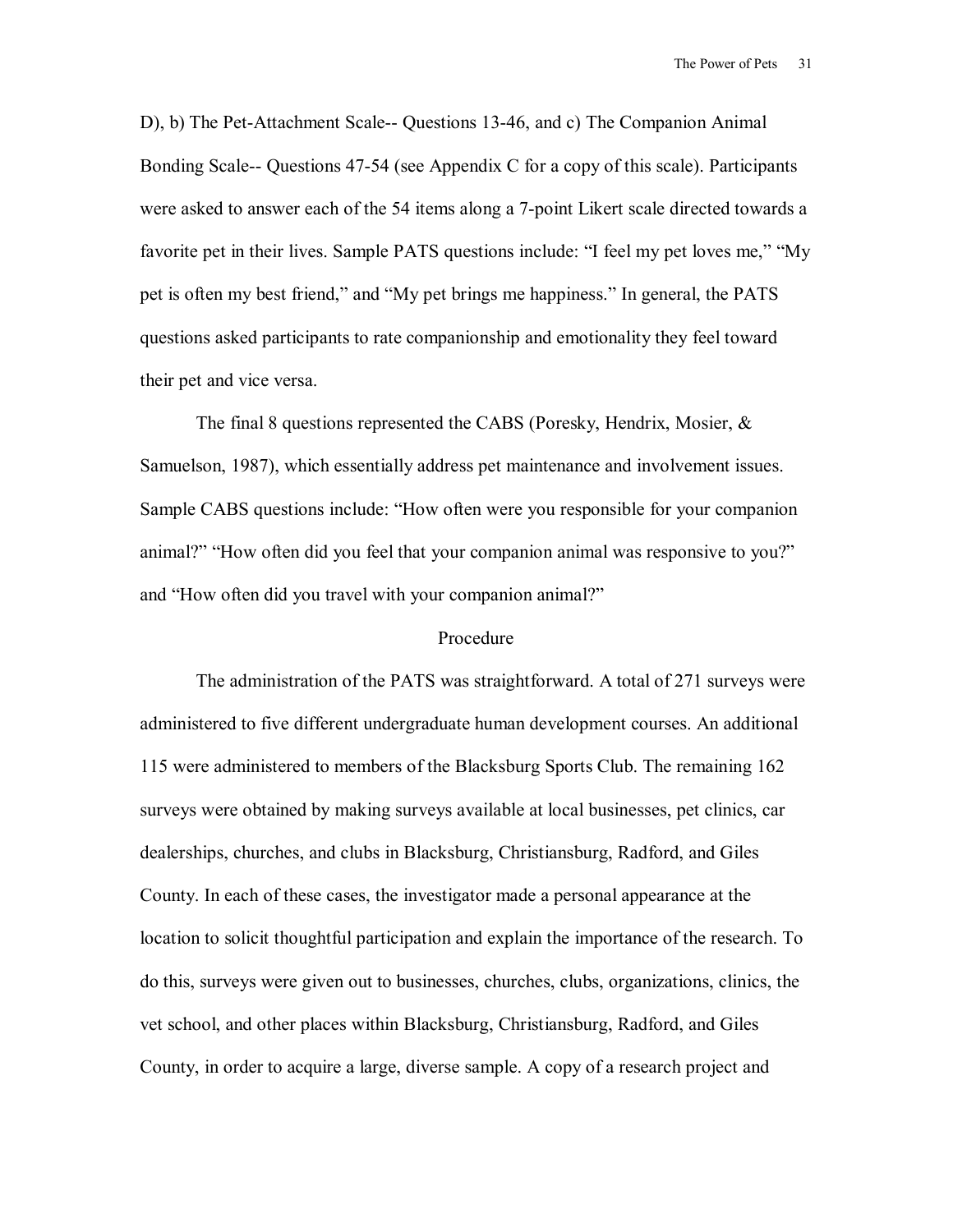contact information sheet were provided to every participant and business location. This form had relevant phone numbers and research information located on it for interested participants (please see Appendix E).

Participants were asked to consider each survey item carefully, and to return the survey upon completion. Some participants took the surveys home and returned them the next day, while others completed the survey on the spot.

*Independent variables.* A number of dichotomous and continuous variables were assessed and correlated with the PATS scores. The dichotomous predictor variables are:

- 1. Gender (Male, Female)
- 2. Does the respondent live with a pet? (Yes, No)
- 3. Does the respondent care for a pet? (Yes, No)
- 4. Does the respondent live with a significant other? (Yes, No)
- 5. Type of pet

The continuous predictor variables include:

- 1. Age of the respondent
- 2. Age of the pet
- 3. Length of human/pet relationship in years
- 4. Total number of pets in the household
- 5. Score on the Companion Animal Bonding Scale

The correlation between the PATS and the Companion Animal Bonding Scale

(CABS) was a measure of concurrent, convergent, and construct validity. More

specifically, the CABS essentially measures how much time an individual spends caring

for a pet. From attachment and behavioral theory, a direct relationship is predicted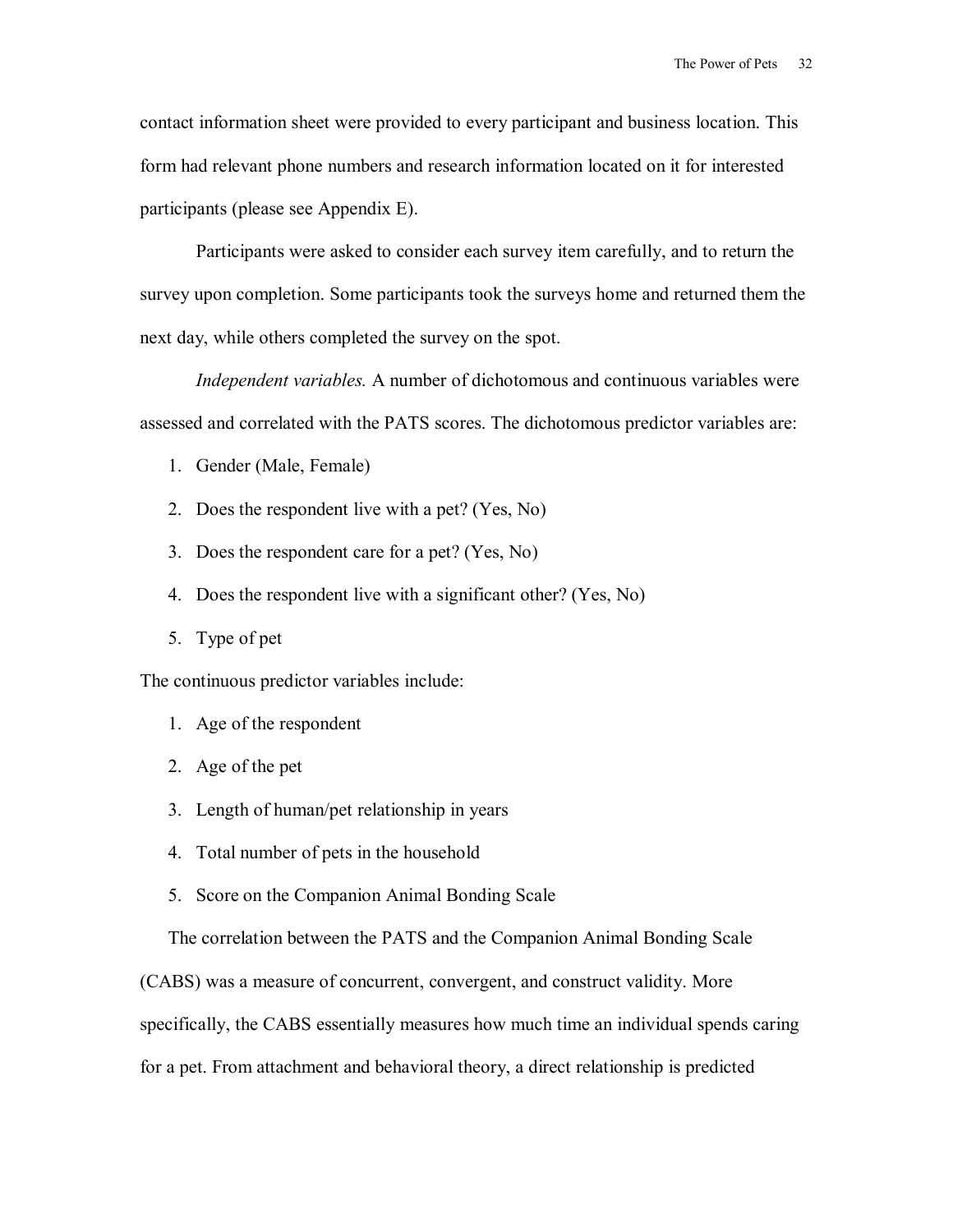between one's score on the PATS and the CABS. Therefore, a significant negative correlation between the PATS and the CABS will provide construct validity for the PATS.

## *Type of pet*

Respondents were asked to identify the kind of animal considered their favorite pet (e.g., dog, cat, fish, bird, horse, reptile, and other). The favorite pets listed were then separated into four different groups. The first group was the group that chose all their pets as their favorite without choosing one in particular. They said they had a pet, but did not identify a certain pet as their favorite. The second group was the group that listed dog as their favorite. The third group was the group that listed cat as their favorite pet. And the fourth and final group consisted of those who listed anything other than a dog or cat as a favorite pet. This group was labeled as exotic pets. Table 3 presents frequencies of the different pet categories chosen as a favorite pet.

| Pet                         | <b>Frequency</b> | % of Total |
|-----------------------------|------------------|------------|
| All pets chosen as favorite | 48               | 12.1       |
| Dog                         | 229              | 57.5       |
| Cat                         | 98               | 24.6       |
| Exotic pets                 | 23               | 5.8        |
| Total                       | 398              | 100        |

# Table 3 *Percentage of different pets listed as favorite pet*

 The exotic group of pets listed as a favorite and the frequency of participants listing each pet were as follows: bird  $(n=3)$ , donkey  $(n=1)$ , ferret  $(n=1)$ , fish  $(n=5)$ , guinea pig (n=1), horse (n=2), iguana (n=1), llama (n=1), mouse (n=1), rabbit (n=2), rat (n=1), snake  $(n=2)$ , squid  $(n=1)$ , and turtle  $(n=1)$ .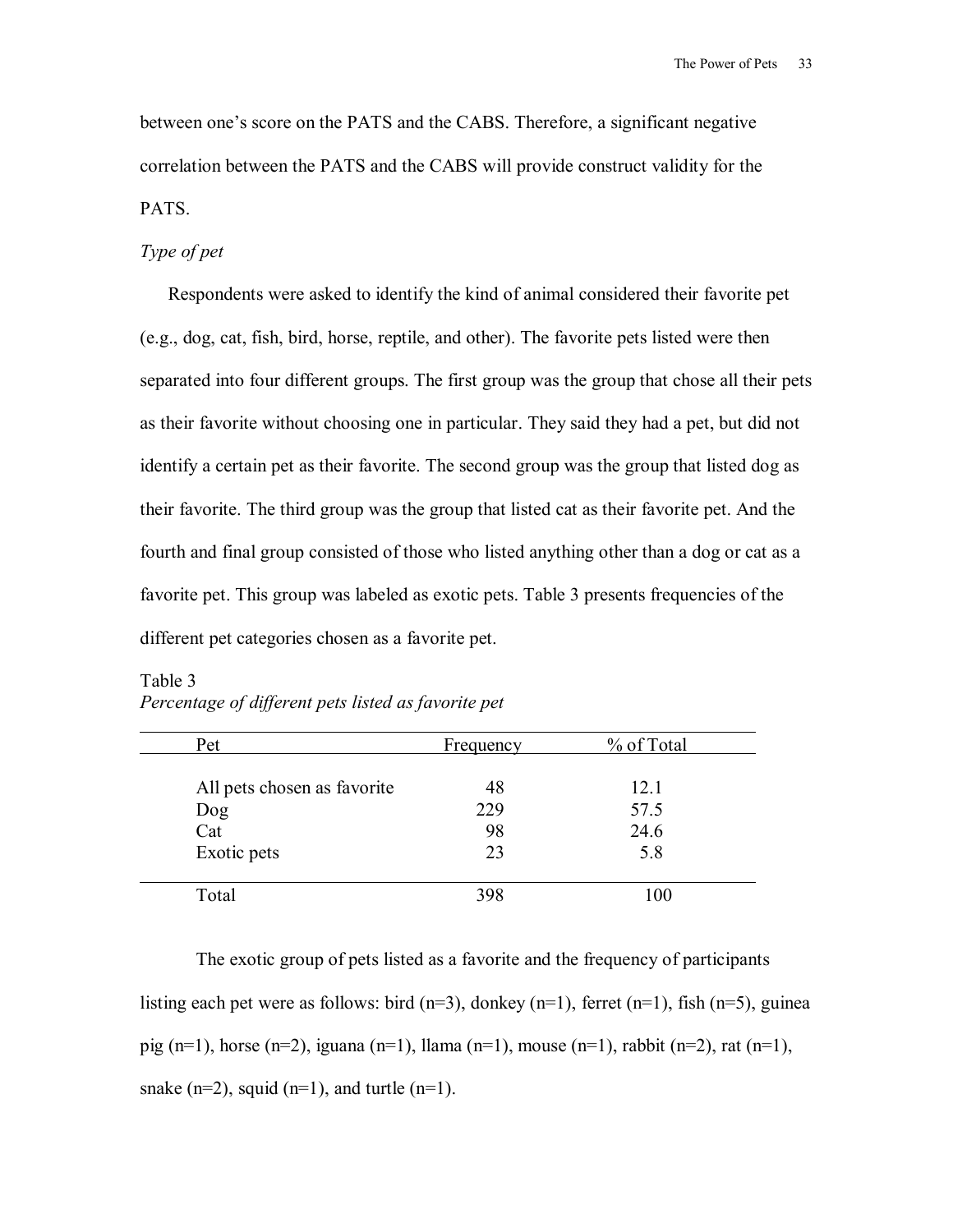#### Results

#### *Reliability*

An inter-item consistency analysis was performed on the PATS and the overall Chronbach's Alpha was .96. An inter-item consistency analysis was performed on the CABS and the overall Chronbach's Alpha was .86. Table 4 depicts the correlations between all variables in this study, including the total PATS and CABS scores. An examination of the correlations suggests concurrent validity for the PATS, as described in the next section.

#### *Validity*

The correlation between the PATS and CABS was  $-.68$  (p $\leq 0.001$ ), indicating a high amount of overlapping variance (i.e., 46%). This reflects significant concurrent, convergent, and construct validity for the PATS. In addition, most of the variables that correlated with the PATS also correlated with the CABS. Some of the correlations were as hypothesized, while others were not predicted but were nevertheless interesting. More specifically, having a pet now (variable 9), number of pets in household (variable 10), whether you live with your pet (variable 12), and feeling responsible for your pet (variable 13) all correlated significantly with the PATS and the CABS in the hypothesized and intuitive directions. In other words, participants who currently had a pet, lived with their pet, and felt responsible for their pet felt greater attachment to their pet. Furthermore, the greater the number of pets in a household the greater the attachment to a favorite pet.

The correlation with gender was unexpected but intriguing. Specifically, women showed greater attachment to their pets (PATS) and were more involved with their pets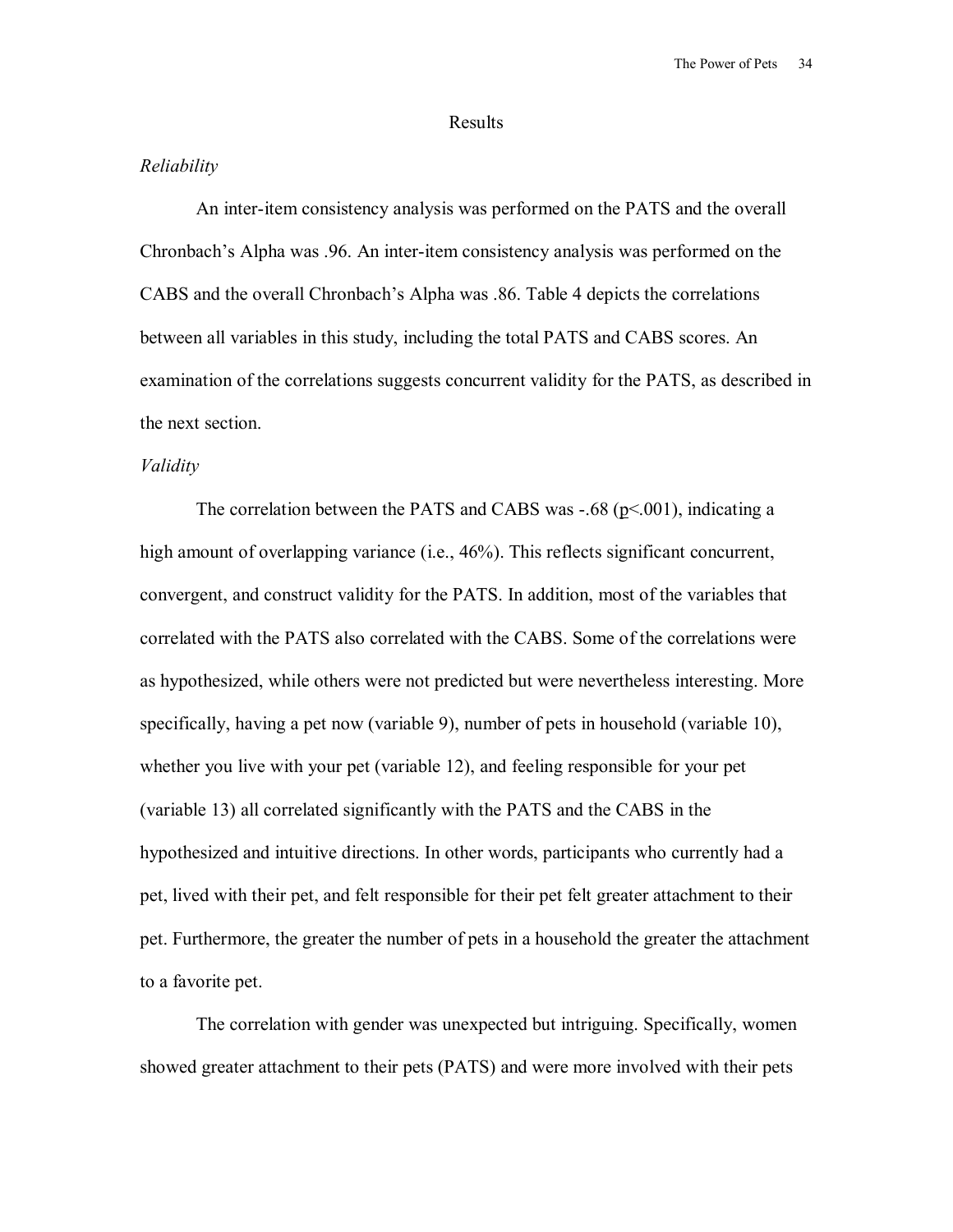(CABS). Also interesting; was the positive correlation found between the significant other variable and the PATS and CABS. Contrary to expectations, participants who lived with a significant other were more attached to their pet (PATS) and were more involved with their pet (CABS). The absence of significant correlations between happiness and pet attachment (PATS) and between happiness and pet involvement (CABS) is noteworthy.

Table 4 *Correlation variable table for PATS total and CABS total*

| Variable                       | <b>PATS Total</b> | <b>CABS</b> Total |
|--------------------------------|-------------------|-------------------|
| 1. PATS Total                  |                   | $-.677**$         |
| 2. CABS Total                  | $-.677$           |                   |
| 3. Gender                      | $-.181**$         | $.160**$          |
| 4. Age                         | .098              | $-158**$          |
| 5. How long have had pet       | .001              | .063              |
| 6. Live with significant other | $.118*$           | $-.190*$          |
| 7. Happy                       | .064              | .033              |
| 8. Pet when child              | .036              | $-0.066$          |
| 9. Have a pet now              | $.125*$           | $-.183**$         |
| 10. Number of pets             | $.178*$           | $-153*$           |
| 11. Favorite Pet               | $-.284**$         | $.153*$           |
| 12. Live with pet              | .209*             | $-.372**$         |
| 13. Responsible for pet        | $.370**$          | $-.469**$         |
|                                |                   |                   |

\* p $< 05$ 

 $\overline{a}$ 

\*\*  $p < 01$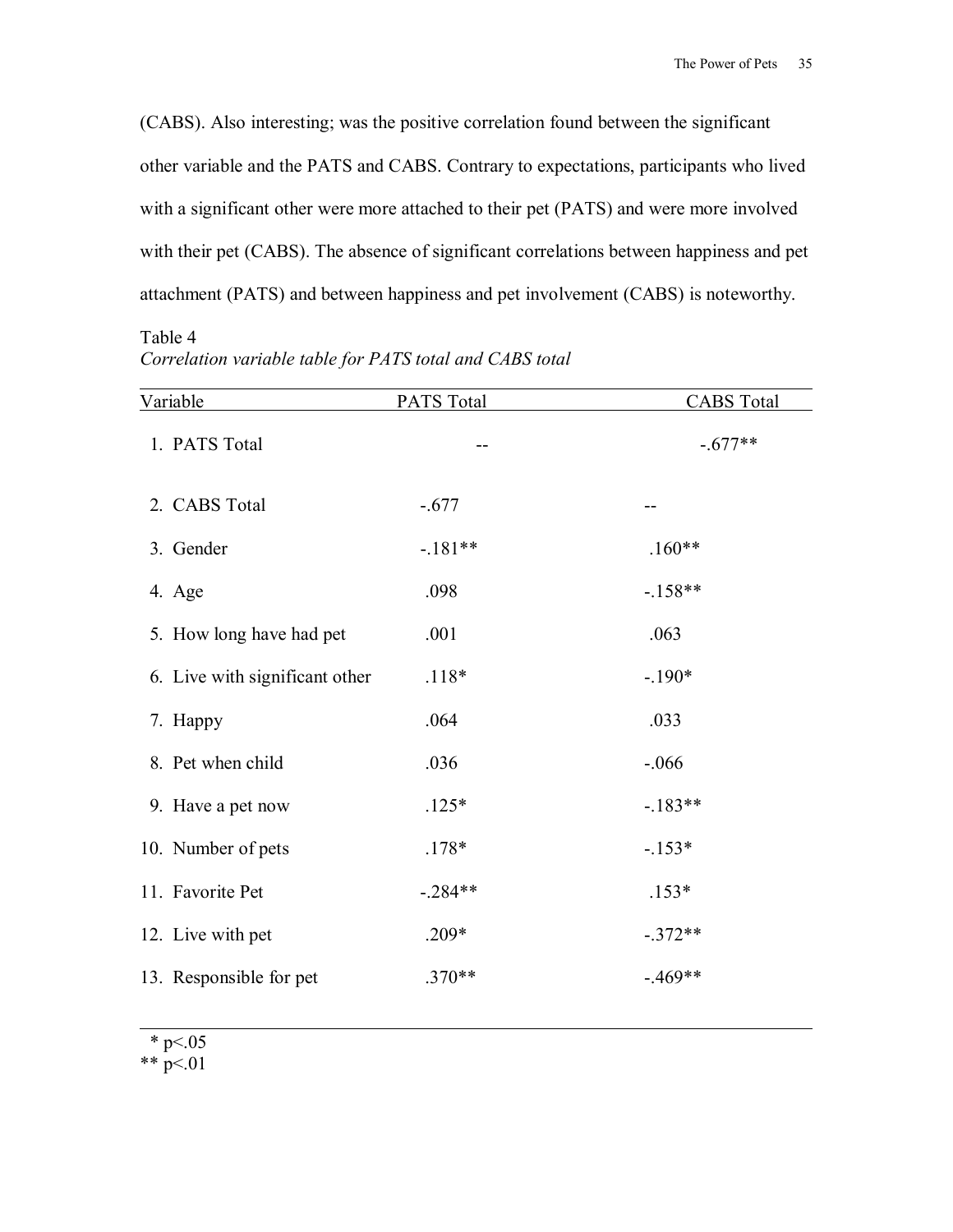#### *Factor Analysis for the PATS*

A factor analysis was conducted in order to determine how many factors were assessed with the PATS, as well as to eliminate uncorrelated items. The factor validate the PATS by demonstrating that its constituent items load on the same factor and to drop proposed scale items which cross-load on more than one factor. The factor analysis also identified clusters of cases and/or possible outliers. The factors with .60 loadings were retained. The factor analysis reduced the PATS from 34 to 19 items. A maximum likelihood approach was used for the factor analysis. Please see Appendix F for a list of the final question retained from the PATS.

Eigenvalues, also called characteristic roots, measures the variance in all the variables which is accounted for by that factor. The ratio of eigenvalues is the ratio of exploratory importance of the factors with respect to the variables. If a factor has a low eigenvalue, then it is contributing little to the explanation of variances in the variables and may be ignored as redundant with more important factors. Thus, the Eigenvalues will measure the amount of variation in the total sample accounted for by each factor in the PAS scale. The Eigenvalues with a value of one or more will be retained. An initial Scree test was run to identify the key factors measured by the PATS. Figure 1 depicts the results of the Scree test which identified two factors with eigenvalues above 1.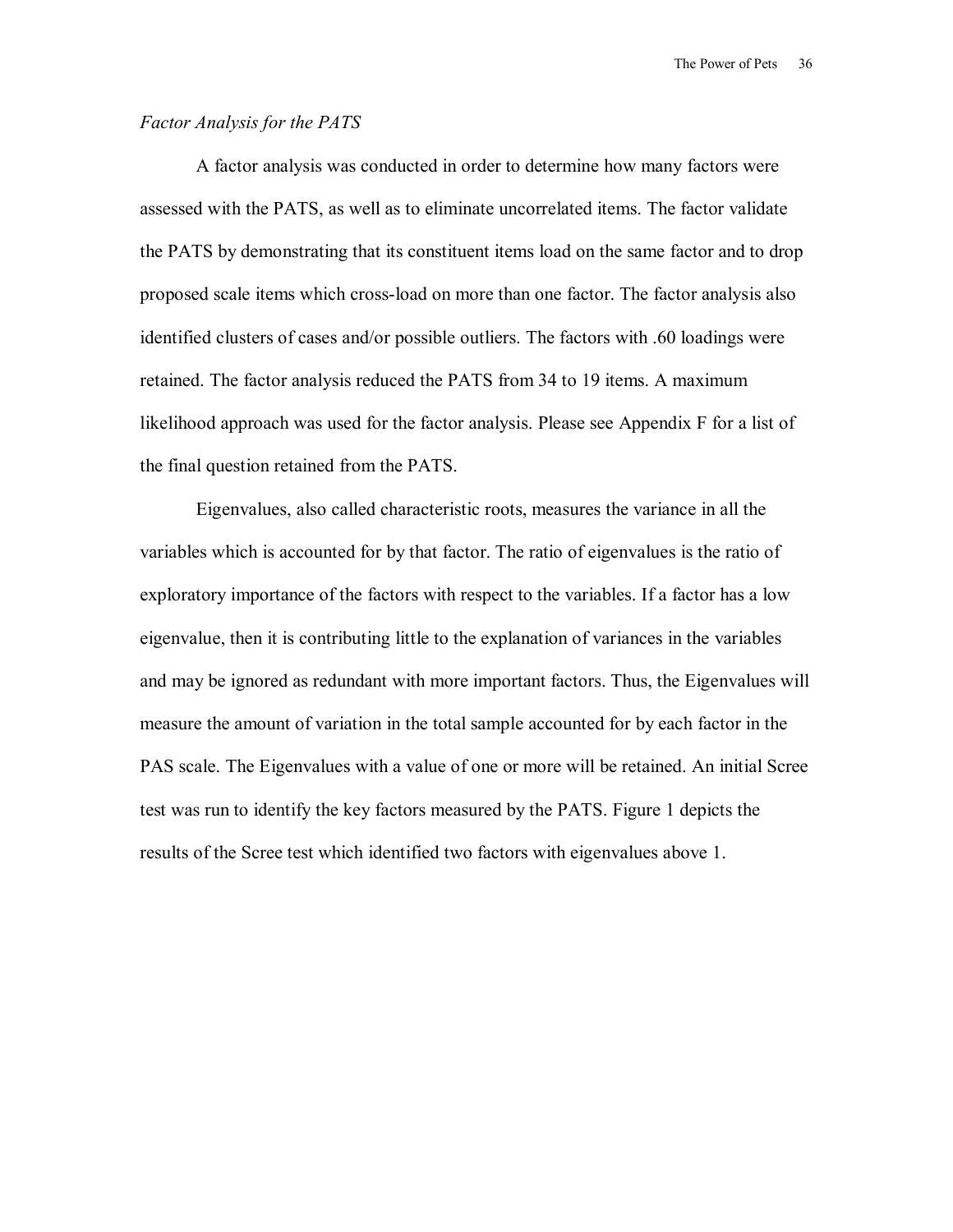Figure 1 *Scree test on PATS factors that remain* 



Factor 1 had an eigenvalue of 17.4 and represented 51% of the variance in the PATS, and Factor 2 had an eigenvalue of 3.2. Overall these two factors represented 60.3% of the variance in the total PATS score. Table 5 depicts the total variance and cumulative percentage for each factor.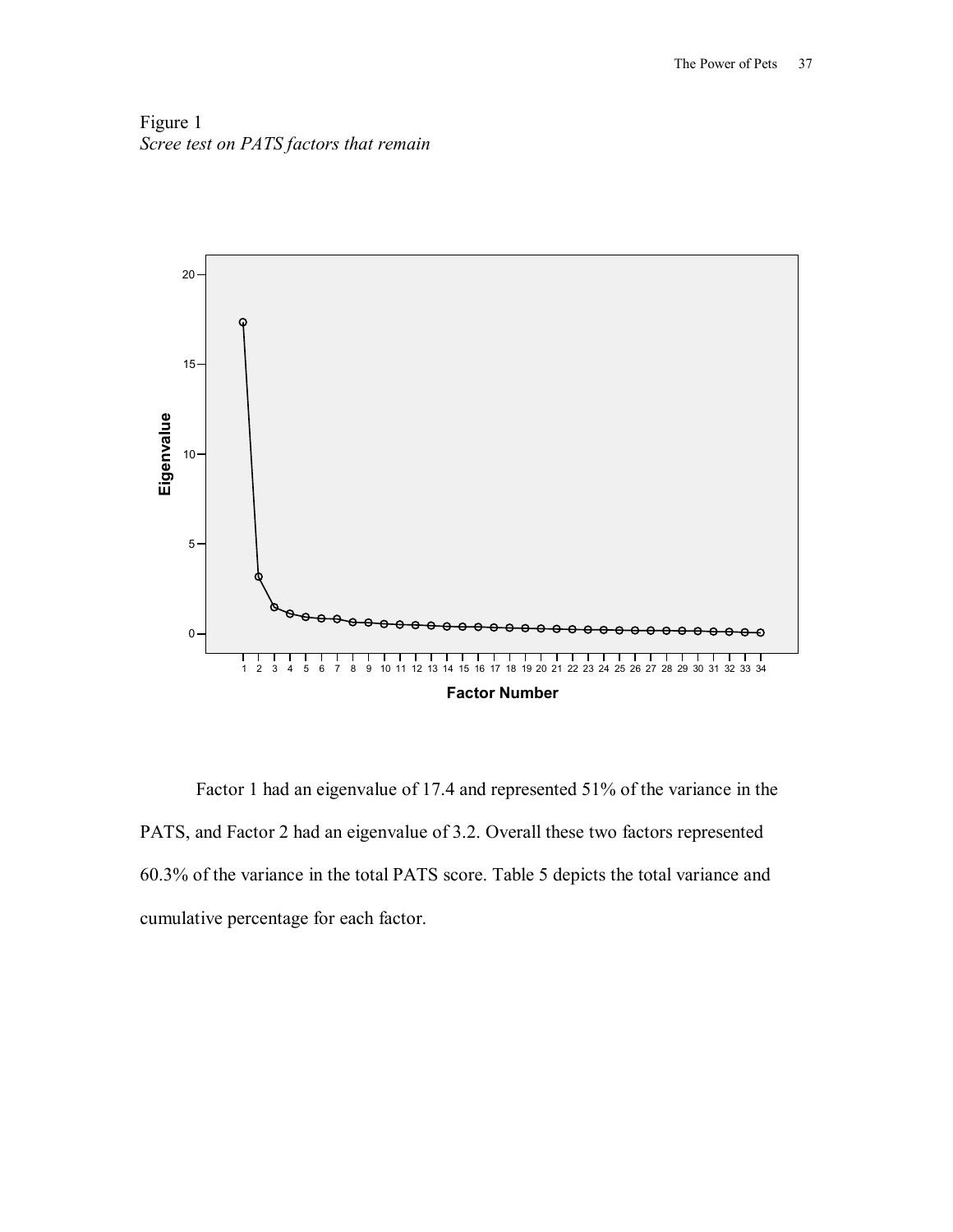| Factor | Total Eigenvalue | % of variance | Cumulative % |
|--------|------------------|---------------|--------------|
|        | 17.352           | 51.035        | 51.035       |
|        |                  |               |              |
|        | 3.180            | 9.352         | 60.386       |

# Table 5 *Results of the Factor Analysis for the PATS*

Extraction Method: Maximum Likelihood

Table 6

*Reflecting Questions Retained in Factor 1* 

| Questions retained                      | Mean | Factor 1 | Factor 2 |
|-----------------------------------------|------|----------|----------|
| Q20. I would be lost without my pet     | 4.5  | .635     | .434     |
| Q21. I count on my pet being there when |      |          |          |
| I need comfort                          | 4.8  | .679     | .466     |
| Q22. My pet is often my best friend     | 4.2  | .775     | .338     |
| Q23. I am emotionally dependent on      |      |          |          |
| my pet                                  | 3.6  | .810     | .195     |
| Q34. I prefer to be with my pet more    |      |          |          |
| than others                             | 3.6  | .751     | .202     |
| Q36. I talk to my pet as a friend       | 4.7  | .691     | .371     |
| Q37. I confide in my pet                | 3.8  | .745     | .185     |
| Q38. I spend time each day training     |      |          |          |
| my pet                                  | 3.2  | .613     | .109     |
| Q39. I show photos of my pet to my      |      |          |          |
| Friends                                 | 4.2  | .607     | .252     |
| Q40. When I feel bad I seek my pet      |      |          |          |
| for comfort                             | 4.2  | .788     | .290     |
| Q41. I feel sad when I am separated     |      |          |          |
| from my pet                             | 4.3  | .753     | .342     |
| Q44. My pet means more to me than       |      |          |          |
| most of my friends                      | 3.4  | .826     | .131     |

Extraction Method: Maximum Likelihood

Rotation Method: Varimax with Kaiser Normalization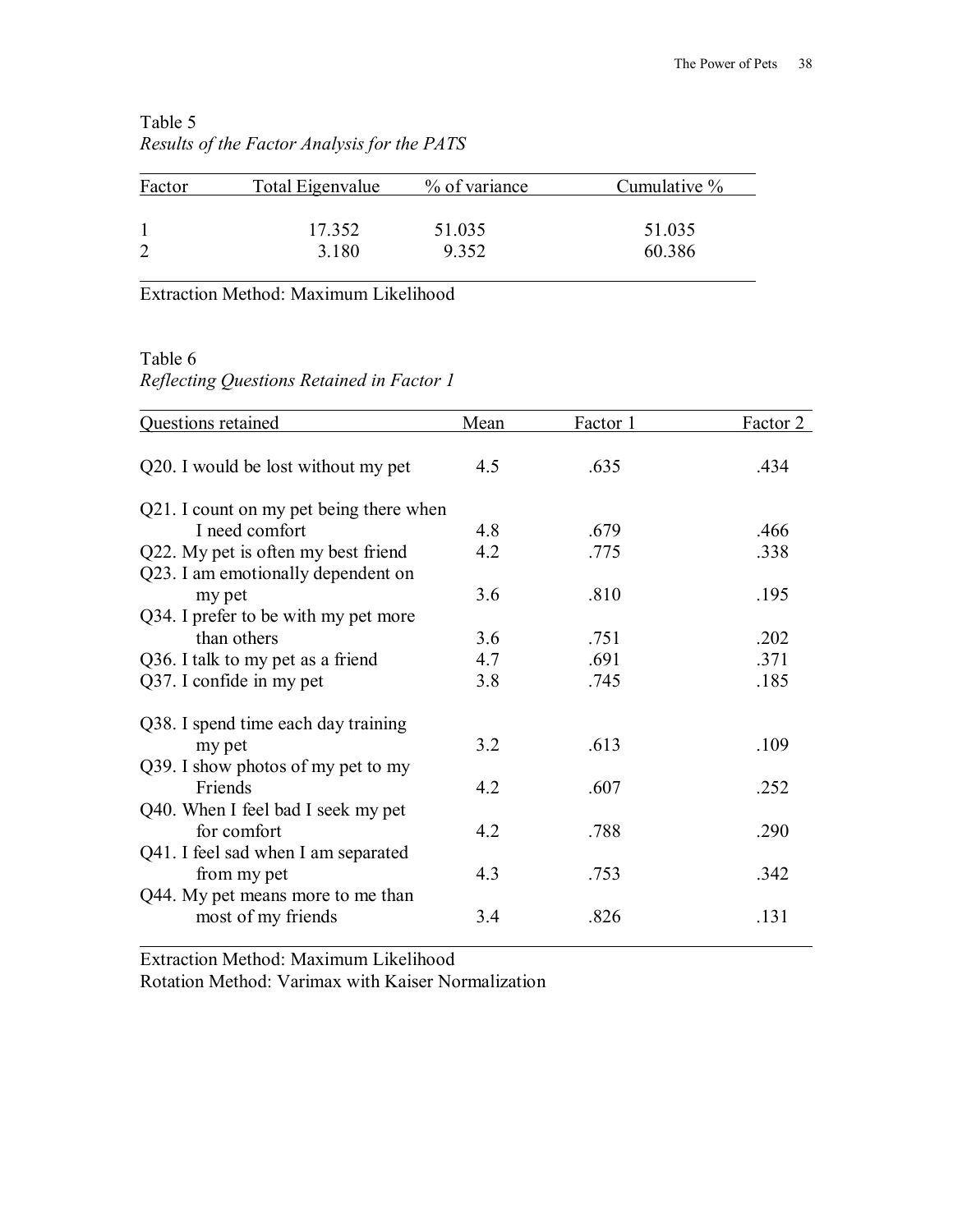*Factor 1*

Factor 1 consisted of 12 questions from the PATS. The Cronbach's Alpha for

these 12 items was .96. Table 6 lists the questions that were retained in Factor 1, the

mean score, and the loadings for Factor 1 and Factor 2.

*Factor 2*

Factor 2 consisted of seven questions from the PATS. The Cronbach's Alpha for

these seven items was .96. Table 7 lists the questions retained in Factor 2, along with the

mean score and the loadings for Factor 1 and Factor 2.

| Questions retained                    | Mean | Factor 1 | Factor 2 |
|---------------------------------------|------|----------|----------|
|                                       |      |          |          |
| Q13. I love my pet                    | 64   | -123     | .915     |
| Q14. My pet loves me                  | 6.2  | .196     | .832     |
| Q15. I feel emotionally attached      |      |          |          |
| to my pet                             | 61   | .292     | .862     |
| Q16. My pet is emotionally attached   |      |          |          |
| to me                                 | 63   | .340     | .755     |
| Q17. My pet brings me happiness       | 6.1  | .226     | .915     |
| Q18. I bring happiness to my pet      | 5.8  | .307     | .819     |
| Q45. My pet adds happiness to my life | 6.0  | .372     | 772      |

Table 7 *Reflecting Questions Retained in Factor 2*

Extraction Method: Maximum Likelihood

Rotation Method: Varimax with Kaiser Normalization

Overall the factor analysis revealed a significant goodness of fit,  $\gamma^2$ (494,

N=383)=2108.17, p<.001. The items identified as Factor 1 appear to measure

companionship between the participant and a favorite pet. In other words, all of the items

for Factor 1 cluster around the concept of providing a special comradery. In contrast, the

seven items accounting for Factor 2 reflect emotional fulfillment and happiness provided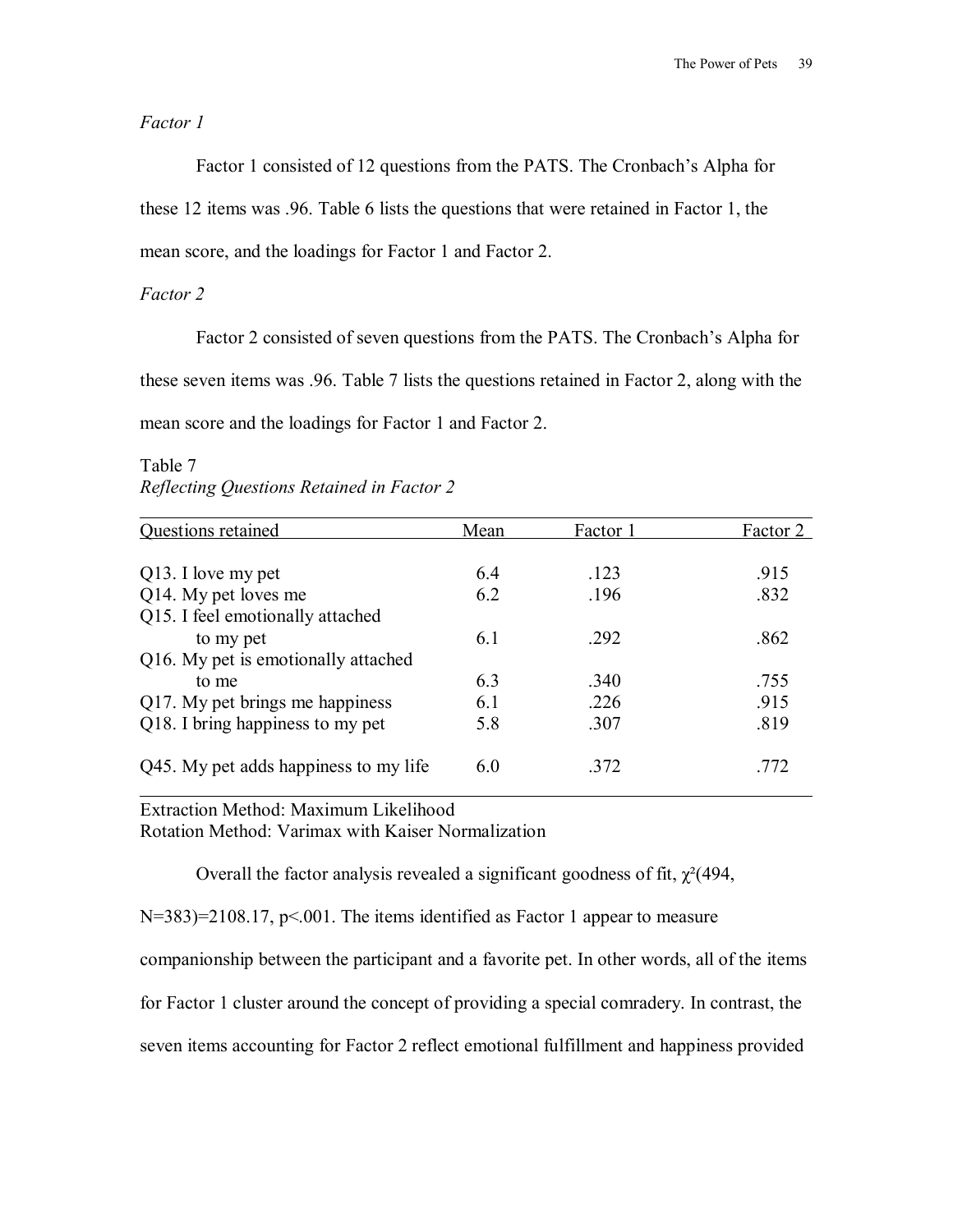by a pet. Thus, Factor 1 is labeled Companionship and Factor 2 is labeled Emotional Fulfillment.

## *Factor Analysis for CABS*

A factor analysis was also performed on the CABS survey. A maximum likelihood approach was used to reduce the CABS from eight items to three items. An initial Scree test was run in order to identify factors measured by the CABS. Figure 2 depicts the Scree test and indicates only one factor for the CABS. This factor had an eigenvalue of 4.2 and represented 53% of the variance among the CABS items. Table 8 dipicts the total variance and cumulative percentage for the factor.

Figure 2 *Scree test on CABS factors that remain* 

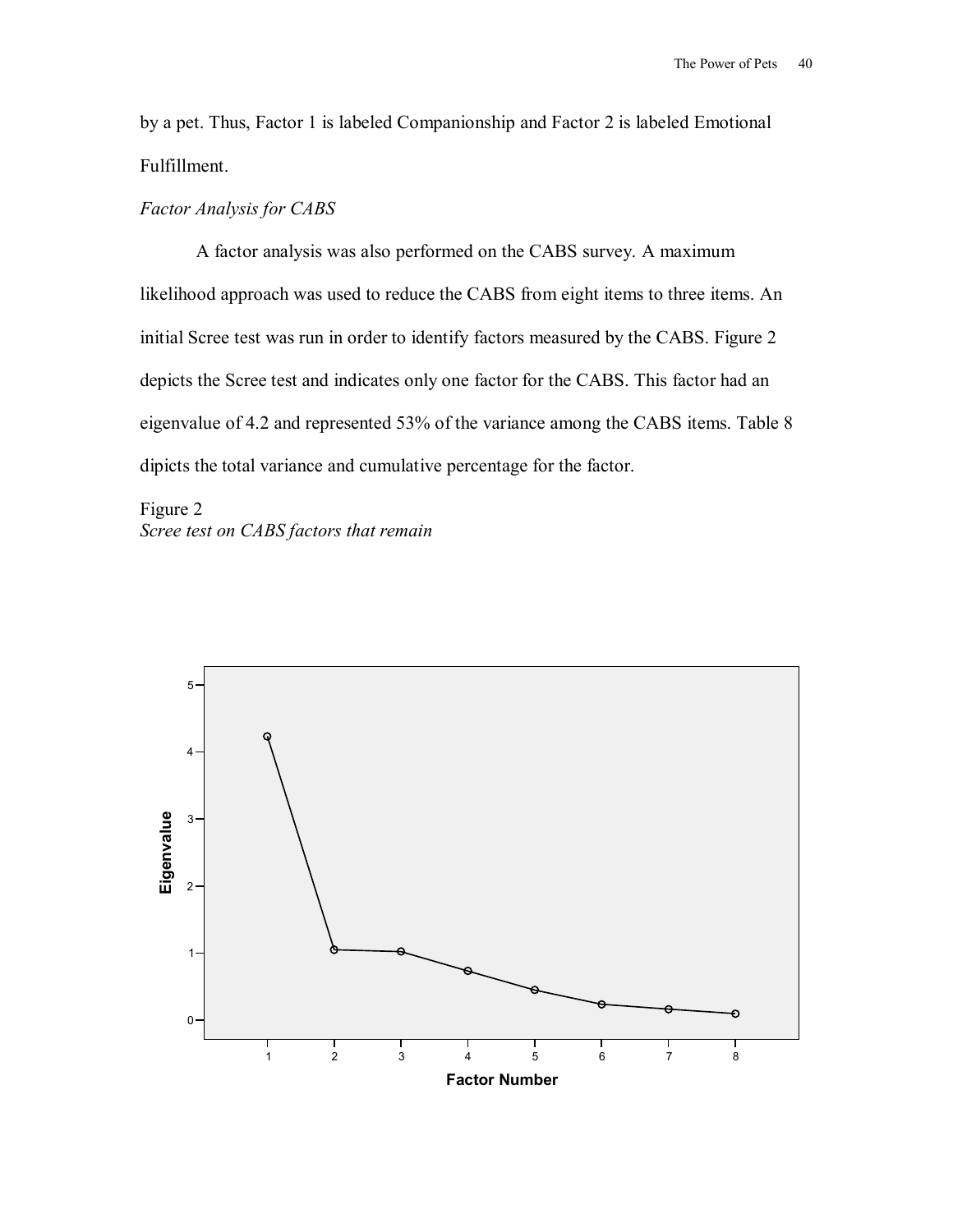## Table 8 *Total Variance*

| Factor | Total Eigenvalue | % of variance | Cumulative % |
|--------|------------------|---------------|--------------|
|        | 4.234            | 52 919        | 52.919       |
|        |                  |               |              |

# *Factor 1*

Factor 1 consisted of three questions from the CABS. Overall the factor analysis

did not reveal a significant goodness of fit,  $\chi^2(7, N=383)=10.90$ , p=.143. Table 9 lists the

questions retained for Factor 1, including the mean score and the factor loadings.

Table 9 *Rotated Factor Matrix* 

| Questions retained                                                                                                                                                                                                                                       | Factor 1     |
|----------------------------------------------------------------------------------------------------------------------------------------------------------------------------------------------------------------------------------------------------------|--------------|
| Q49. How often did you hold, stroke, or pet your companion animal?<br>Q51. How often did you feel that your companion animal was responsive to you? .704<br>Q52. How often did you feel that you had a close relationship with your<br>companion animal? | .651<br>-879 |

 As depicted in Table 9, the three questions for this factor are those that do not reflect caretaking behavior. The other questions reflect caretaking for one's pet. Thus, this Factor of CABS seems most related to Factor 1 of the PATS, or the Companionship Factor.

# *Stepwise Regression*

Separate stepwise regression analyses were conducted on both the PATS and the

CABS. For the PATS, three variables significantly predicted the criterion (i.e., the total

PATS score). The most significant predictor of the PATS score was responsibility,

F(1,363)=56.0,  $p<0.01$ . In other words, how responsible a person felt for their pet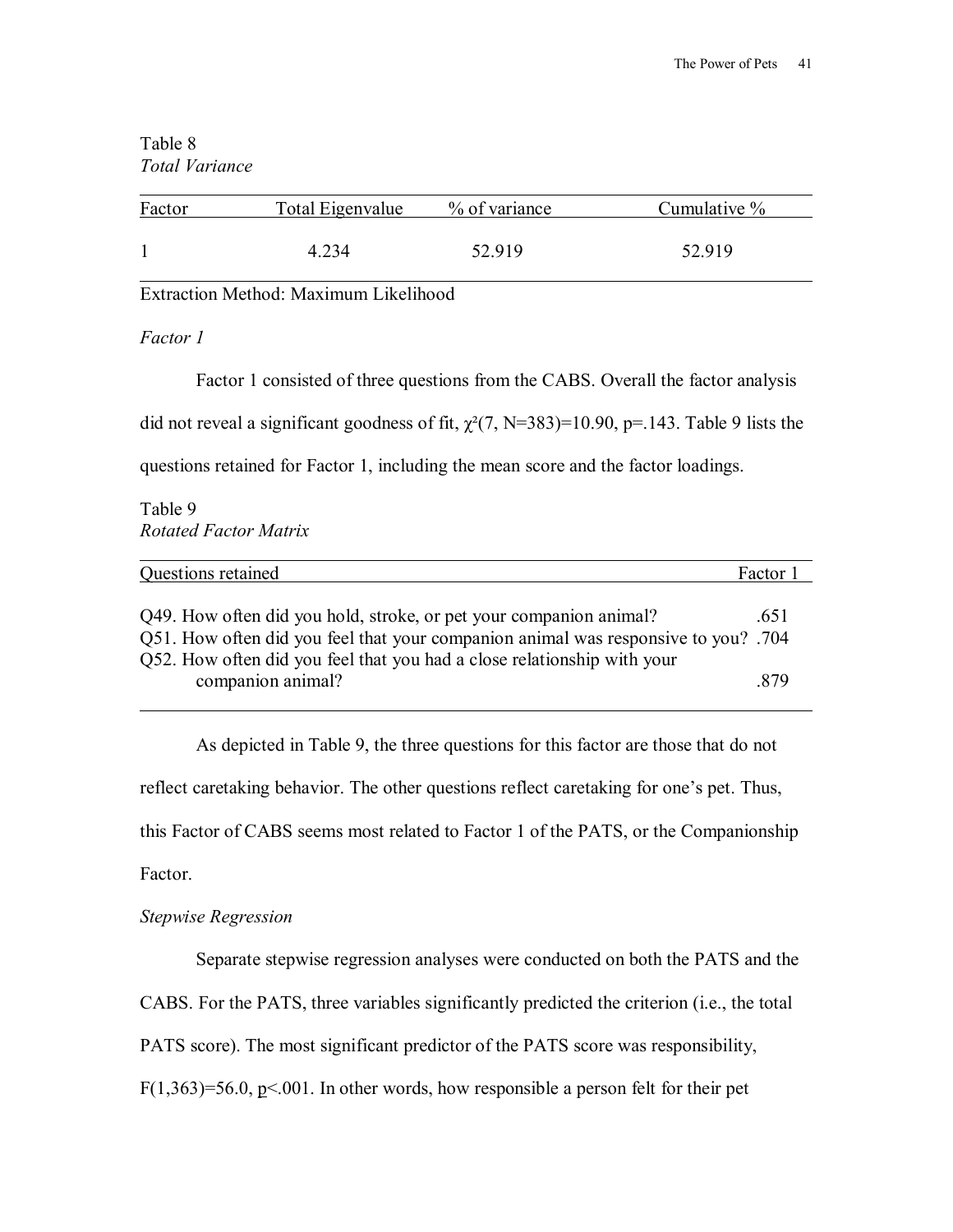accounted for 13.2% of the variance in the PATS scores. Additionally, the favorite pet a participant chose and the participantsí gender were also significant predictors of the PATS score, respectively, F(2,363)=58.30, p<.001and F(3,363)=42.4, p<.001. Overall these three variables accounted for 26% of the variance in the PATS scores.

 A stepwise regression was also conducted on the CABS. Four predictor variables were significant. Most significant was responsibility,  $F(1,362)=92.9$ ,  $p<.001$ . In addition, the favorite pet chosen, whether or not the participant lives with this pet, and gender were also significant predictors of the CABS score, respectively,  $F(2,362)=58.01$ ,  $p<.001$ , F(3,362)=40.95, p<.001, and F(4,362)=32.67, p<.001. Overall these four predictors accounted for 26% of the variance in the CABS score.

#### *Analysis of Variance (ANOVA) for the PATS*

A 2 Gender X 3 Age Category X 4 Favorite Pet Category ANOVA was conducted on the PATS scores. The age of the participants was split into three groups: a) 18 to 24, b) 25 to 49, and c) 50 to 87. The favorite pet group was divided into four groups: a) the participants who selected all pets as their favorite, b) the participants who selected dog as their favorite, c) the participants who selected a cat as their favorite, and d) the participants who selected an exotic pet as their favorite.

Two interactions were significant: the Gender X Age Category X Favorite Pet Category,  $F(5,398)=2.87$ ,  $p<0.05$ , and the Gender X Age Category  $F(2,398)=3.43$ ,  $p<0.05$ . In addition, there was a main effect of Gender, F(1,398)=22.83, p<.001, Favorite Pet Category F(3,398)=7.56, p<.001, and Age Category, F(2,398)=5.72, p<.01. These data are graphed in Figure 3. The observed relationships in the figure are confusing to decipher because of inconsistent relationships for the exotic pet category. The dog and cat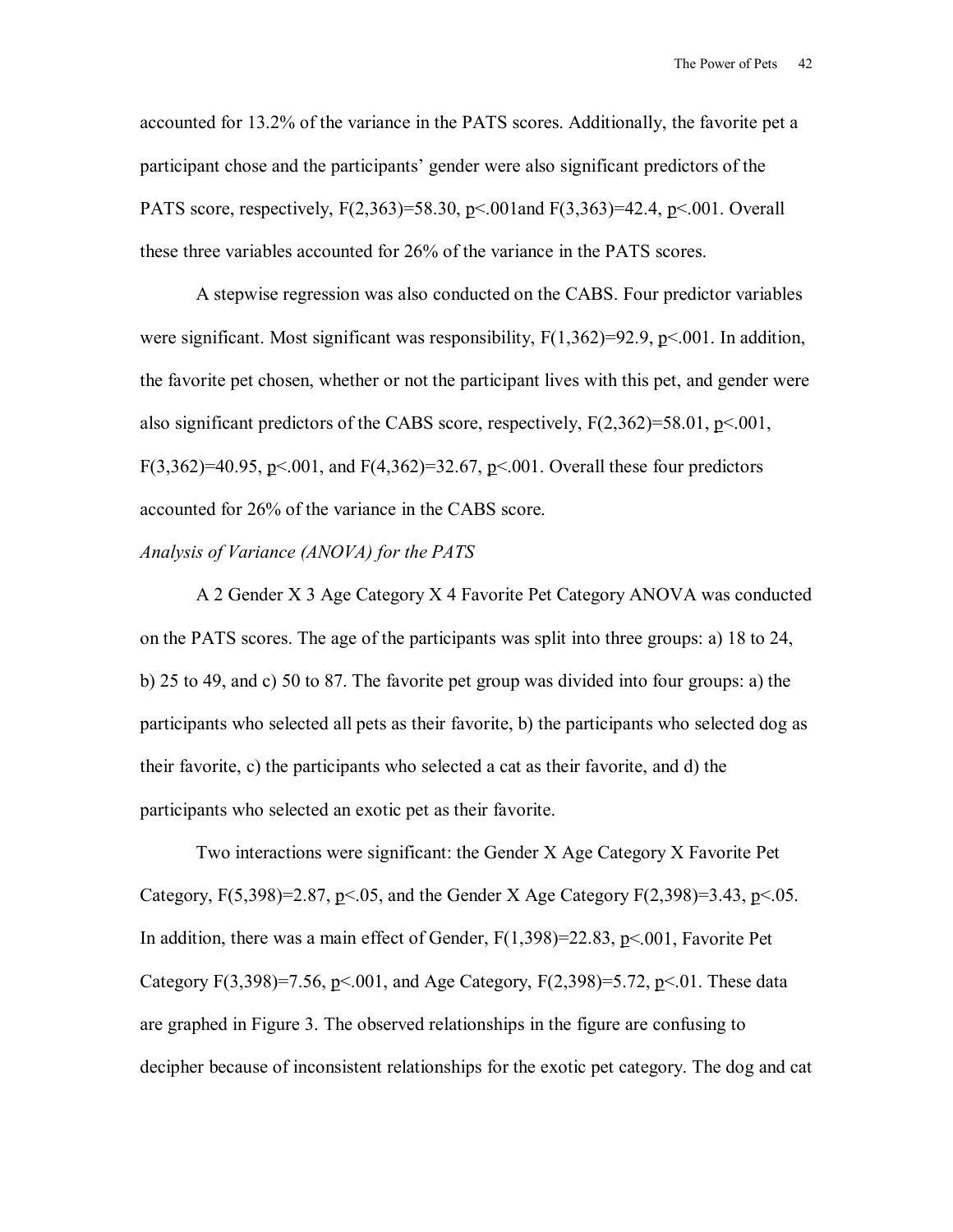data appear fairly consistent, showing an increase in PATS scores as a function of age

category.

Figure 3 *ANOVA on PATS for Gender, Age Category, and Favorite Pet*



**Gender X Age X Favorite Pet**

 To investigate these data further, a 2 (Gender) X 3 (Age Category) ANOVA was conducted. The ANOVA revealed a Gender X Age Category interaction, F(2,398)=3.43, p<.05. In addition, significant main effects for Gender and Age Category were found, respectively,  $F(1,398)=22.86$ ,  $p<0.01$  and  $F(2,398)=5.72$ ,  $p<0.1$ . The effect of Age Category on the PATS scores was largely due to women in the middle age category (25 to 49), revealing that they were most attached to their pets. This is reflected in the Gender X Age Category interaction depicted in Figure 4.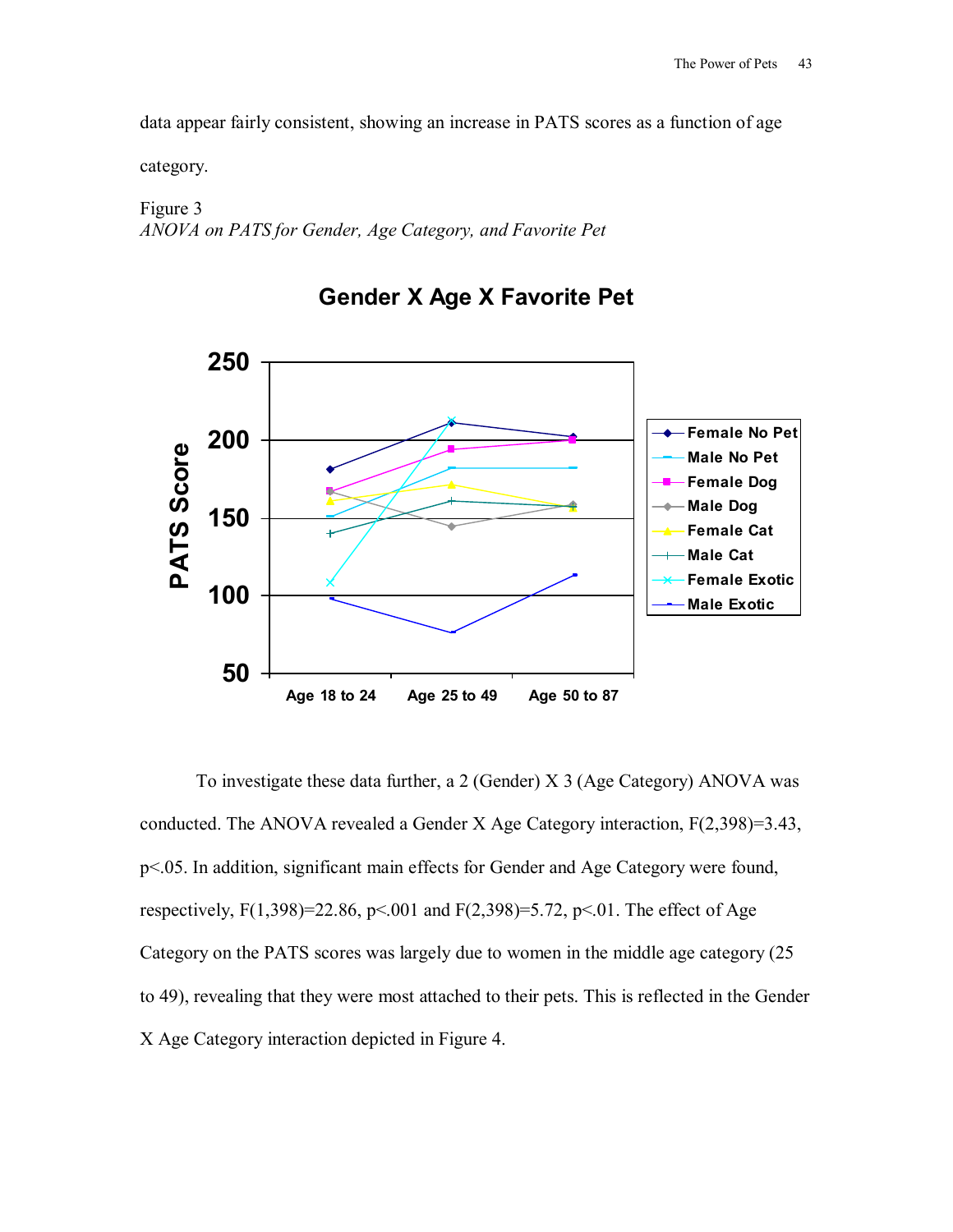Figure 4 *ANOVA on PATS for Gender and Age Category*



## *Analysis of Variance (ANOVA) for the CABS*

A 2 Gender X 3 Age Category ANOVA was run on CABS scores. The Gender X Age Category interaction was not significant  $(p>10)$ . But the main effects of Gender and Age Category were both significant, respectively, F(1,397)=15.5, and F(2,397)=12.4,  $p's$ <.001. These main effects are depicted in Figure 5, and reflect more pet involvement or caretaking for women and for the middle age category. Please note that a lower score on the CABS reflects more pet caretaking or involvement.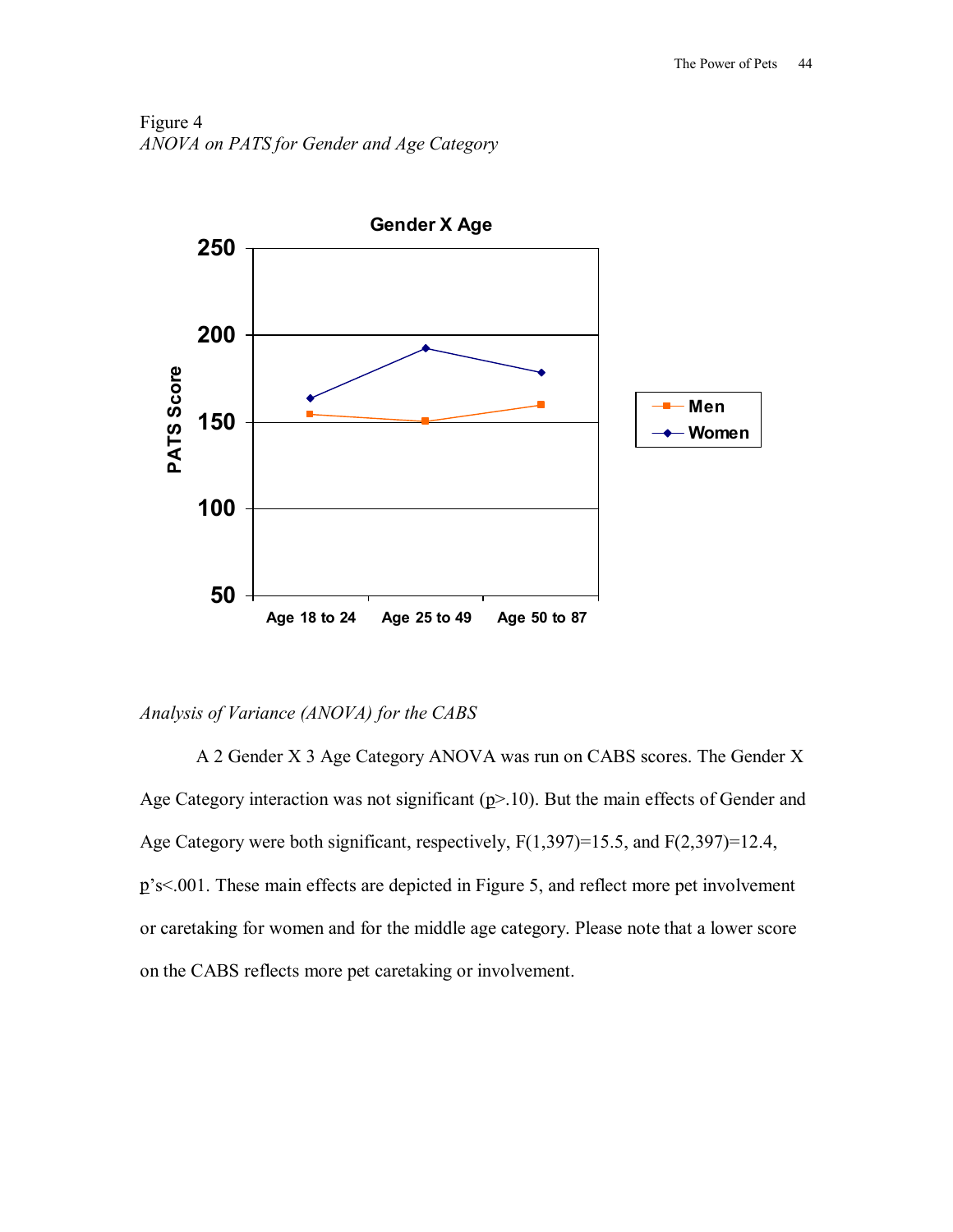Figure 5 *ANOVA on CABS for Gender and Age Category*



### Discussion and Conclusions

 A total of 548 individuals participated in this evaluation of a scale to measure human-pet attachment. Of these 548 participants, 398 had a pet and completed two measures of human-pet companionship. The Companion Animal Bonding Scale (CABS) was designed to measure human-pet caretaking (Poresky, Hendrix, Mosier, & Samuelson, 1987), whereas the Pet-Attachment Scale (PATS) was designed to measure human-pet attachment. It was expected that scores on the CABS would correlate with scores on the PATS, because both scales measure human-pet companionship. This indeed was the case, thereby demonstrating concurrent, convergent, and construct validity.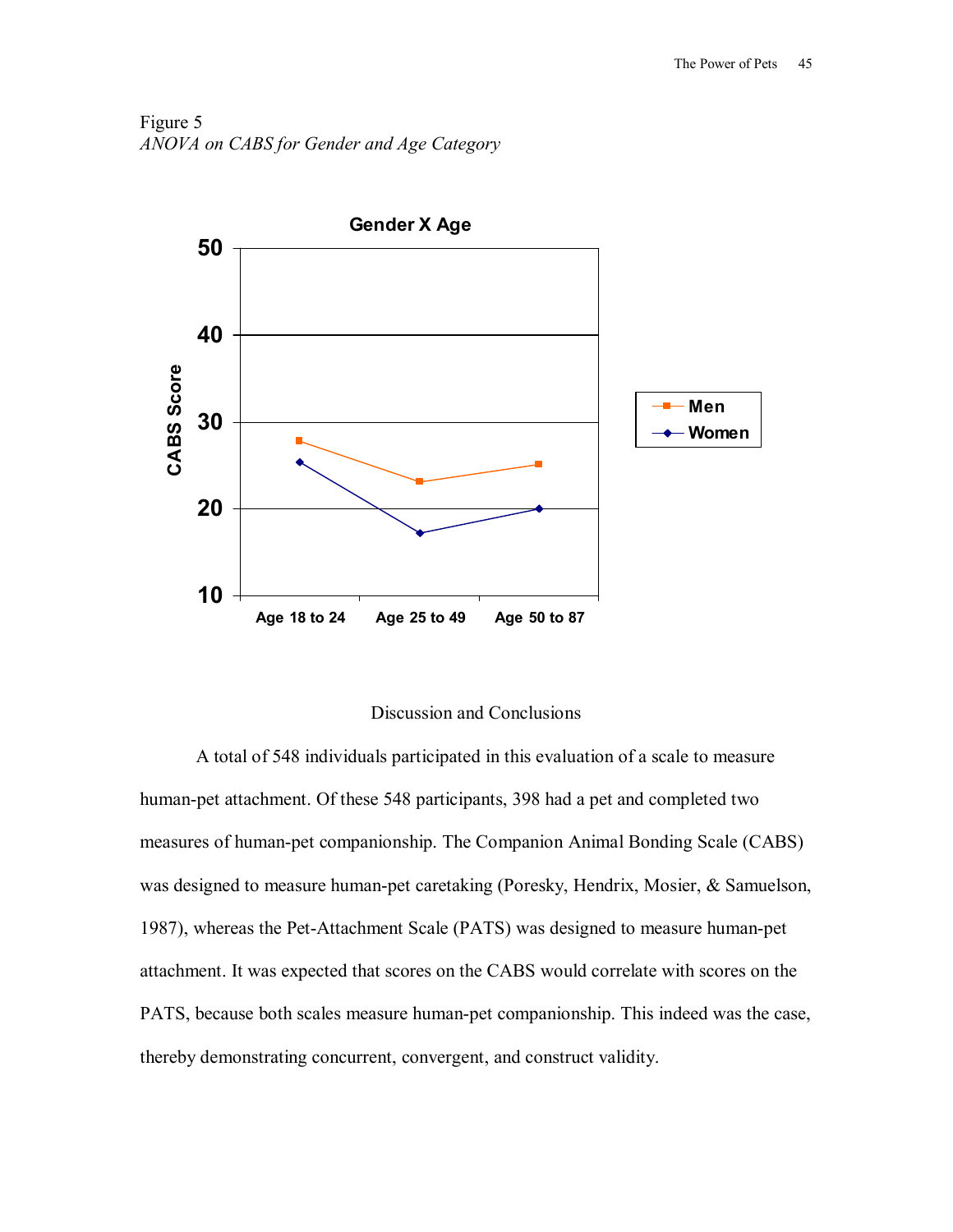However, there were some notable differences between the PATS scores and the CABS scores. Specifically, a factor analysis revealed two factors for the PATS, but only one factor for the CABS. Factor 1 of the PATS was labeled Companionship and this factor is most analogous to the single CABS factor-- caretaking or pet involvement. The second factor of the PATS (i.e., Emotional Fulfillment) seems to tap a different aspect of human-pet connection. This distinction is clearly worthy of follow-up research.

The factor analyses suggest shortened versions of both the PATS and the CABS. More specifically, the PATS was reduced from 34 items to 19 items while the CABS was reduced from eight items to three items. Please see Appendix F for the final version of the PATS. These findings suggest that follow-up research with these measurement devices can use shorter survey forms.

The regression analyses revealed similar predictors for both the PATS and the CABS, although one predictor was significant for the CABS and not for the PATS. Specifically, whether or not a person lived with their pet influenced the CABS scores, but not the PATS scores.

More importantly, the amount of responsibility a person feels toward their pet was the strongest predictor of both PATS and CABS scores. This finding is intuitive, and provides construct validity for the PATS. The other predictors in the regression analysis were the favorite pet chosen and gender. Interestingly, those participants who did not choose a favorite pet scored highest on both the PATS and the CABS, followed by dog lovers and then cat lovers. Those who had a pet other than a cat or a dog (labeled exotic) showed the least amount of attachment (PATS) and caretaking (CABS) toward their pets. The finding of greater attachment among those who selected all pets as their favorite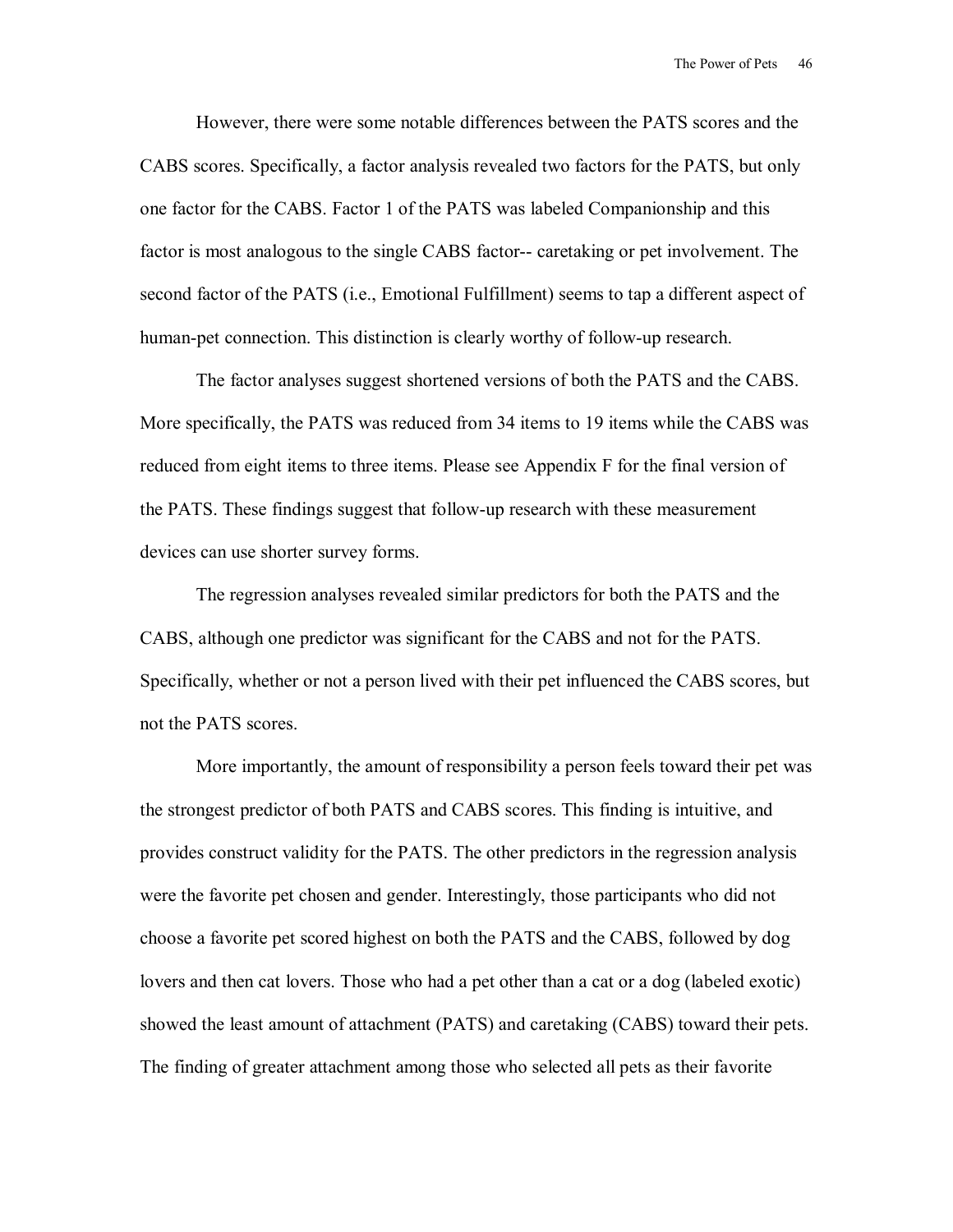suggests that those with more than one pet experience greater human-pet attachment. This is supported by the significant positive correlation between number of pets owned and the PATS score.

Gender was a significant predictor in the regression analyses for both the PATS and CABS scores. Women showed greater attachment to their pets (PATS) and more caretaking for their pets (CABS). This latter finding was supported by the analysis of variance on both the PATS and CABS scores.

The ANOVA also revealed intriguing effects of age category. Specifically, the broad range of ages among the participant in this study enabled a three-group classification of ages. The middle age group (i.e., 25 to 49) showed the greatest attachment to their pets (PATS) and the most caretaking (CABS). However, these relationships for attachment were complicated by an interaction between age and gender. Specifically, women in the middle age group showed the most attachment to their pets. Since this interaction was not found for the CABS, it is apparent the PATS measures an aspect of human-pet companionship that goes beyond caretaking. This is likely due to the emotional fulfillment factor of the PATS that is not measured by the CABS.

The theme of this research- the power of pets- is illustrated by the demonstration from several participants who found emotional fulfillment and companionship from their pets. This supports earlier findings by Sable (1995), who showed dogs and cats have the potential to provide an emotional bond of attachment that promotes a sense of well-being and security. In other words, pets uniquely fill a combination of emotional needs. In some cases, substituting for an absence of human attachment and providing feelings of comfort and companionship (Sable, 1995). Similarly, Gunter (1999) claims pets meet many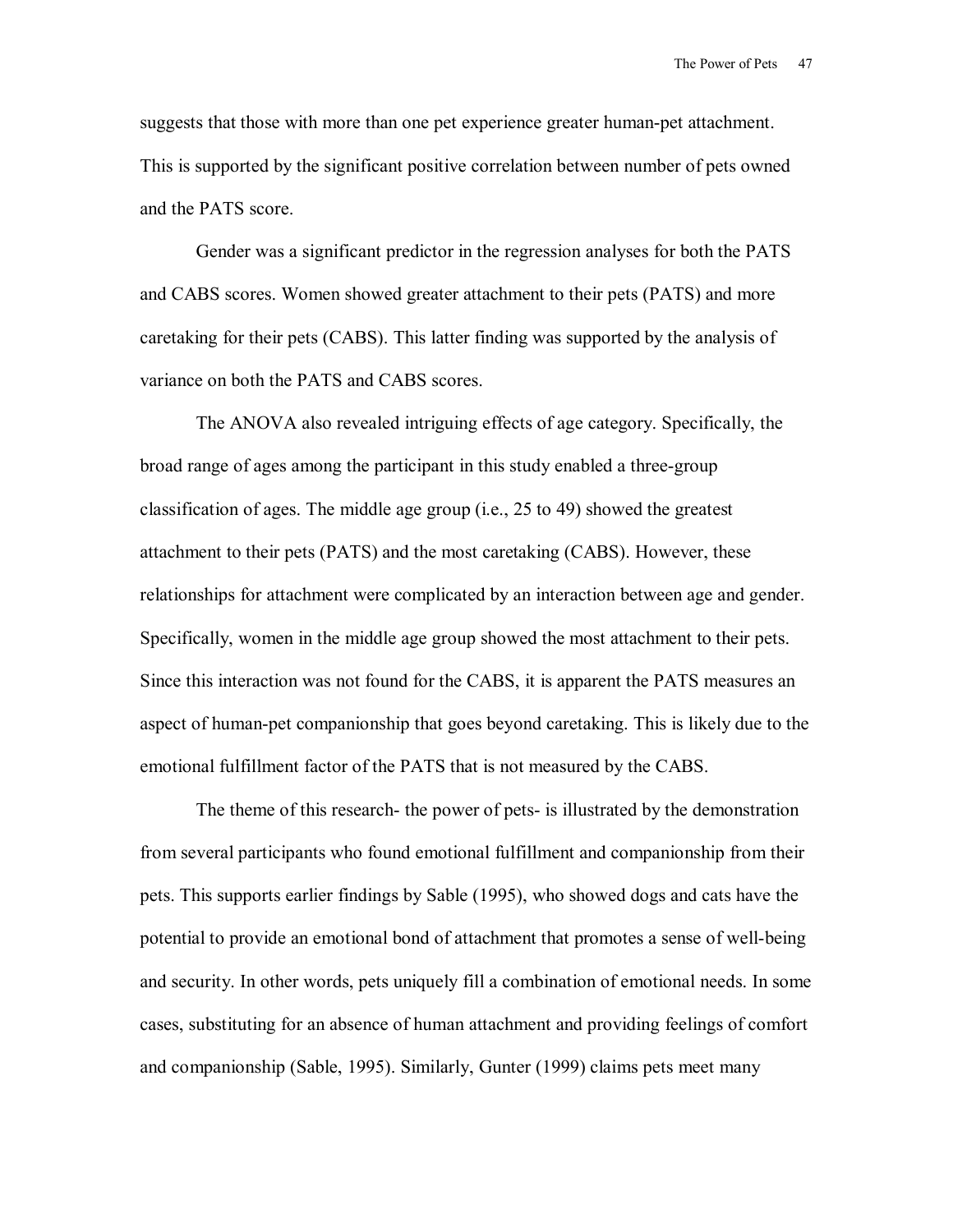fundamental human needs for their owners, providing companionship and feelings of security and affection. Pets give owners something to care about, provide a special friendship, and offer an opportunity for humans to experience bonding. This reflects the emotional fulfillment factor revealed in the factor analysis of the PATS.

In the present study, some participants actually reported emotional fulfillment from a fish, a squid, and a snake. It is noteworthy, however, that several questions on the survey could only be answered in a specific way when these organisms serve as someone's pet. For example, one can certainly not sleep with one of these pets, train this kind of pet, walk this type of pet, and so on. Therefore, with certain pet selections the range of responses to the PATS was severely restricted.

In another context, researchers found that viewing aquarium fish lowered blood pressure (Gunter, 1999). Apparently pets that can not always be touched can provide a soothing, relaxing atmosphere for some people. Clearly much more research needs to be performed on the types of pets people find to be most emotionally fulfilling, and that provide the best companionship. One would question how does a squid provide companionship and emotional fulfillment.

The present research suggests dogs provide more of these benefits than do cats. Is this because dogs require more care and are less independent? Or perhaps the behavior of dogs is more conducive to the development of an animal-human bond. Follow-up qualitative research is needed to explore these possibilities. Sable (1995) also implies that dogs were favored over cats. He suggests dogs show more affection toward their owners and enable more opportunities for human-animal interaction. Obviously, dogs engage in a wider range of activities conducive to human involvement (Gunter, 1999). According to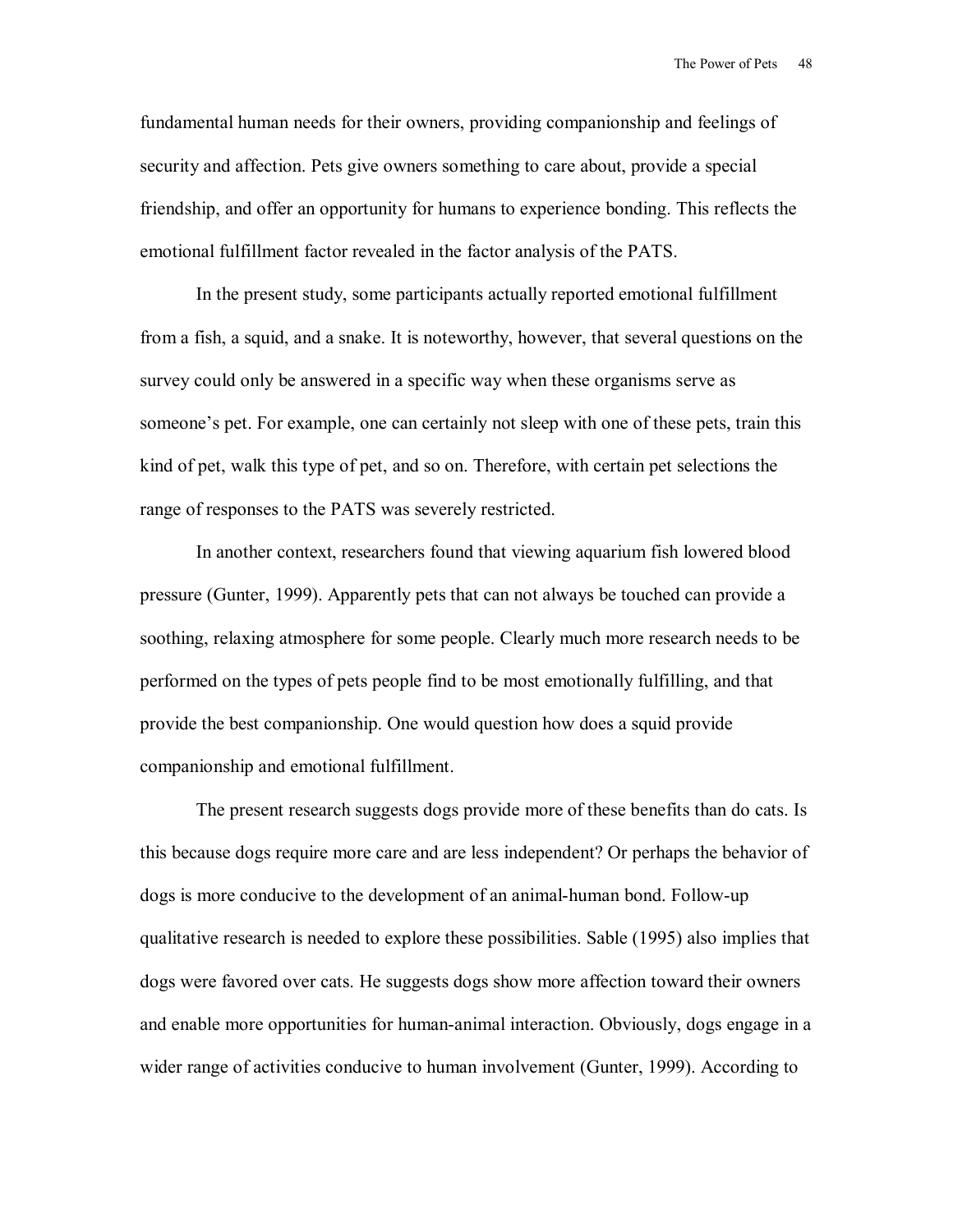Gunter (1999), dog owners were able to take their pets on more errands then were owners of other pets. Dog owners also reported feeling the most secure with their animal.

It was interesting that the participants in the present study who did not choose a particular favorite pet showed the most attachment. This could mean that these individuals had more than one pet and thus could not choose among them. Perhaps the more animals' one has in their household the greater the level of attachment experienced. In fact, there was a significant positive correlation between number of pets and PATS scores ( $p<0.05$ ). Future research needs to address this issue. Is there a direct relationship between pet attachment and number of pets? Or perhaps the relationship between number of pets and pet attachment is an inverted U-shaped function. In other words, more than one or two pets could increase attachment, but after three or more pets attachment might decrease. This will likely depend, of course, on the amount of care given the pets, as measured by the CABS (Poresky, Hendrix, Mosier, & Samuelson, 1987).

There was also a significant correlation revealed between whether or not a participant lived with a significant other,  $r=118$  (PATS) and  $r=-190$  (CABS). This suggests that individuals who lived with someone had higher attachment (PATS) and higher caretaking (CABS) for their pet. This is contrary to previous research findings. Specifically, Gunter (1999) reported greater attachment to pets among those with fewer close human ties, such as single and divorced people, when compared to families with children. Likewise, Sable (1995) reported pet attachment was particularly important among divorced, never married, and widowed people.

In the present study participants were asked: "Do you live with a significant other (e.g., husband, wife, boyfriend, or girlfriend)?î This was not a significant predictor of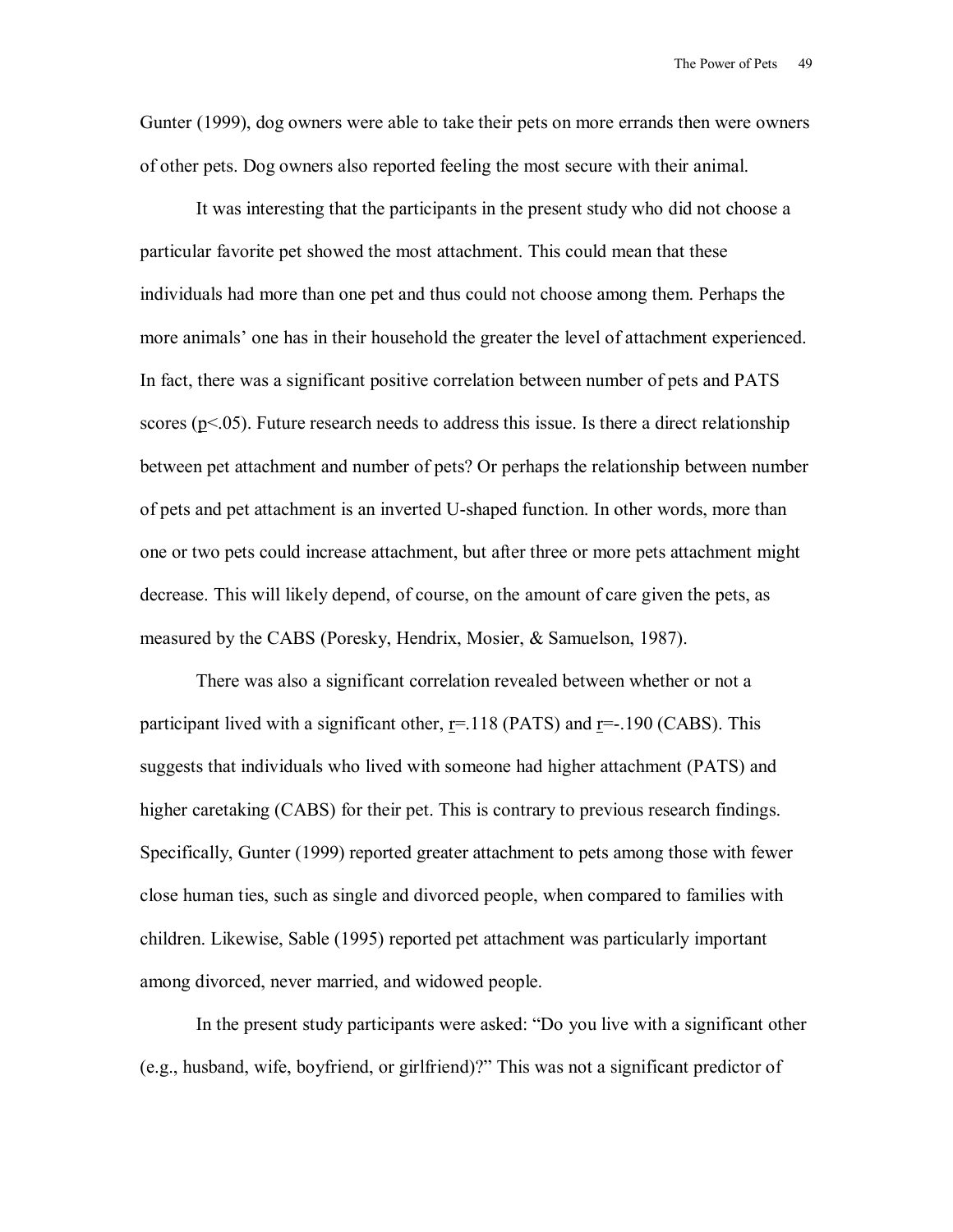how a participant would score on the PATS, but it did correlate significantly with PATS and CABS scores. The question remains, however, whether pet ownership is influenced by living alone versus living with someone else? Question 9 asked the participants: "Do you currently live with this pet?" This was positively correlated  $r = .209$  (PATS) and  $r = -$ .372 (CABS), suggesting that participants who currently live with their pets scored higher on the PATS and CABS. In fact, participants who live with their pets was one of the predictor variables in the CABS stepwise regression. Simply put, constant contact and daily caretaking can increase the companionship between individuals and their pets. As reported by Harker, Collis, and McNicholas (2000), the most common role a pet can satisfy is that of a friend or companion. The general term companionship usually translates into partaking in shared activities with the pet, such as walking the dog or playing with the cat.

Recall that the PATS and the CABS measure companionship, while the PATS also addresses emotional fulfillment. Companionship is reflected by the PATS items <sup>"I</sup> talk to my pet as a friend," and "My pet is often my best friend." These two questions represent a camaraderie between an individual and their pet. Companionship and friendship go hand-in-hand. According to Harker, Collis, and McNicholas (2000), the general term companionship usually translates into shared activities with one's pet. For example, riding a horse, walking a dog, playing with a cat, singing with a bird, and things of that nature, are shared activities. This suggests that individuals who scored high on this PATS factor have a strong sense of companionship with their pets. They like to do things with their pets, they enjoy the company of their pets, and they have a genuine friendship with their pets.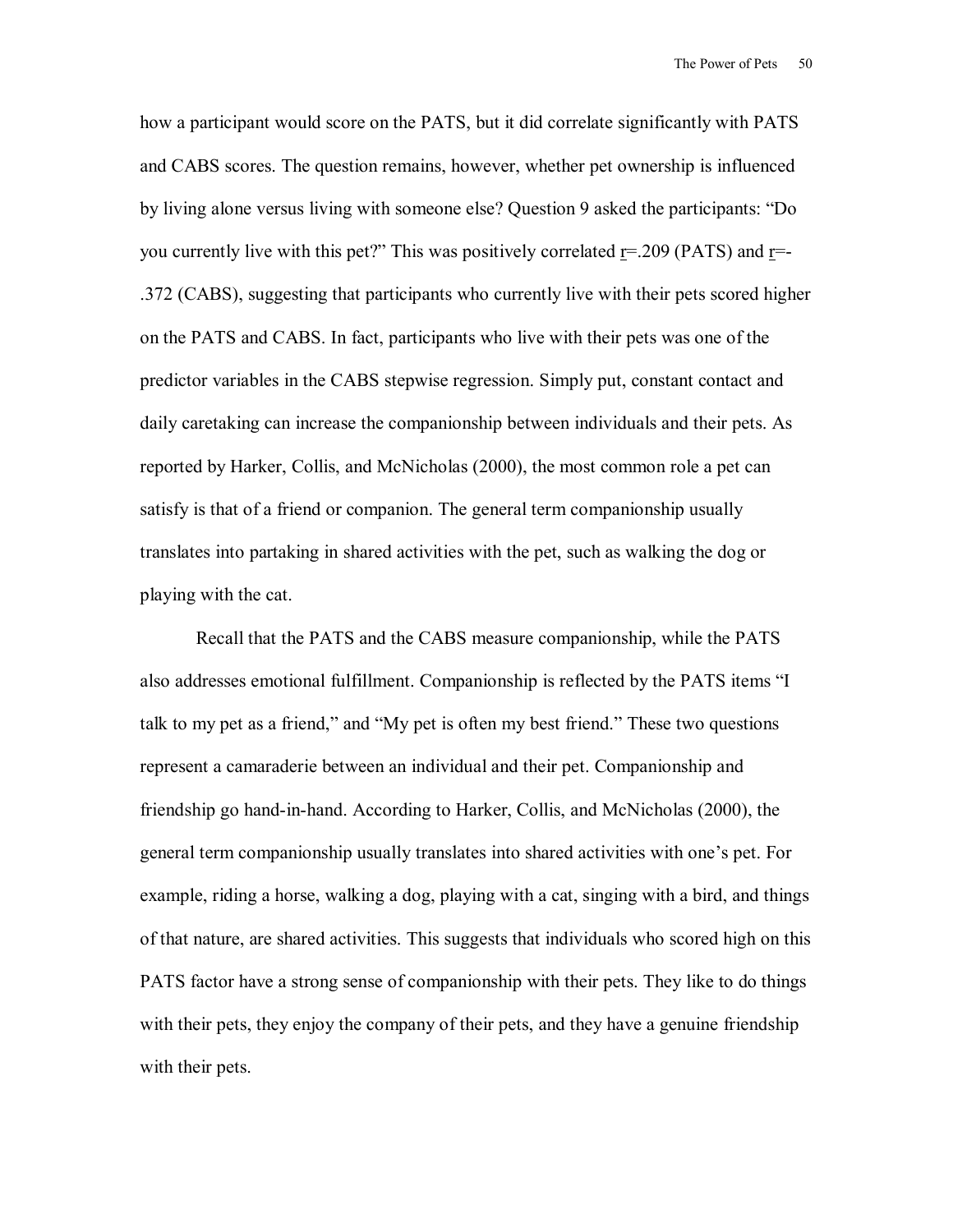The second Factor of the PATS, emotional fulfillment, reflects more of an emotive attachment to the pet. For example, Question 15 asks, "I feel emotionally attached to my pet," and Question 16 asks, "My pet is emotionally attached to me." According to Bowlby, attachment is a lasting emotional tie (Endenburg, 1995). Attachment behaviors are indicative of a lasting emotional connection between the individual and the object of attachment (Eckstein, 2000). This factor of Emotional Fulfillment is not always seen as a separate entity in a human-animal relationship. But, according to the PATS, it is. In other words, some people have more of a companionship with their pets, while some may have more of an emotional attachment. In many cases, an individual can feel both these attachment factors. In other words, it is possible to have both companionship and an emotional fulfillment from a companion animal. It is also possible to have just one or the other. In many cases, pets and the concomitant attachment function as an alternative to human support networks (Stallones, Marx, Garrity, & Johnson, 1988). In this case, a person has formed an attachment to an animal in order to compensate for the lack of a human support system. Once an attachment is formed, it is exclusive and persistent, and not easily relinquished or redirected to others. This simply means an individual has a positive "working model" of one's self and the attachment object, in this case, the pet (Sable, 1995).

#### In Conclusion

The current study developed a useful tool for measuring the attachment between people and their pets. The two Factors of this PATS suggest two functions of pets; namely they provide companionship and emotional fulfillment. While the survey results suggest these are two distinct benefits of pets, further research is needed to define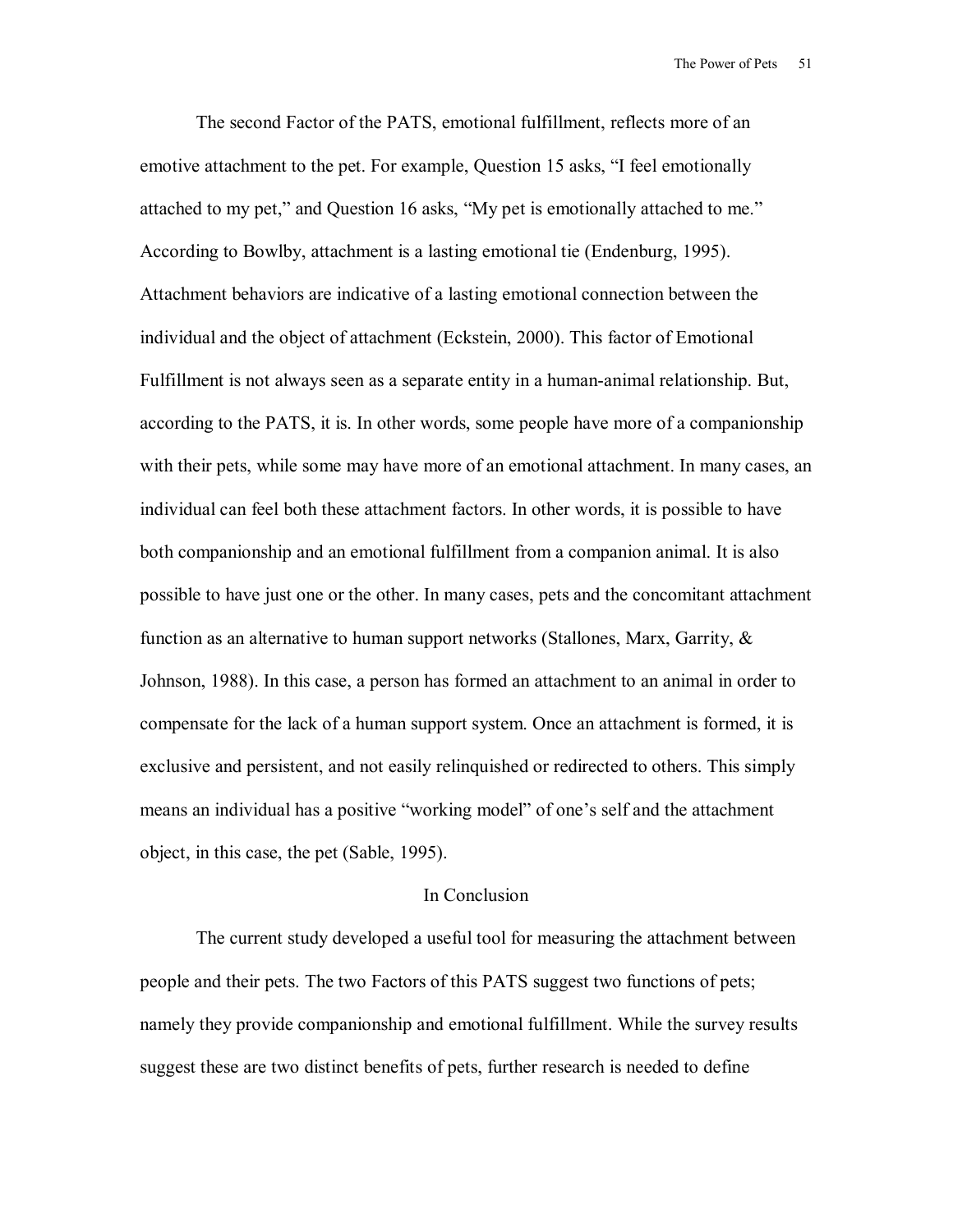operational differences between companionship and emotional fulfillment. Can a pet be a companion and not fulfill emotional needs? Can the emotional fulfillment of a pet occur without substantial caretaking? Is pet companionship a necessary condition for emotional fulfillment, or can a pet provide emotional fulfillment without companionship? Do certain kinds of pets provide more companionship versus emotional fulfillment? Are certain independent variables predictive of companionship but not emotional fulfillment, and vice versa? Do these two factors of human-pet relationships mirror factors of humanhuman relationships?

Furthermore, what personality or mood states are influenced by the companionship and/or emotional fulfillment of a pet? For example, to what extent does a person's perception of personal control, optimism, or self-efficacy influence the companionship and/or the emotional fulfillment of a pet? Again, it seems interesting and useful to distinguish between the impact of pet companionship and the emotional fulfillment provided by a pet. Prior to this research this distinction was not considered, but this research suggests the validity of this dichotomy. Further research is warranted and needed to verify the validity and utility of distinguishing between the companionship and emotional fulfillment provided by a pet. Perhaps such research could provide insight into understanding the complexity of relationship development and relationship termination among humans.

#### Caveats

The demand characteristics of the test-taking situation were variable and not controlled. In other words, the participants took the survey under a variety of conditions uncontrolled by the researcher. The context in which the participants took the survey was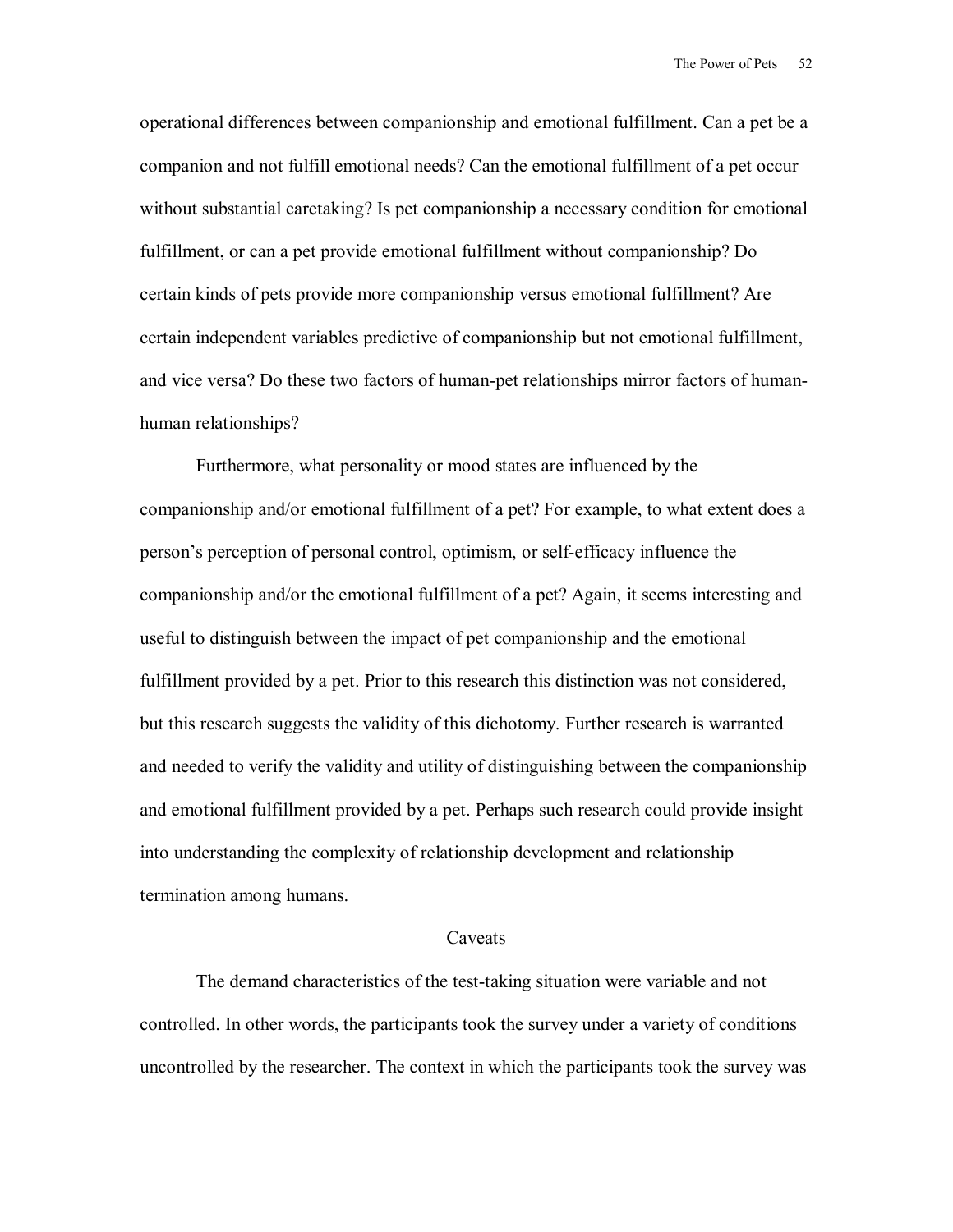not consistent. Some people took it in a group setting with the researcher present, while others took the survey in the privacy of their own home with no researcher available to provide instruction and answer questions.

Some participants did not select a favorite pet making it impossible to evaluate which kind of pet influenced the survey results. Follow-up research should require the selection of a specific pet and thereby enable a complete evaluation of what kind of pet influences emotional fulfillment versus companionship.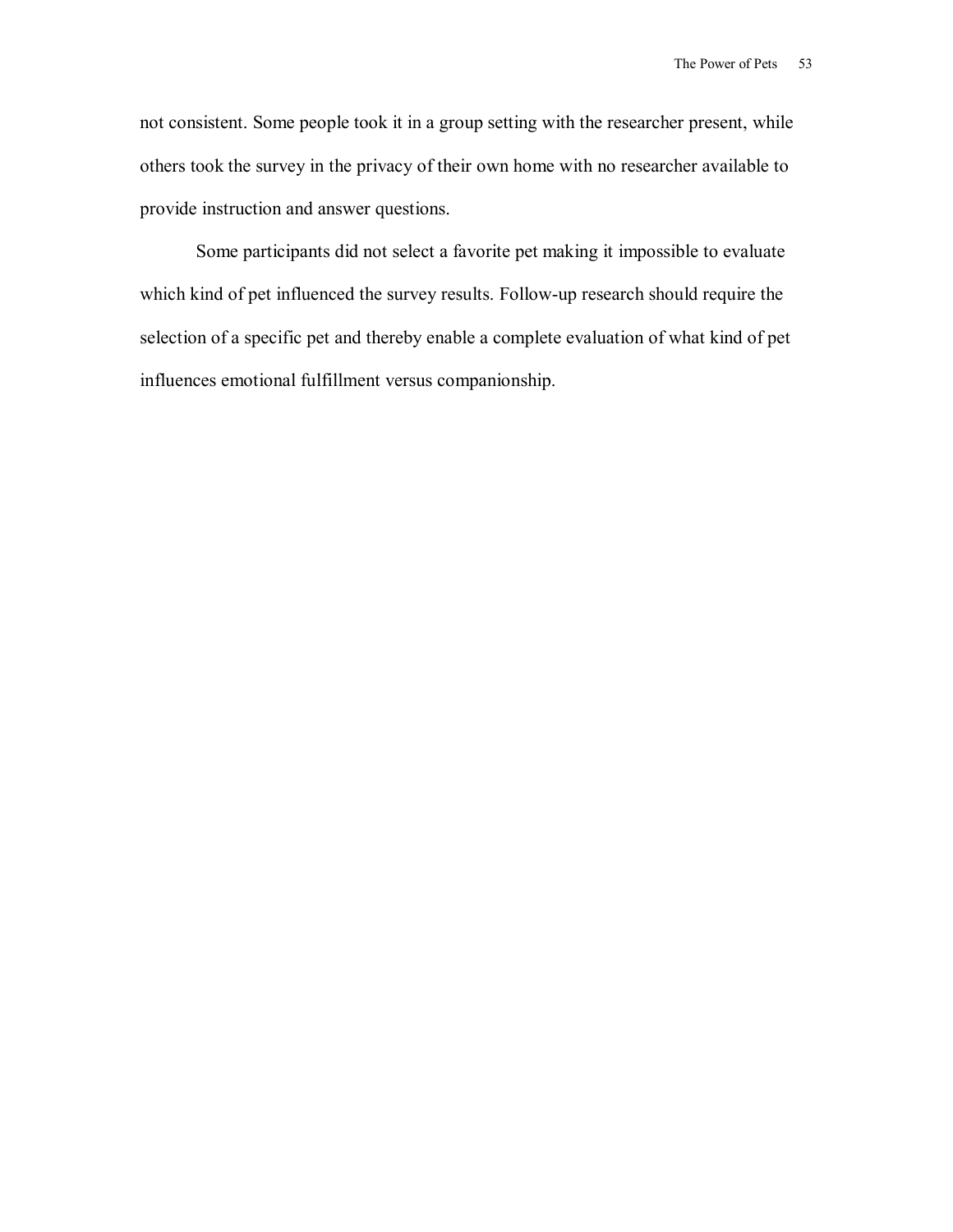#### References

- Allen, K. (2003). Are pets a healthy pleasure? The influence of pets on blood pressure. *Current Directions in Psychological Science, 12*(6), 236-239.
- Allen, K., Blascovich, J., & Mendes, W. (2002) Cardiovascular reactivity and the presence of pets, friends, and spouses: The truth about cats and dogs. *Psychosomatic Medicine, 64*(5), 727-739.
- American Veterinary Medical Association. (2002). *U.S. pet ownership and demographics sourcebook.* Schaumburg, Ill.
- Ainsworth, M. (1989). Attachments beyond infancy. *American Psychologist, 44,*  709-716.
- Ainsworth, M. (1990). Some considerations regarding theory and assessment relevant to attachments beyond infancy. In M. Greenberg, D. Cicchetti, & E. Cummings (Eds.). *Attachment in the preschool years: Theory, research, and intervention* (pp. 463-488). Chicago and London: University of Chicago Press.
- Barone, M. (1998). The truth about cats and dogs*. Fairfield County Woman,* 36-39.
- Beck, A. B. (1999). Companion animals and their companions: Sharing a strategy for survival. *Technology and Society, 19,* 201-203.
- Bonas, S., McNicholas, J., & Collis, G. (2000). *Pets in the network of family relationships: An empirical study.* In A. Podberscek, E. Paul, & J. Serpell (Eds.). (2000). *Companion animals & us: Exploring the relationships between people and pets* (pp. 209-236). Cambridge: United Kingdom Cambridge University Press.

Bowlby, J. (1969/1982). *Attachment and loss: Vol. 1. Attachment.* London: The Hogarth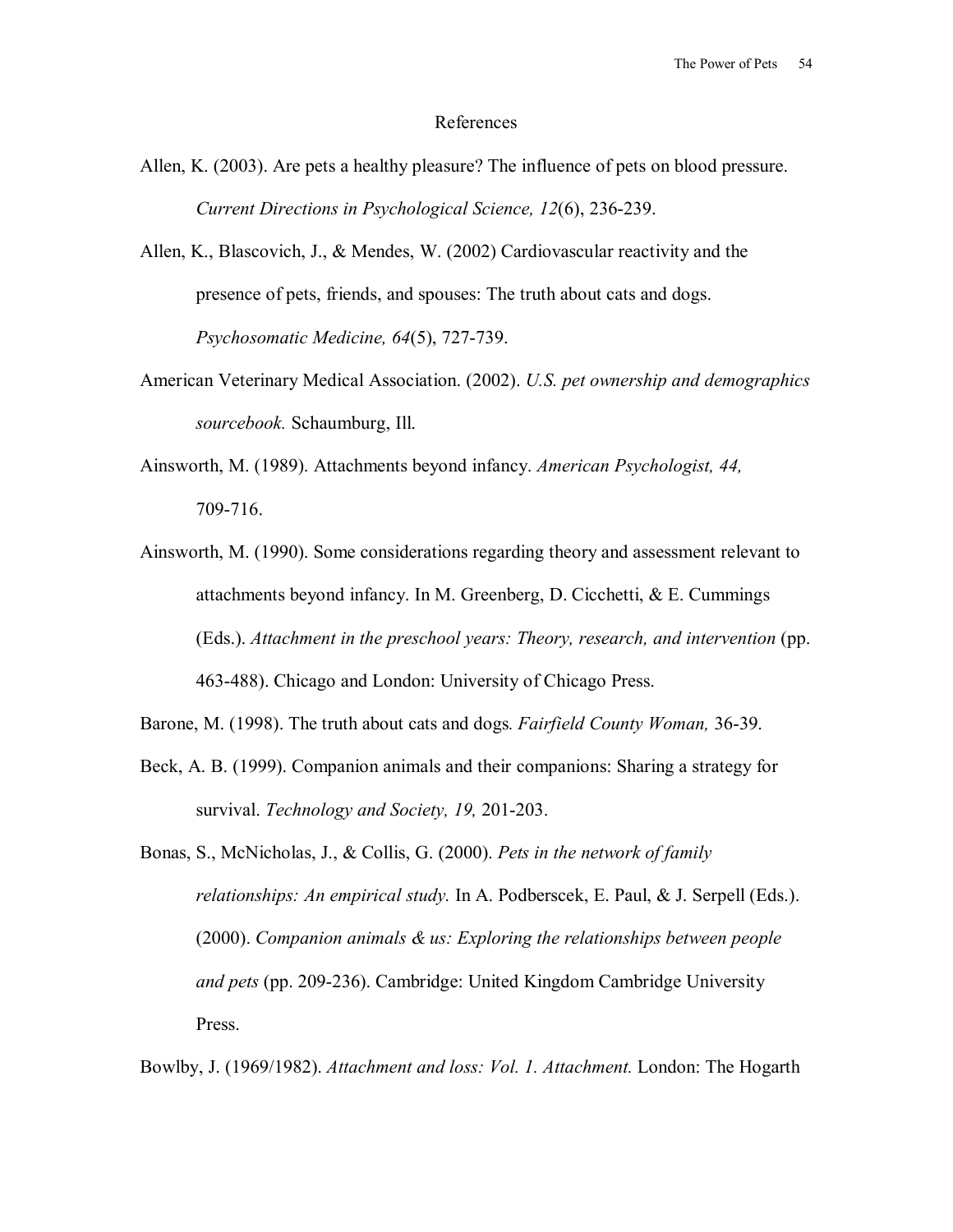Press. New York: Basic Books.

- Bowlby, J. (1973). *Attachment and loss: Vol. 2. Separation: Anxiety and anger.* London: The Hogarth Press: New York: Basic Books.
- Bowlby, J. (1979). *The making and breaking of affectional bonds.* London: Tavistock Publications.

Bowlby, J. (1980). *Attachment and loss: Vol. 3. Loss.* New York: Basic Books.

Brasic, J. (1998). Pets and health. *Psychological Reports, 83*(3), 1211-1024.

Bretherton, I. & Munholland, K. (1999). Internal working models in attachment relationships: A construct revisited. In J. Cassidy  $& P. R. Shaver (Eds.).$ *Handbook of attachment: Theory, research, and clinical applications (pp. 89-*111). New York, London: The Guilford Press.

- Bretherton, I., Ridgeway, D., & Cassidy, J. (1990). Assessing internal working models of the attachment relationship. In M. Greenberg, D. Cicchetti, & E. Cummings (Eds.). *Attachment in the preschool years: Theory, research, and intervention* (pp. 273-308). Chicago and London: The University of Chicago Press.
- Brickel, C. M. (1985). Initiation and maintenance of the human-animal bond: Familial roles from a learning perspective [Abstract]. *Pets and the family,* 31-63.
- Bruner, J. (1983). Play, thought, and language. *Peabody Journal of Education, 60*(3), 60- 69.
- Cain, A. O. (1985). Pets as family members [Abstract]. *Pets and the family,* 5-31.

Cassidy, J. (1990). Theoretical and methodological considerations in the study of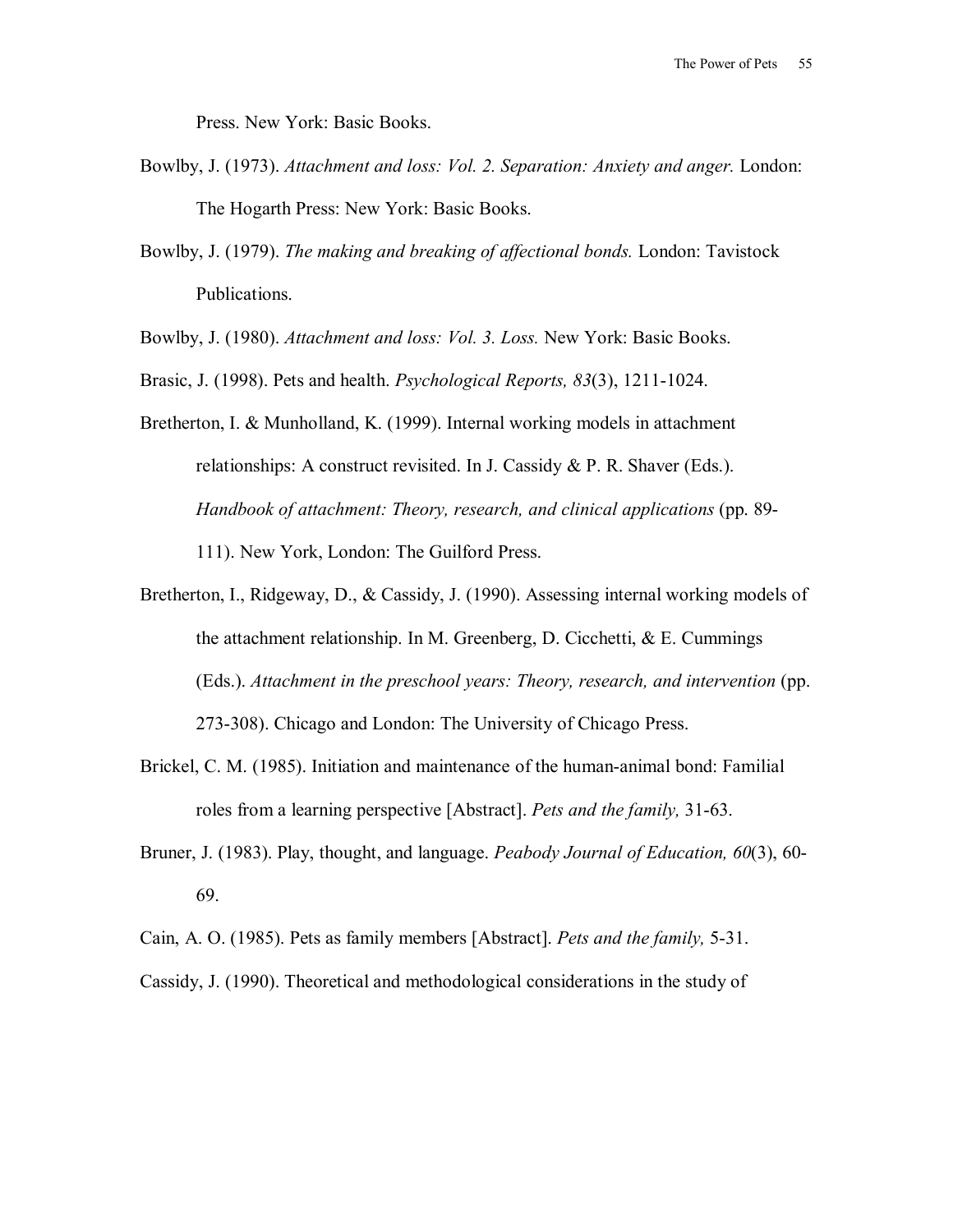attachment and the self in young children. In M. Greenberg, D. Cicchetti, & E. Cummings (Eds.). *Attachment in the preschool years: Theory, research, and intervention* (pp. 87-119). Chicago and London: The University of Chicago Press.

- Cicchetti, D., Cummings, E., Greenberg, M., & Marvin, R. (1990). An organizational perspective on attachment beyond infancy. In M. Greenberg, D. Cicchetti, & E. Cummings (Eds.). *Attachment in the preschool years: Theory, research, and intervention* (pp. 3-49). Chicago and London: The University of Chicago Press.
- Crowley-Robinson, P., Fenwick, D., & Blackshaw, J. (1996). A long-term study of older individual people in nursing homes with visiting and resident dogs. *Applied Animal Behaviour Science, 47*, 137-148.
- Davis, J. H., & Juhasz, A. M. (1985). The preadolescent/pet bond and psychosocial development [Abstract]. *Pets and the family,* 79-95.
- Dembicki, D., & Anderson, J. (1996). Pet ownership may be a factor in improved health of older individuals. *Journal of Nutrition for Older Individuals, 15*, 15-31.
- Eckstein, D. (2000). The pet relationship impact inventory. *The Family Journal: Counseling and Therapy for Couples and Families, 8,* 192-198.
- Endenburg, N. (1995). The attachment of people to companion animals. *Anthrozoos, 8*(2), 83-89.
- Endenburg, N., & Baarda, B. (1995). *The role of pets in enhancing human well-being: Effects on child development.* In E. McBride. *The Waltham book of human-animal interactions.* Pergamon Press.
- Entin, A. D. (1986). The pet focused family: A systems theory perspective. *Psychotherapy in Private Practice, 4,* 13-17.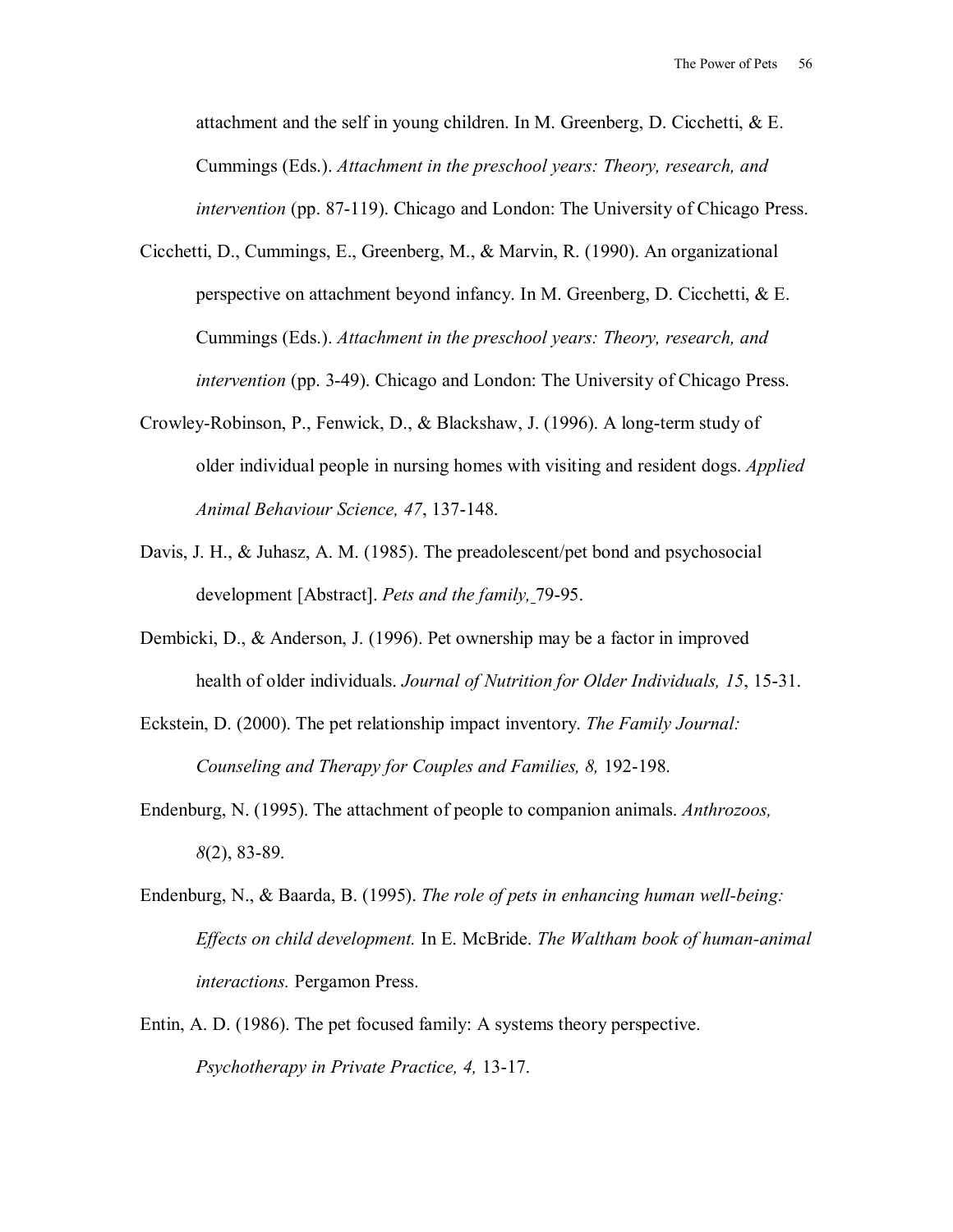Feeney, J. (1999). Adult romantic attachment and couple relationships. In J. Cassidy  $\&$ P. R. Shaver (Eds.). *Handbook of attachment: Theory, research, and clinical applications* (pp. 355-377). New York, London: The Guilford Press.

Fogle, B. (1983). *Pets and their people.* London: Collins Harvill.

- Fraley, R. (2002). Attachment stability from infancy to adulthood: Meta-analysis and dynamic modeling of development mechanisms. *Personality and Social Psychology Review, 6*(2), 123-151.
- Friedmann, E., & Thomas, S.A. (1985). Health benefits of pets for families. *Pets and the family,* 191-202.
- Friedmann, E., Thomas, S., & Eddy, T. (2000). *Companion animals and human health: Physical and cardiovascular influences.* In A. Podberscek, E. Paul, & J. Serpell (Eds.). (2000). *Companion animals & us: Exploring the relationships between people and pets* (pp. 125-142). Cambridge: United Kingdom Cambridge University Press.
- Garrity, T., Stallones, L., Marx, M., & Johnson, T. (1989). Pet ownership and attachment as supportive factors in the health of the elderly. *Anthrozoos, 3*, 35-44.
- Gunter, B. (1999). *Pets and people: The psychology of pet ownership.* London: Whurr Publishers.

Harker, R., Collis, G., & McNicholas, J. (2000). The influence of current relationships upon pet animal acquisition. In A. Podberscek, E. Paul, & J. Serpell (Eds.). (2000) *Companion animals & us: Exploring the relationships between people and pets*  (pp. 109-121). Cambridge: United Kingdom Cambridge University Press.

Hoffman, R. (1991). Companion animals: A therapeutic measure for elderly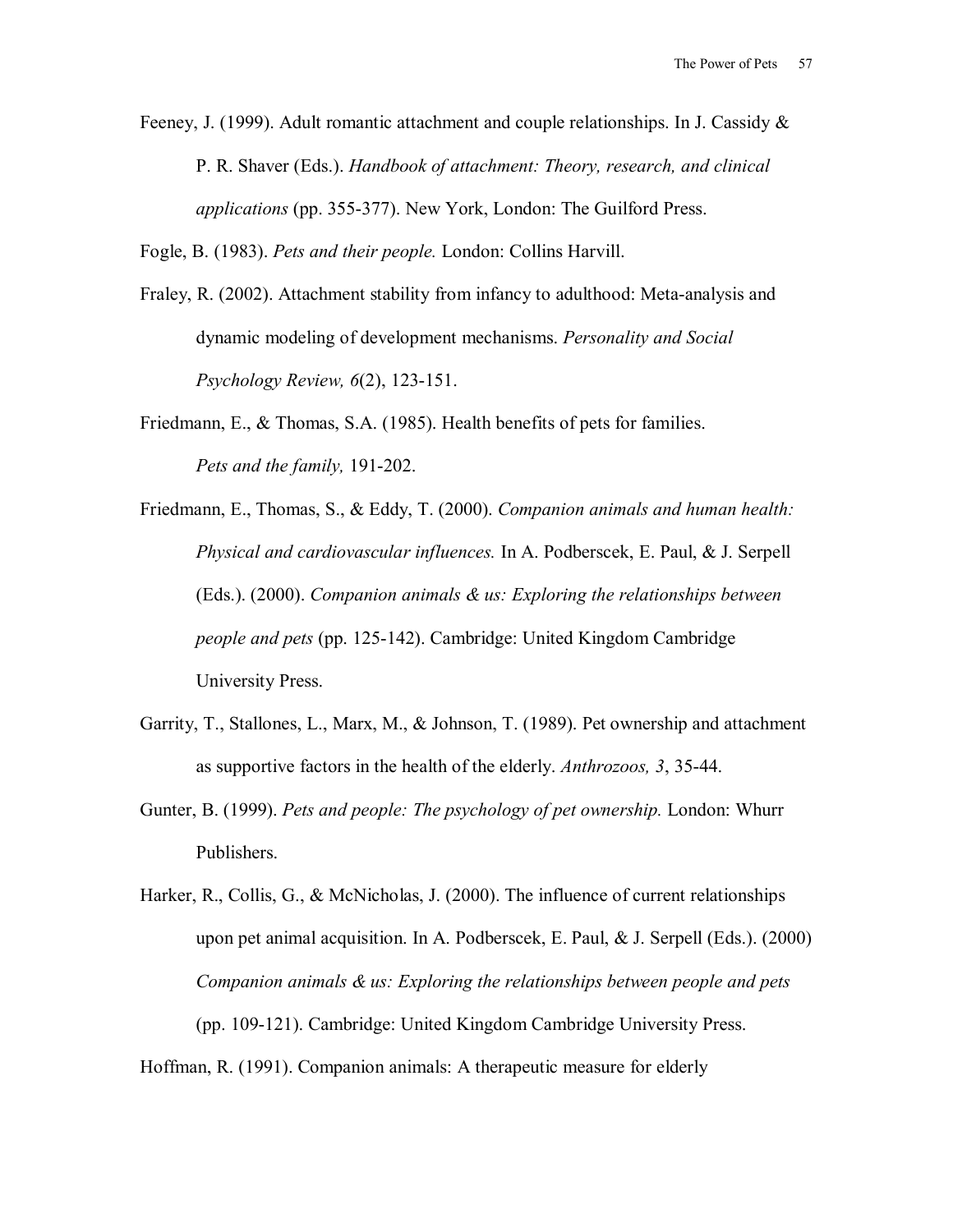patients. *Journal of Gerontological Social Work, 18*, 195-205.

- Holcomb, R., Williams, C., & Richards, P. (1985). The elements of attachment: Relationship maintenance and intimacy. *Journal of the Delta Society, 2,* 28-34.
- Katcher, A. H. (1981). Interactions between people and their pets: Form and function. In B. Fogle (Ed.). *Interrelations between people and pets* (pp. 41-67). Springfield, IL: Charles C. Thomas.
- Kehoe, M. (1990). Loneliness and the aging homosexual: Is pet therapy an answer? *Journal of Homosexuality, 20*, 137-142.
- LaRossa, R., & Reitzes, D. C. (1993). Symbolic interactionism and family studies. In P. Boss, W. Doherty, R. Larossa, W. Schumm, K. & Steinmetz (Eds.). (1993). *Sourcebook of family theories and methods: A contextual approach* (p. 135-163). New York: Plenum Press.
- Miller, M., & Lago, D. (1990). The well-being of older women: The importance of pet and human relations. *Anthrozoos, 3*, 245-252.
- Odendaal, J. (2002). *Pets and our mental health. The why, the what, and the how*. New York: Vantage Press.
- Paul, E. S. (2000). Empathy with animals and with humans: Are they linked? *Anthrozoos, 13,* 194-202.
- Peretti, P. (1990). Elderly animal friendship bonds. *Social behavior and Personality,18*, 151-156.
- Poresky, R., Hendrix, C., Mosier, J., & Samuelson, M. (1987). The companion animal bonding scale: Internal reliability and construct validity*. Psychological Reports, 60*, 743-746.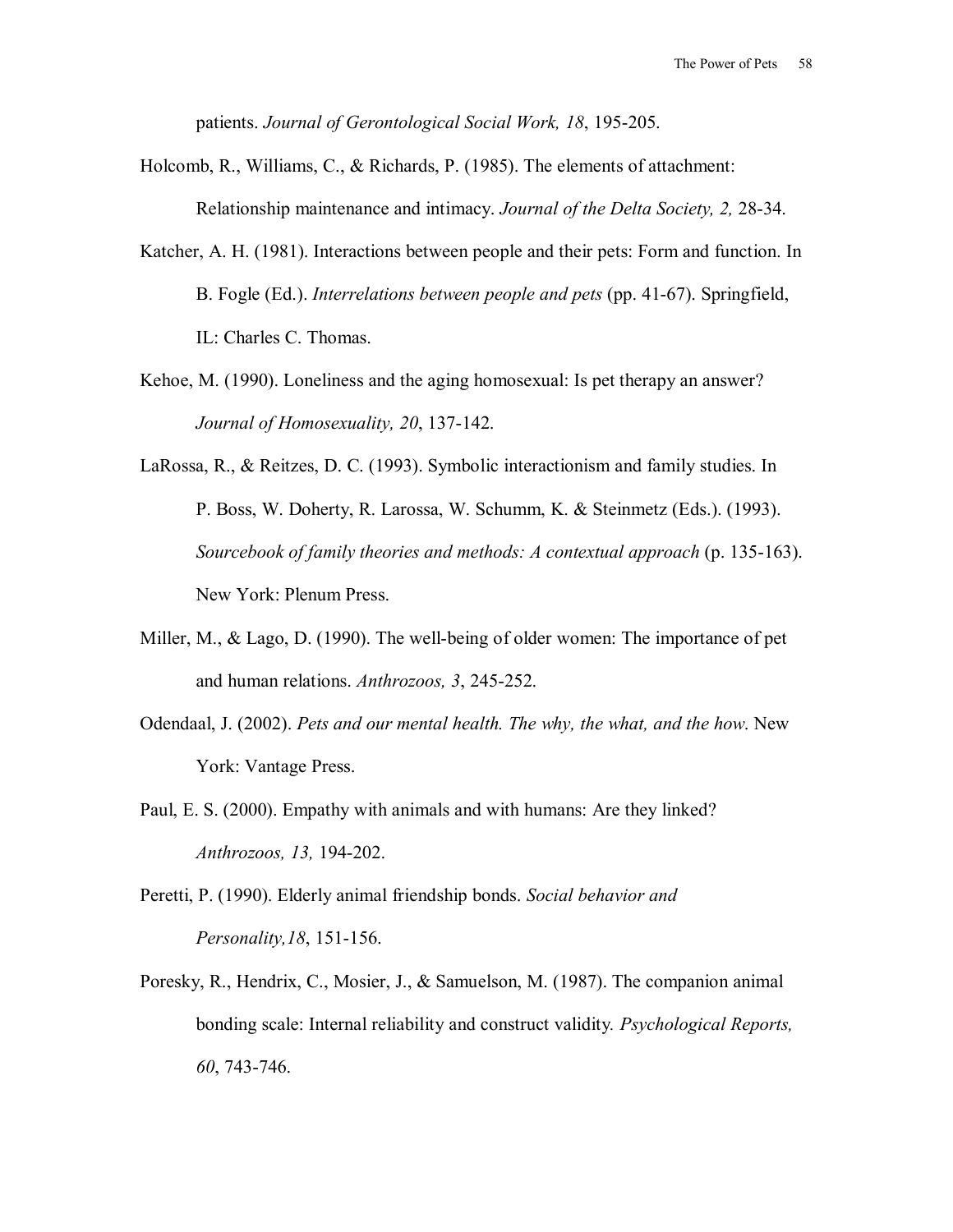Purina, R. (2000). *The state of the American pet-A study among pet owners.* 

- Roberts, T. W. (1994). Human-pet bonding and family functioning: A systems approach. *Family Science, 7,* 67-77.
- Rogers, J., Hart, L., & Boltz, R. (1993). The role of pet dogs in casual conversations of elderly adults. *The Journal of Social Psychology,* 133, 265-278.

Schneider-Rosen, K. (1990). The developmental reorganization of attachment relationships: Guidelines for classification beyond infancy. In M. Greenberg, D. Cicchetti, & E. Cummings (Eds.). *Attachment in the preschool years: Theory, research, and intervention* (pp. 185-220). Chicago and London: The University of Chicago Press.

Serpell, J. (1986). *In the company of animals: A study for human-animal relationships.*  Oxford: Basil Backwell.

Serpell, J. (2000). *Creatures of the unconscious: Companion animals as mediators.* In A. Podberscek, E. Paul, & J. Serpell (Eds.). (2000) *Companion animals & us: Exploring the relationships between people and pets (pp. 109-121). Cambridge:* United Kingdom Cambridge University Press.

- Simpson, J. (1999). Attachment theory in modern evolutionary perspective. In J. Cassidy, & P. R. Shaver (Eds.). *Handbook of attachment: Theory, research, and clinical applications* (pp. 115-140). New York, London: The Guilford Press.
- Soares, C. J. (1985). The companion animal in the context of the family system [Abstract]. *Pets and the family,* 49-63.

Spicer, L. (1990). Our furry relations. *The Optimist, 16,* 13-14.

Stallones, L., Marx, M., Garrity, T., & Johnson, T. (1988). Attachment to companion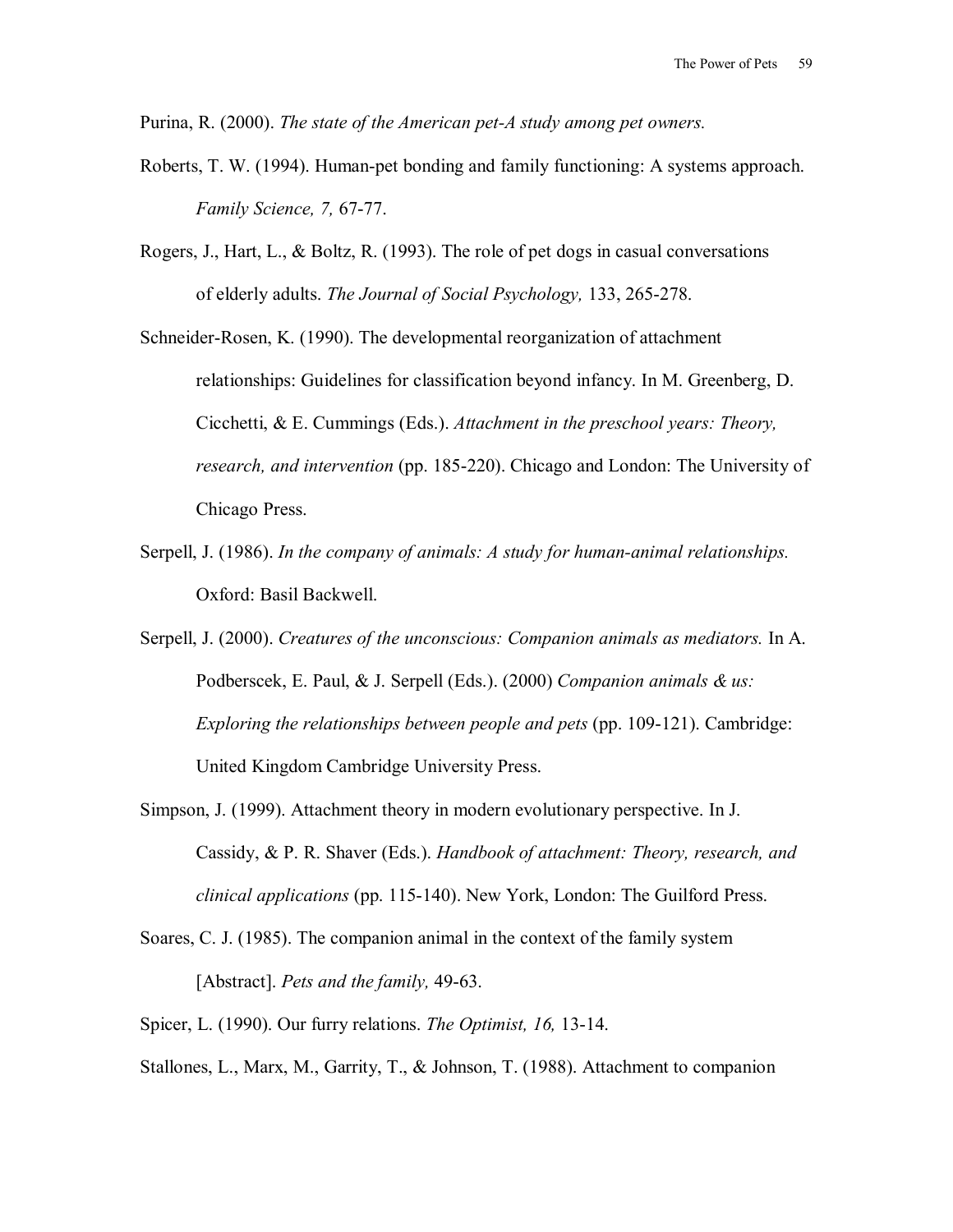animals among older pet owners. *Anthrozoos,* 2, 118-124.

- Sussman, M. B. (1985). Pet/human bonding: Applications, conceptual and research issues. *Marriage and Family Review, 8,* 1-3.
- Tabachnick, B. and Fidell, L. (1983). *Using Multivariate Statistics.* New York: Harper and Row.
- Templer, D., Salter, C., Dickey, S., Baldwin, R., & Veleber, D. (1981). The construction of a pet attitude scale. *The Psychological Record, 31,* 343-348.
- Veevers, J. E. (1985). The social meanings of pets: Alternative roles for companion animals [Abstract]. *Pets and the family,* 11-31.
- Weinfield, N., Sroufe, L., Egeland, B., & Carlson, E. (1999). The nature of individual differences in infant-caregiver attachment. In J. Cassidy & P. R. Shaver (Eds.). *Handbook of attachment: Theory, research, and clinical applications (pp. 68-88).* New York: The Guilford Press.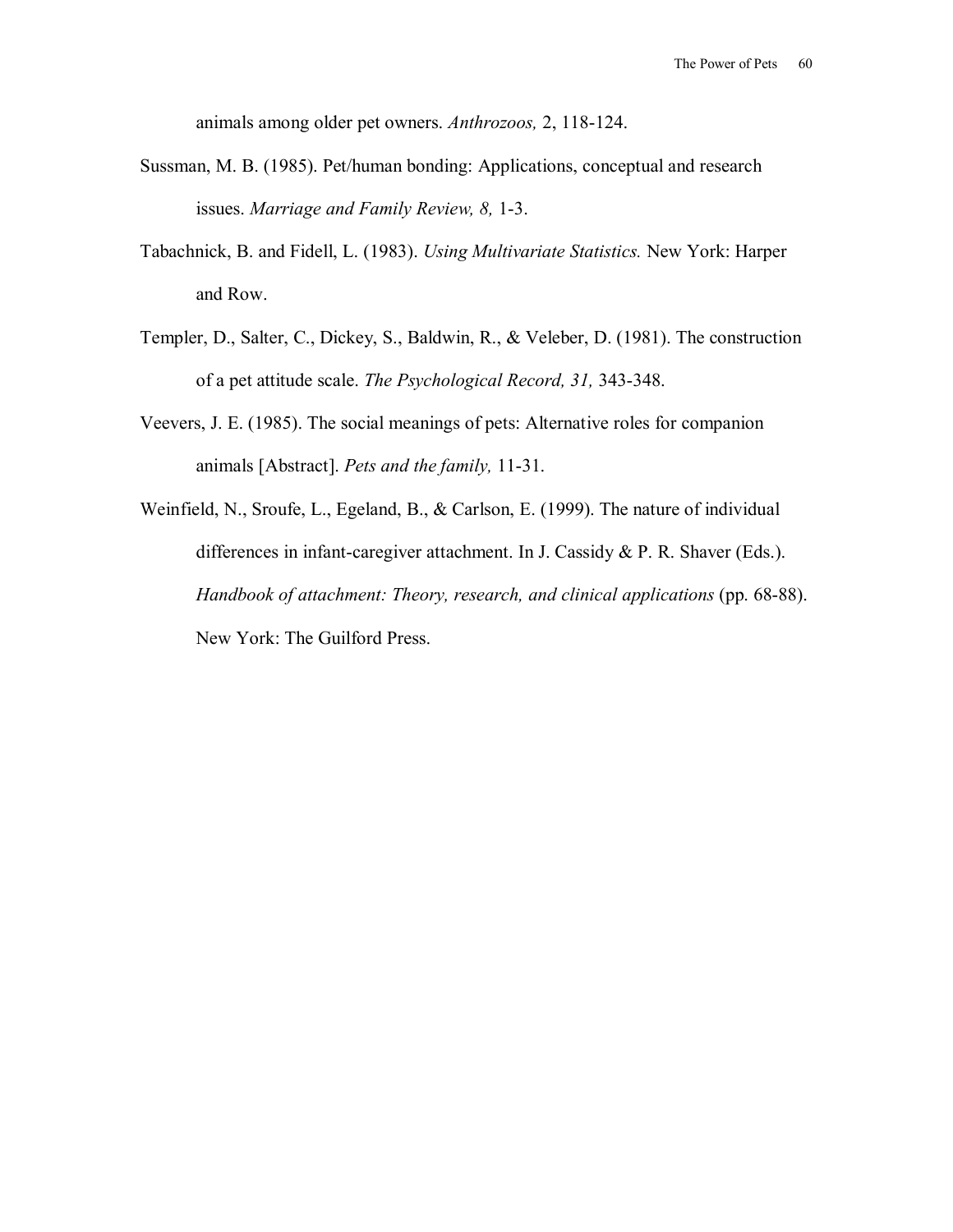APPENDICES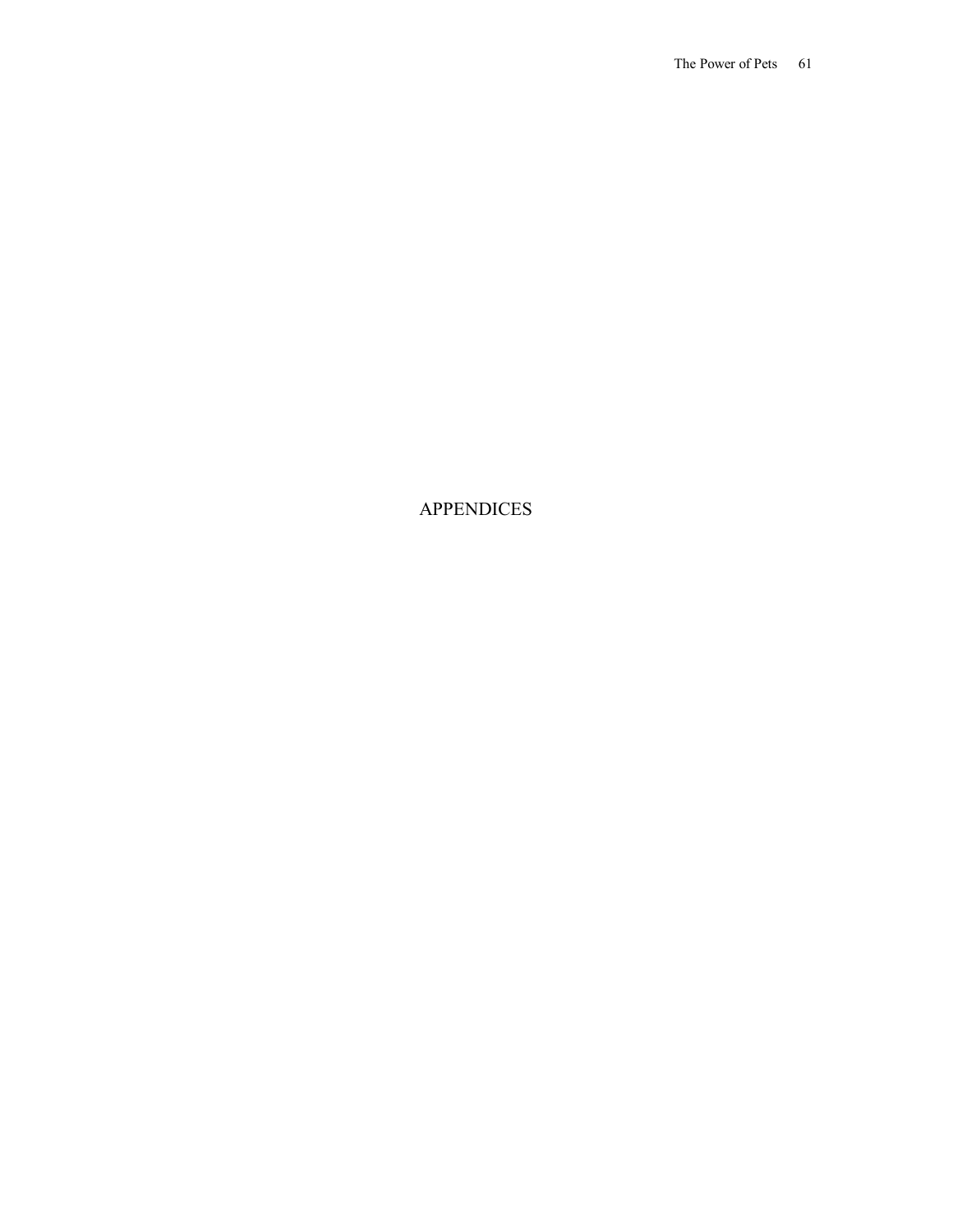# Appendix A

# The Pet-Attachment Survey

# (Holcomb, Williams, & Richards, 1985)

1. Within your family, your pet likes you best

| -almost always                                                        | -often | -sometimes | -almost never |  |  |  |  |  |
|-----------------------------------------------------------------------|--------|------------|---------------|--|--|--|--|--|
| 2. You like to touch and stroke your pet                              |        |            |               |  |  |  |  |  |
| -almost always                                                        | -often | -sometimes | -almost never |  |  |  |  |  |
| 3. You are too busy to spend time with your pet                       |        |            |               |  |  |  |  |  |
| -almost always                                                        | -often | -sometimes | -almost never |  |  |  |  |  |
| 4. You prefer to be with your pet more than with most people you know |        |            |               |  |  |  |  |  |
| -almost always                                                        | -often | -sometimes | -almost never |  |  |  |  |  |
| 5. You spend time each day playing with or exercising your pet        |        |            |               |  |  |  |  |  |
| -almost always                                                        | -often | -sometimes | -almost never |  |  |  |  |  |
| 6. Your pet comes to greet you when you arrive                        |        |            |               |  |  |  |  |  |
| -almost always                                                        | -often | -sometimes | -almost never |  |  |  |  |  |
| 7. When your pet misbehaves, you hit him/her                          |        |            |               |  |  |  |  |  |
| -almost always                                                        | -often | -sometimes | -almost never |  |  |  |  |  |
| 8. You talk to your pet as a friend                                   |        |            |               |  |  |  |  |  |
| -almost always                                                        | -often | -sometimes | -almost never |  |  |  |  |  |
| 9. Your pet is aware of your different moods                          |        |            |               |  |  |  |  |  |
| -almost always                                                        | -often | -sometimes | -almost never |  |  |  |  |  |
| 10. Your pet is a nuisance and a bother to you                        |        |            |               |  |  |  |  |  |
| -almost always                                                        | -often | -sometimes | -almost never |  |  |  |  |  |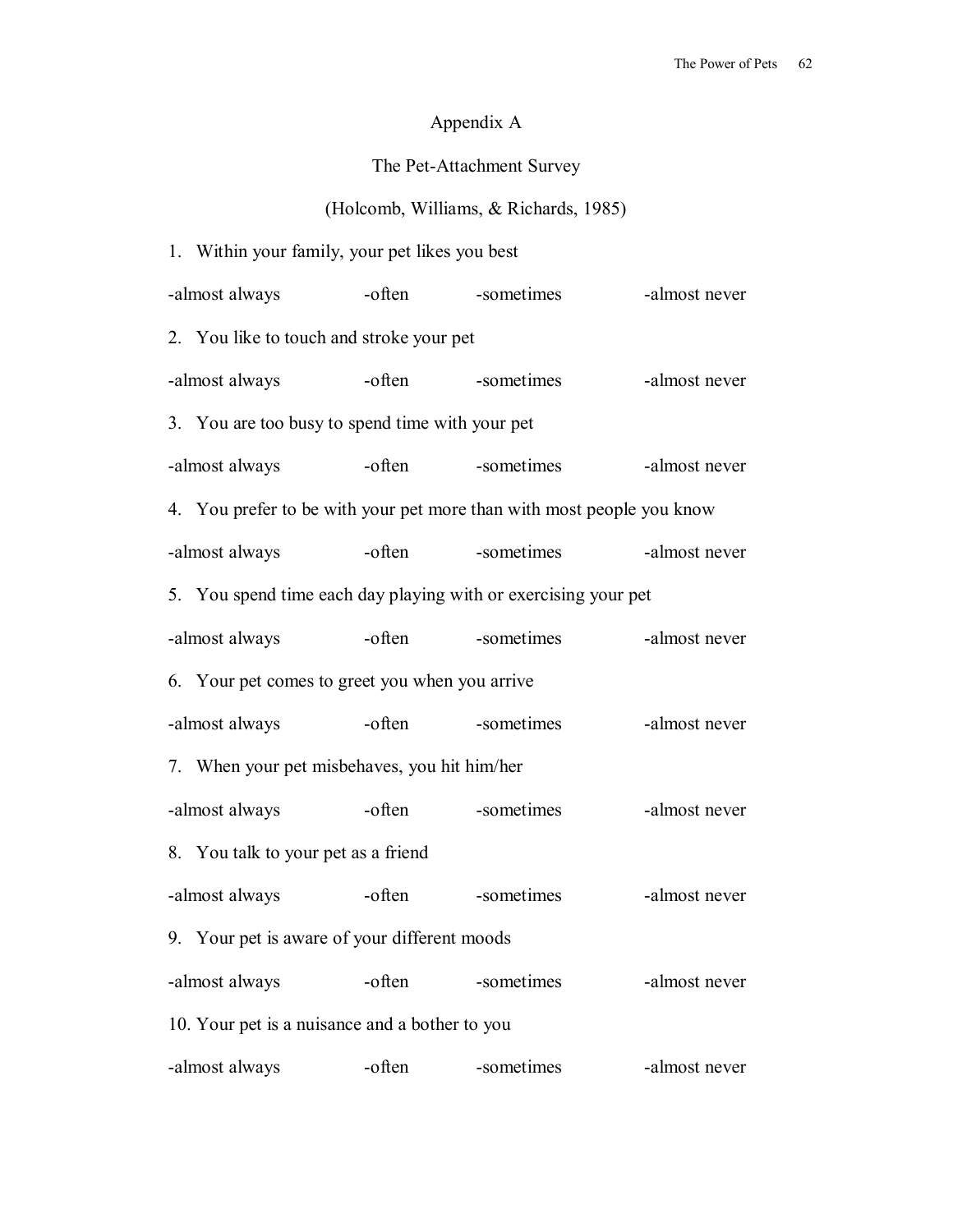| 11. Your pet pays attention and obeys you quickly           |        |            |               |  |  |  |  |  |  |
|-------------------------------------------------------------|--------|------------|---------------|--|--|--|--|--|--|
| -almost always                                              | -often | -sometimes | -almost never |  |  |  |  |  |  |
| 12. You confide in your pet                                 |        |            |               |  |  |  |  |  |  |
| -almost always                                              | -often | -sometimes | -almost never |  |  |  |  |  |  |
| 13. You consider your pet to be a member of your family     |        |            |               |  |  |  |  |  |  |
| -almost always                                              | -often | -sometimes | -almost never |  |  |  |  |  |  |
| 14. You play with your pet when he/she approaches           |        |            |               |  |  |  |  |  |  |
| -almost always                                              | -often | -sometimes | -almost never |  |  |  |  |  |  |
| 15. You spend time each day training your pet               |        |            |               |  |  |  |  |  |  |
| -almost always                                              | -often | -sometimes | -almost never |  |  |  |  |  |  |
| 16. You show photos of your pet to your friends             |        |            |               |  |  |  |  |  |  |
| -almost always                                              | -often | -sometimes | -almost never |  |  |  |  |  |  |
| 17. When you feel bad, you seek your pet for comfort        |        |            |               |  |  |  |  |  |  |
| -almost always                                              | -often | -sometimes | -almost never |  |  |  |  |  |  |
| 18. You spend time each day grooming your pet               |        |            |               |  |  |  |  |  |  |
| -almost always                                              | -often | -sometimes | -almost never |  |  |  |  |  |  |
| 19. You feel sad when you are separated from your pet       |        |            |               |  |  |  |  |  |  |
| -almost always                                              | -often | -sometimes | -almost never |  |  |  |  |  |  |
| 20. You ignore your pet when he/she approaches              |        |            |               |  |  |  |  |  |  |
| -almost always                                              | -often | -sometimes | -almost never |  |  |  |  |  |  |
| 21. When you come home, your pet is the first one you greet |        |            |               |  |  |  |  |  |  |
| -almost always                                              | -often | -sometimes | -almost never |  |  |  |  |  |  |
|                                                             |        |            |               |  |  |  |  |  |  |

22. You like to have your pet sleep near your bed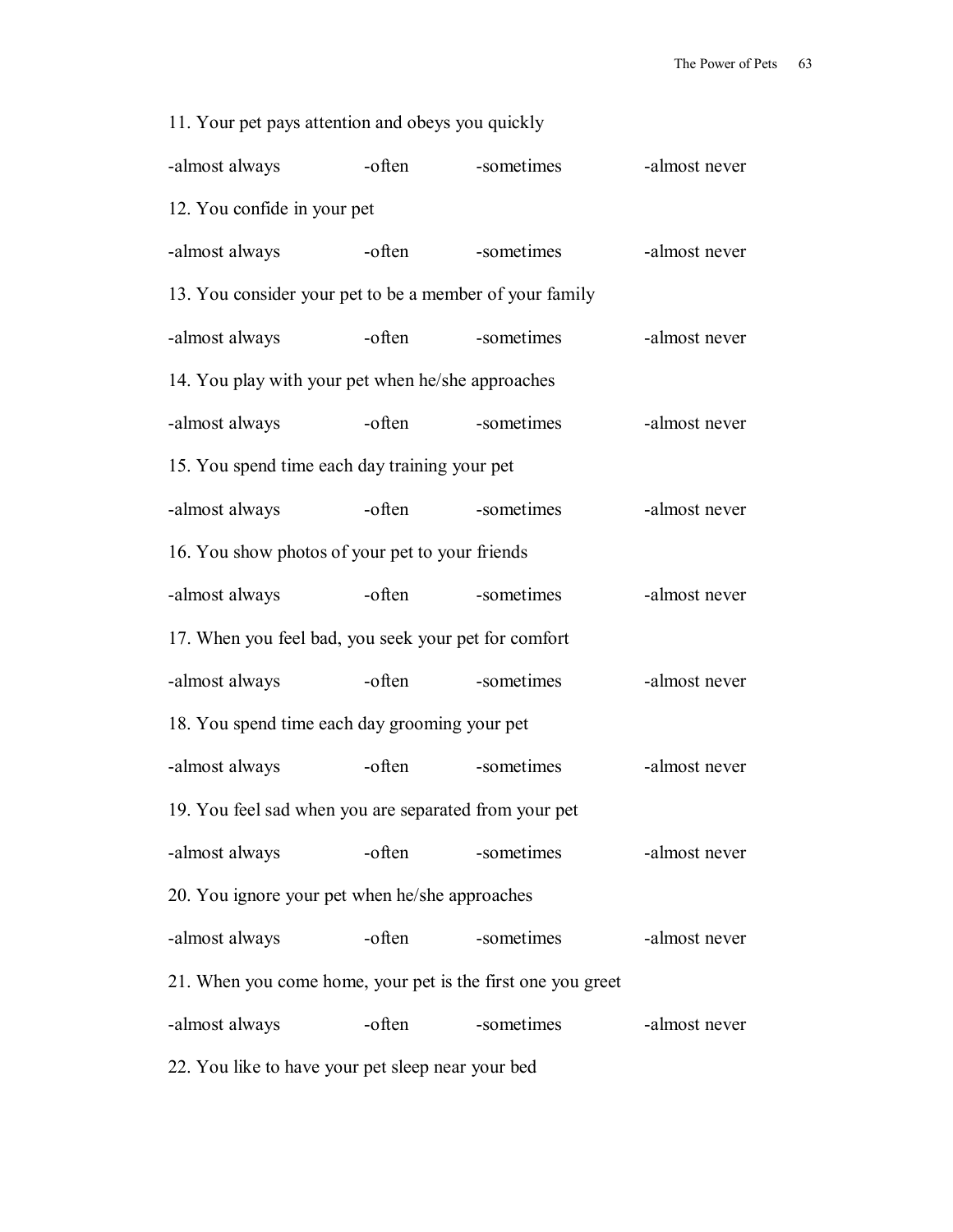| -almost always                                                   | -often | -sometimes | -almost never |  |  |  |  |  |  |
|------------------------------------------------------------------|--------|------------|---------------|--|--|--|--|--|--|
| 23. You like to have your pet sleep on your bed                  |        |            |               |  |  |  |  |  |  |
| -almost always                                                   | -often | -sometimes | -almost never |  |  |  |  |  |  |
| 24. You have your pet near you when you study, read, or watch TV |        |            |               |  |  |  |  |  |  |
| -almost always                                                   | -often | -sometimes | -almost never |  |  |  |  |  |  |
| 25. Your pet tries to stay near you by following you             |        |            |               |  |  |  |  |  |  |
| -almost always                                                   | -often | -sometimes | -almost never |  |  |  |  |  |  |
| 26. You buy presents for your pet                                |        |            |               |  |  |  |  |  |  |
| -almost always                                                   | -often | -sometimes | -almost never |  |  |  |  |  |  |
| 27. You don't like your pet to get too close to you              |        |            |               |  |  |  |  |  |  |
| -almost always                                                   | -often | -sometimes | -almost never |  |  |  |  |  |  |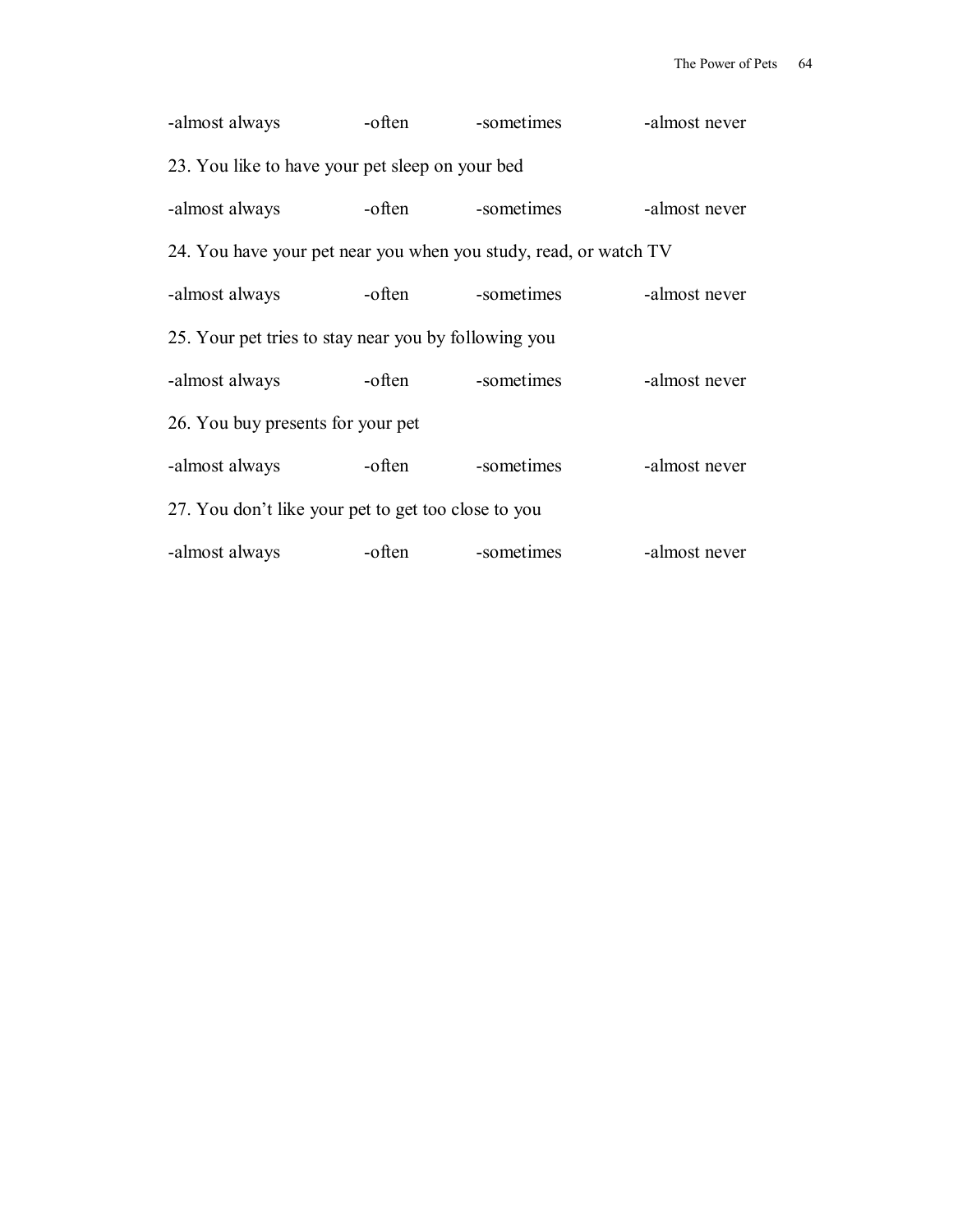### Appendix B

### The Pet-Attitude Scale

(Templer, Salter, Dickey, Baldwin, & Veleber, 1981)

- 1. I really like seeing pets enjoy their food.
- 2. My pet means more to me than any of my friends.
- 3. I would like a pet in my home.
- 4. Having pets is a waste of money.
- 5. Housepets add happiness to my life (or would if I had one).
- 6. I feel that pets should always be kept outside.
- 7. I spend time every day playing with my pet (or I would if I had one).
- 8. I have occasionally communicated with a pet and understood what it was trying to express.
- 9. The world would be a better place if people would stop spending so much time caring for their pets and started caring more for other human beings instead.
- 10. I like to feed animals out of my hand.
- 11. I love pets.
- 12. Animals belong in the wild or in zoos, but not in the home.
- 13. If you keep pets in the house you can expect a lot of damage to furniture.
- 14. I like housepets.
- 15. Pets are fun but it's not worth the trouble of owning one.
- 16. I frequently talk to my pet.
- 17. I hate animals.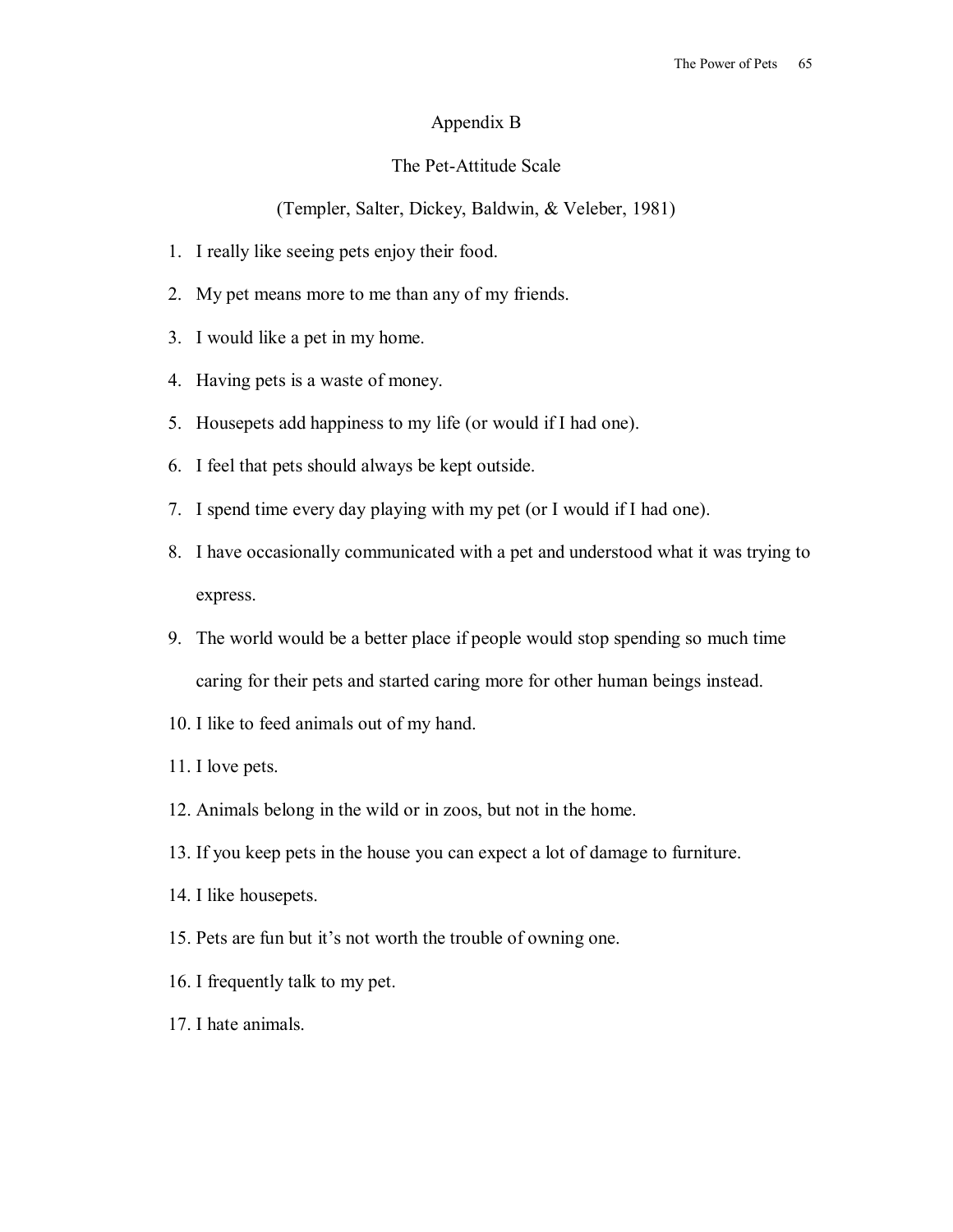18. You should treat your housepets with as much respect as you would a human member of your family.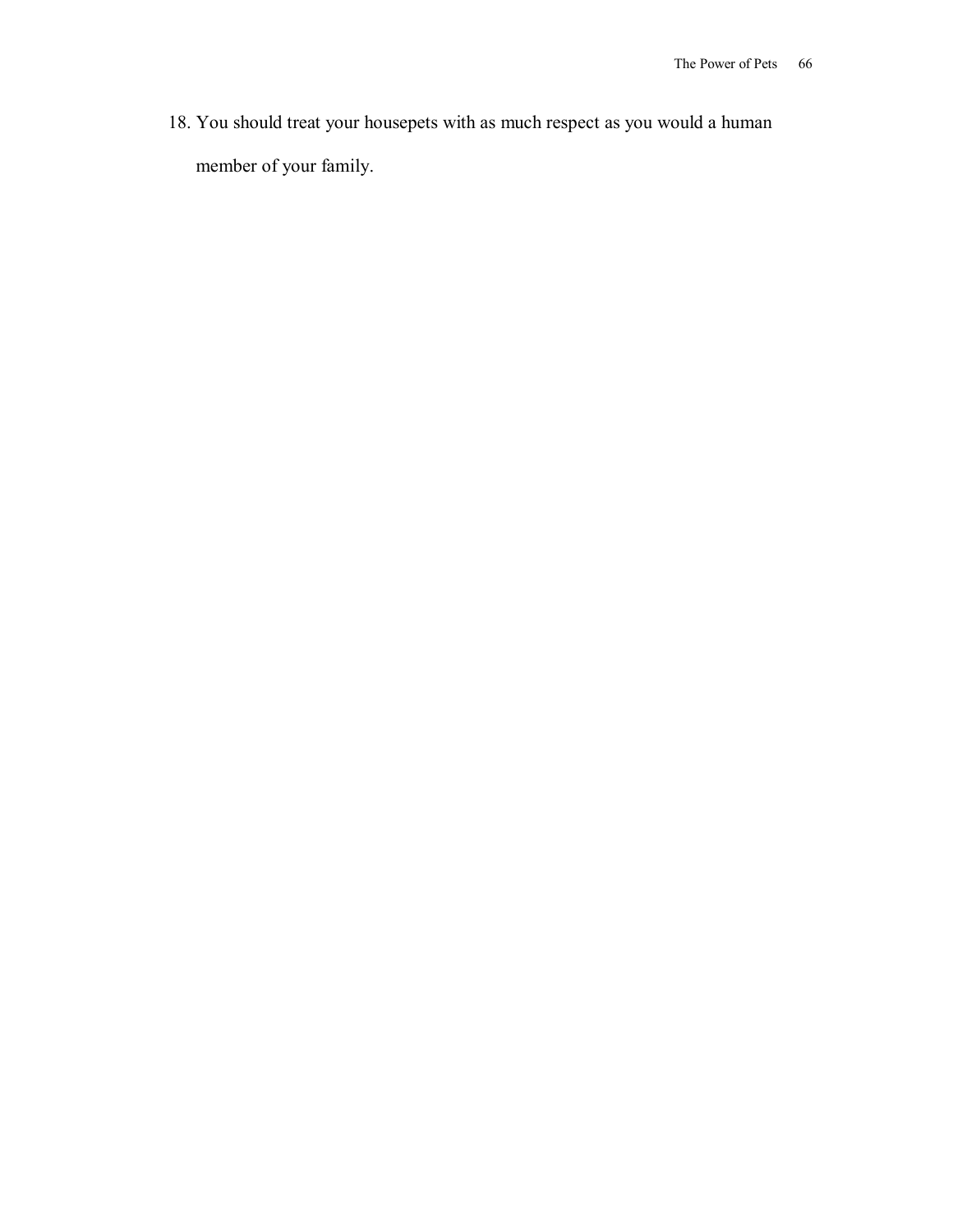# Appendix C

# (Poresky, Hendrix, Mosier, & Samuelson, 1987)

| 1. How often were you responsible for your companion animal's care? |                                                            |  |  |                                                                                 |  |  |  |  |
|---------------------------------------------------------------------|------------------------------------------------------------|--|--|---------------------------------------------------------------------------------|--|--|--|--|
|                                                                     | -Always -Generally -Often -Rarely -Never                   |  |  |                                                                                 |  |  |  |  |
|                                                                     | 2. How often did you clean up after your companion animal? |  |  |                                                                                 |  |  |  |  |
|                                                                     | -Always -Generally -Often -Rarely -Never                   |  |  |                                                                                 |  |  |  |  |
| 3. How often did you hold, stroke, or pet your companion animal?    |                                                            |  |  |                                                                                 |  |  |  |  |
|                                                                     | -Always -Generally -Often -Rarely -Never                   |  |  |                                                                                 |  |  |  |  |
| 4. How often did your companion animal sleep in your room?          |                                                            |  |  |                                                                                 |  |  |  |  |
|                                                                     | -Always -Generally -Often -Rarely -Never                   |  |  |                                                                                 |  |  |  |  |
|                                                                     |                                                            |  |  | 5. How often did you feel that your companion animal was responsive to you?     |  |  |  |  |
|                                                                     | -Always -Generally -Often -Rarely -Never                   |  |  |                                                                                 |  |  |  |  |
|                                                                     |                                                            |  |  | 6. How often did you feel that you had a close relationship with your companion |  |  |  |  |
| animal?                                                             |                                                            |  |  |                                                                                 |  |  |  |  |
|                                                                     | -Always -Generally -Often -Rarely -Never                   |  |  |                                                                                 |  |  |  |  |
|                                                                     | 7. How often did you travel with your companion animal?    |  |  |                                                                                 |  |  |  |  |
|                                                                     | -Always -Generally -Often -Rarely -Never                   |  |  |                                                                                 |  |  |  |  |
|                                                                     | 8. How often did you sleep near your companion animal?     |  |  |                                                                                 |  |  |  |  |

-Always -Generally -Often -Rarely -Never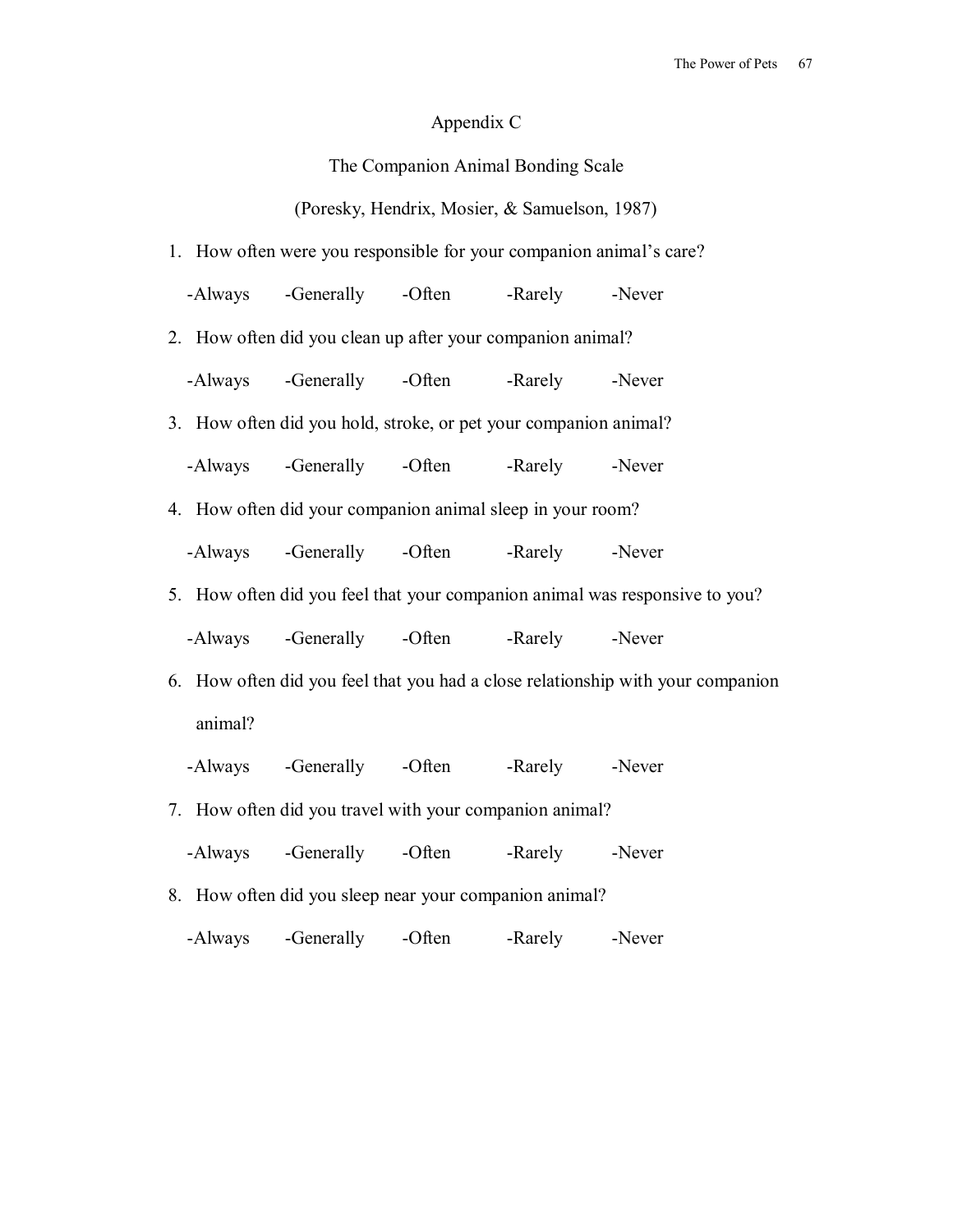# Appendix D

# Pet-Attachment Scale

# **The following is completely voluntary**

| If you are interested in being contacted for more information about this project please put your email address or phone    |                           |                |                |                       |                 |            |                       |
|----------------------------------------------------------------------------------------------------------------------------|---------------------------|----------------|----------------|-----------------------|-----------------|------------|-----------------------|
| number here:                                                                                                               |                           |                |                |                       |                 |            |                       |
| 1. What is your Gender? Female Male 2. What is your Age?                                                                   |                           |                |                |                       | years.          |            |                       |
| 3. Do you live with a significant other (e.g. husband, wife, boyfriend, or girlfriend)?                                    |                           |                |                |                       |                 |            | No                    |
|                                                                                                                            | Strongly Disagree Neutral |                |                |                       |                 |            | <b>Strongly Agree</b> |
| 4. I am generally a happy person?                                                                                          | 1                         |                |                | $2 \qquad 3 \qquad 4$ | $5\overline{)}$ | 6          | 7                     |
| 5. Do you currently have an animal companion you consider a pet? Yes ______ No _____ (if you answer no to this             |                           |                |                |                       |                 |            |                       |
| question, you may return the survey, thank you).                                                                           |                           |                |                |                       |                 |            |                       |
|                                                                                                                            |                           |                |                |                       |                 |            |                       |
| 7. How many pets do you have?                                                                                              |                           |                |                |                       |                 |            |                       |
| 8. Please list the type of animals in your household you consider pets and circle your favorite pet (e.g. dog, cat, bird). |                           |                |                |                       |                 |            |                       |
|                                                                                                                            |                           |                |                |                       |                 |            |                       |
| If you have more than one pet, please choose your favorite for the rest of this survey.                                    |                           |                |                |                       |                 |            |                       |
| 9. Do you currently live with this pet? Yes______ No ______                                                                |                           |                |                |                       |                 |            |                       |
|                                                                                                                            | Strongly Disagree Neutral |                |                |                       |                 |            | <b>Strongly Agree</b> |
| 10. I am the person totally responsible for caring for this pet? 1 2                                                       |                           |                |                | $3 \t 4 \t 5 \t 6$    |                 |            | 7                     |
| 11. How long have you had this pet? 12. Please estimate the age of this pet. vears.                                        |                           |                |                |                       |                 |            |                       |
| Please circle the scale value after each item that best describes your feelings at this time:                              |                           |                |                |                       |                 |            |                       |
| 1 Strongly disagree 2 Disagree 3 Somewhat Disagree 4 Neutral 5 Somewhat agree 6 Agree 7 Strongly agree                     |                           |                |                |                       |                 |            |                       |
|                                                                                                                            | <b>Strongly Disagree</b>  |                |                | Neutral               |                 |            | <b>Strongly Agree</b> |
| 13. I love my pet                                                                                                          | $\mathbf{1}$              | $\overline{2}$ | 3 <sup>7</sup> | $4\degree$            | 5 <sup>1</sup>  | 6          | 7                     |
| 14. My pet loves me                                                                                                        | $\mathbf{1}$              | $\overline{2}$ | 3 <sup>1</sup> | $4\degree$            | 5 <sup>5</sup>  | 6          | 7                     |
| 15. I feel emotionally attached to my pet                                                                                  | $1 \qquad \qquad$         | $\overline{2}$ | 3 <sup>1</sup> | $4\overline{ }$       | 5 <sup>1</sup>  | $6\degree$ | 7                     |
| 16. My pet is emotionally attached to me                                                                                   | $\mathbf{1}$              | $\overline{2}$ | 3 <sup>7</sup> | $4\overline{ }$       | 5 <sup>5</sup>  | 6          | 7                     |
| 17. My pet brings me happiness                                                                                             | $\mathbf{1}$              | $\overline{2}$ | $\mathfrak{Z}$ | $\overline{4}$        | 5 <sup>5</sup>  | 6          | 7                     |
| 18. I bring happiness to my pet                                                                                            | $\mathbf{1}$              | $\overline{2}$ | $\mathfrak{Z}$ | $\overline{4}$        | 5               | 6          | 7                     |
| 19. My pet is intelligent                                                                                                  | 1                         | 2              | 3              | 4                     | 5               | 6          | 7                     |
| 20. I would be lost without my pet                                                                                         | 1                         | $\overline{c}$ | 3              | 4                     | 5               | 6          | 7                     |
| 21. I count on my pet being there when I need comfort                                                                      | -1                        | $\overline{c}$ | 3              | 4                     | 5               | 6          | 7                     |
| 22. My pet is often my best friend                                                                                         | 1                         | 2              | 3              | 4                     | 5               | 6          | 7                     |
| 23. I am emotionally dependent on my pet                                                                                   | 1                         | $\overline{2}$ | 3              | 4                     | 5               | 6          | 7                     |
| 24. My pet sleeps in my bed or close to me                                                                                 | 1                         | $\overline{2}$ | 3              | 4                     | 5               | 6          | 7                     |
| 25. I engage in activities that involve my pet                                                                             | 1                         | $\mathfrak{2}$ | 3              | 4                     | 5               | 6          | 7                     |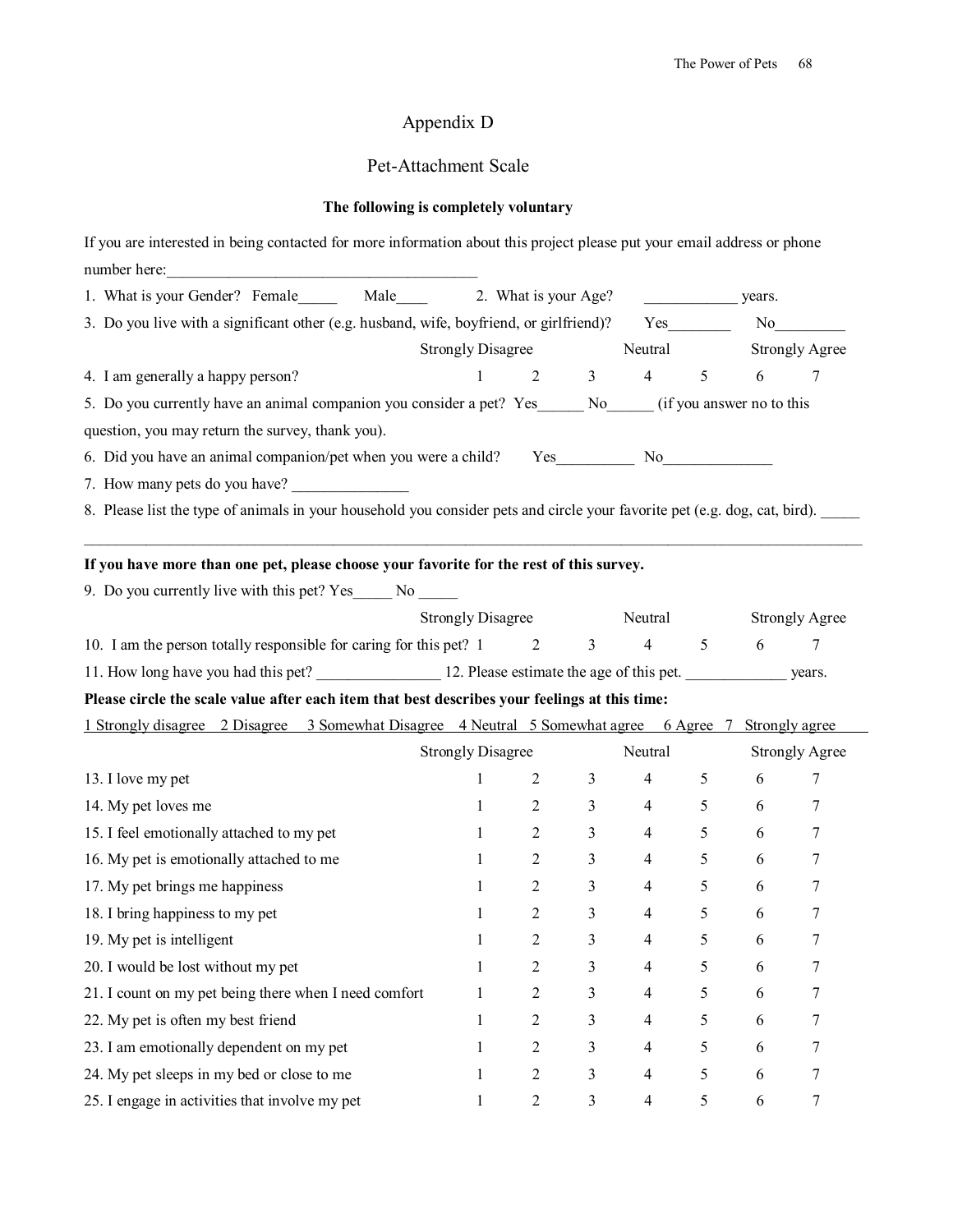| 26. I like physical contact with my pet                                                                                 | 1            | 2              | 3              | 4              | 5 | 6 | 7                |
|-------------------------------------------------------------------------------------------------------------------------|--------------|----------------|----------------|----------------|---|---|------------------|
| 27. If I go for a walk or ride I like to take my pet                                                                    | 1            | 2              | 3              | 4              | 5 | 6 | 7                |
| 28. My pet appears in my family photos                                                                                  | 1            | 2              | 3              | 4              | 5 | 6 | 7                |
| 29. I consider my pet to be a regular member of the family                                                              | 1            | 2              | 3              | 4              | 5 | 6 | 7                |
| 30. I talk to others about my pet                                                                                       | 1            | 2              | 3              | 4              | 5 | 6 | 7                |
| 31. My pet knows how I feel                                                                                             | 1            | 2              | 3              | 4              | 5 | 6 | 7                |
| 32. I talk to my pet                                                                                                    | 1            | 2              | 3              | 4              | 5 | 6 | 7                |
| 33. Within my family, my pet likes me best                                                                              | 1            | 2              | 3              | 4              | 5 | 6 | 7                |
| 34. I prefer to be with my pet more than others                                                                         | 1            | 2              | 3              | 4              | 5 | 6 | 7                |
| 35. My pet greets me when I arrive                                                                                      | 1            | 2              | 3              | 4              | 5 | 6 | 7                |
| 36. I talk to my pet as a friend                                                                                        | 1            | 2              | 3              | 4              | 5 | 6 | 7                |
| 37. I confide in my pet                                                                                                 | 1            | 2              | 3              | 4              | 5 | 6 | 7                |
| 38. I spend time each day training my pet                                                                               | 1            | 2              | 3              | 4              | 5 | 6 | 7                |
| 39. I show photos of my pet to your friends                                                                             | 1            | 2              | 3              | 4              | 5 | 6 | 7                |
| 40. When I feel bad, I seek my pet for comfort                                                                          | 1            | 2              | 3              | 4              | 5 | 6 | 7                |
| 41. I feel sad when I am separated from my pet                                                                          | 1            | 2              | 3              | 4              | 5 | 6 | 7                |
| 42. I like to have my pet sleep near me                                                                                 | 1            | 2              | 3              | 4              | 5 | 6 | 7                |
| 43. I like seeing my pet enjoy food                                                                                     | 1            | 2              | 3              | 4              | 5 | 6 | 7                |
| 44. My pet means more to me than any of my friends                                                                      | 1            | 2              | 3              | 4              | 5 | 6 | 7                |
| 45. My pet adds happiness to my life                                                                                    | 1            | 2              | 3              | 4              | 5 | 6 | 7                |
| 46. I spend time every day playing with my pet                                                                          | 1            | $\overline{2}$ | 3              | 4              | 5 | 6 | 7                |
| 47. How often were you responsible for your companion                                                                   |              |                |                |                |   |   |                  |
| animal's care?                                                                                                          | 1            | $\overline{2}$ | 3              | 4              | 5 | 6 | 7                |
| 48. How often did you clean up after your companion animal? 1                                                           |              | 2              | 3              | 4              | 5 | 6 | 7                |
| 49. How often did you hold, stroke, or pet your companion                                                               |              |                |                |                |   |   |                  |
| animal?                                                                                                                 | $\mathbf{1}$ | 2              | 3              | 4              | 5 | 6 | 7                |
| 50. How often did your companion animal sleep in your room?1                                                            |              | 2              | 3              | 4              | 5 | 6 | 7                |
| 51. How often did you feel that your companion animal was                                                               |              |                |                |                |   |   |                  |
| responsive to you?                                                                                                      | $\mathbf{1}$ | $\overline{2}$ | $\mathfrak{Z}$ | 4              | 5 | 6 | 7                |
| 52. How often did you feel that you had a close relationship                                                            |              |                |                |                |   |   |                  |
| with your companion animal?                                                                                             | $\mathbf{1}$ | $\overline{2}$ | $\mathfrak{Z}$ | $\overline{4}$ | 5 | 6 | 7                |
| 53. How often did you travel with your companion animal?                                                                | $\mathbf{1}$ | $\overline{c}$ | $\mathfrak{Z}$ | 4              | 5 | 6 | 7                |
| 54. How often did you sleep near your companion animal?                                                                 | 1            | $\overline{c}$ | 3              | $\overline{4}$ | 5 | 6 | $\boldsymbol{7}$ |
| (Questions: "The Pet-Attachment Scale" # 33, 34, 35, 36, 37, 38, 39, 40, 41, & 42 (Holcomb, Williams, & Richards, 1985) |              |                |                |                |   |   |                  |

(Questions: "Pet Attitude Scale" # 43, 44, 45, & 46, (Templar, Salter, Dickey, Baldwin, & Veleber, 1981)

(Questions: "The Companion Animal Bonding Scale" # 47, 48, 49, 50, 51, 52, 53, 54 (Poresky, Hendrix, Mosier, & Samuelson, 1987)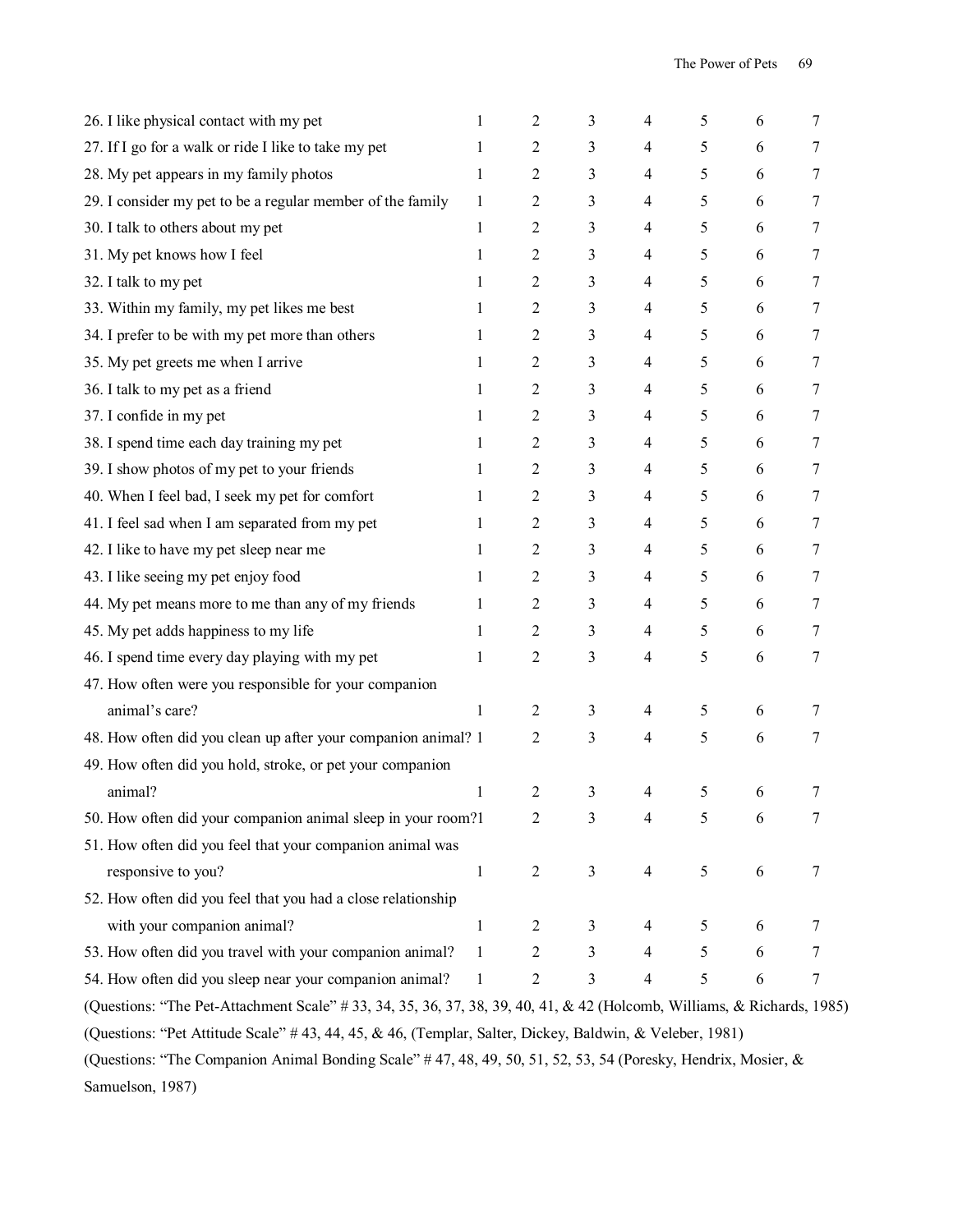# Appendix E VIRGINIA TECH INSTITUTE AND STATE UNIVERSITY

**Title of Project:** Quantifying the power of pets: The development of a scale to measure the attachment between humans and companion animals

**Principle Investigator:** Krista S. Geller

## I. **THE PURPOSE OF THE STUDY**

You are invited to participate in a study on pets that will explore the attachment between humans and their pets. The purpose of this study is to construct and test a survey that reflects the importance a pet can have on someone's life.

#### II. **PROCEDURE**

 You are being asked to fill out a survey that will ask questions about your life and the pets in your life. You are asked to choose your favorite pet when answering the majority of the questions. If you don't have any pets, or you never did, you only have to answer the first portion of the survey or choose not to answer the survey at all.

#### III. **RISKS**

No risk is intended. Questions in the survey are about everyday life experiences.

### IV. **BENEFITS OF THE STUDY**

Participation of this study will give you an opportunity to express and share your thoughts and feelings about your pet and the relationship you share with a favorite pet in your life.

Your participation in this project will provide information that will be helpful to understanding the attachment between people and their pets.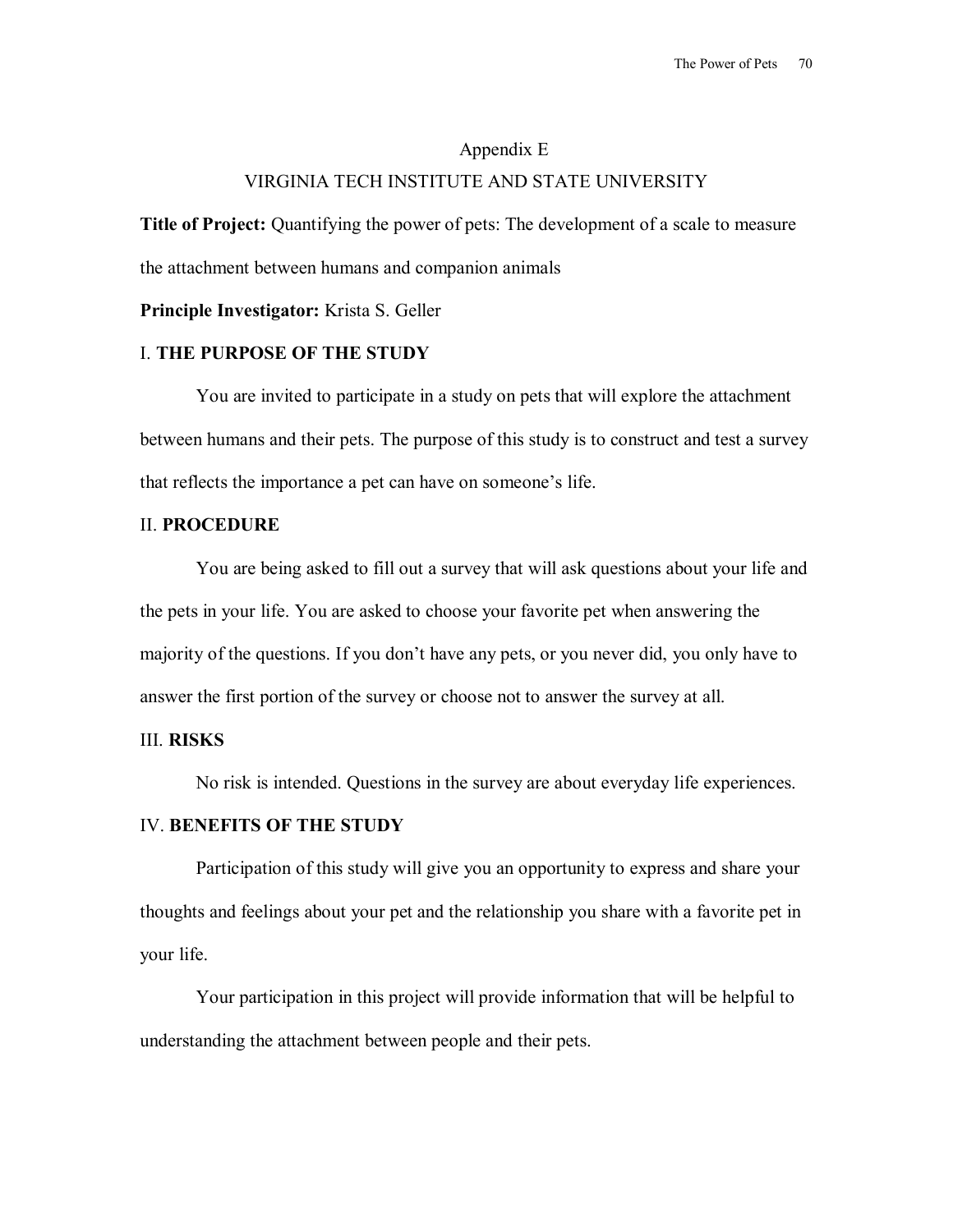### V. **EXTENT OF ANONYMITY AND CONFIDENTIALITY**

Your responses will be kept strictly confidential. All identifying information will be removed and code numbers or code names will be assigned to all information and written reports.

## VI. **COMPENSATION**

I offer you my sincere gratitude and appreciation for participating in my study and will provide you with a summary of the results when available (if you are interested).

## VII. **FREEDOM TO WITHDRAW**

You are free to withdraw from this study at any time.

## VIII. **APPROVAL OF RESEARCH**

This research has been approved, as required, by the Institutional Review Board

for projects involving human subjects at Virginia Polytechnic Institute and State

University, and by the Department of Family Studies in Human Development.

| Contact information:                        |                                                                                      |
|---------------------------------------------|--------------------------------------------------------------------------------------|
| Krista Geller                               | 540/231-5668 (Graduate office)                                                       |
| Investigator                                | $\frac{\text{kgeller}(a)v_t. \text{edu}}{\text{cmail}}$ (email, best way to contact) |
| <b>Fred Piercy</b><br>Faculty Advisor/Chair | 540/231-6110 (office)                                                                |
| David Moore<br><b>IRB</b> Chair             | 540/231-4991 (office)                                                                |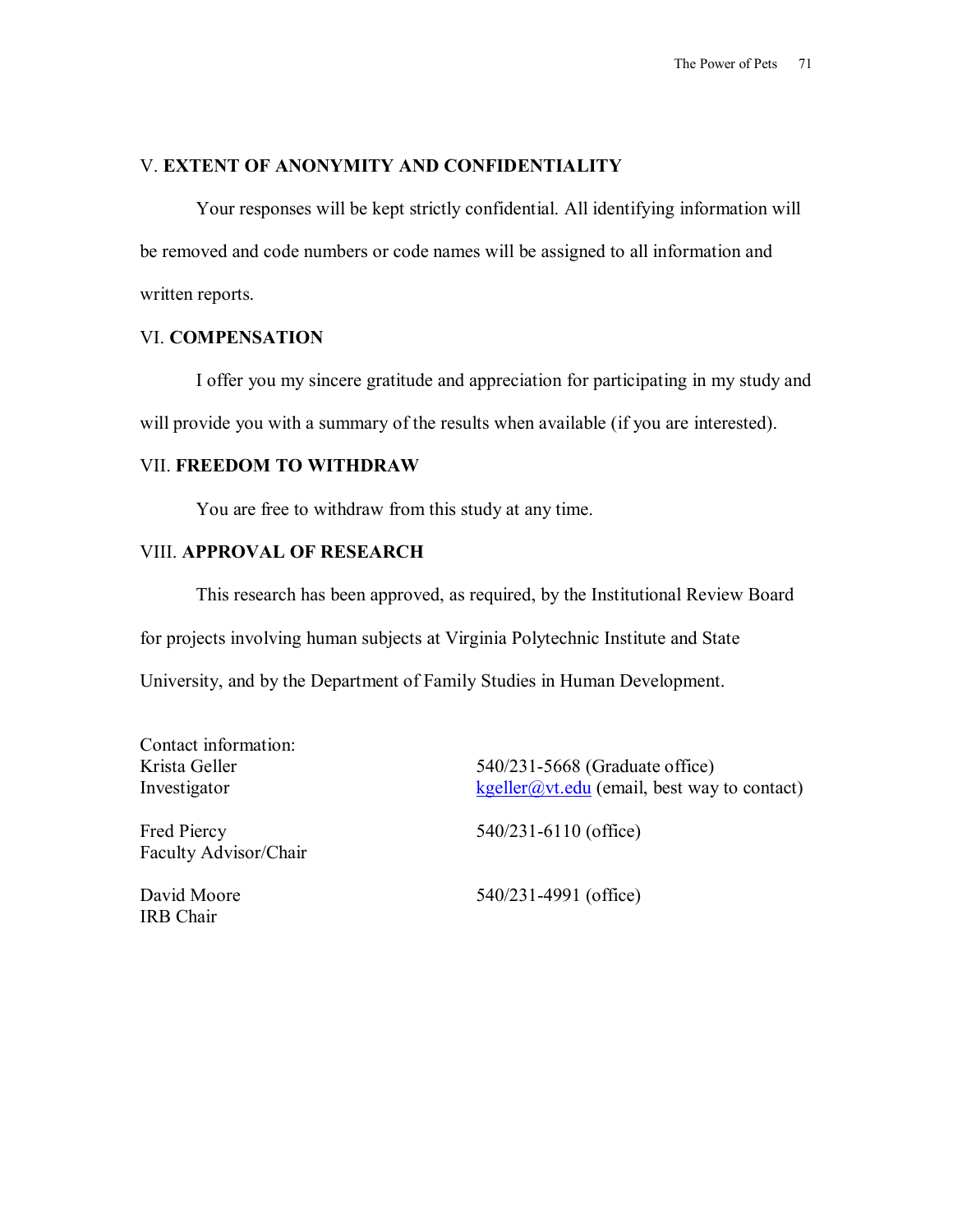# Appendix F

# Pet-Attachment Scale

# **The following is completely voluntary**

| If you are interested in being contacted for more information about this project please put your email address or phone    |                           |                           |                |                       |                       |                       |                       |  |
|----------------------------------------------------------------------------------------------------------------------------|---------------------------|---------------------------|----------------|-----------------------|-----------------------|-----------------------|-----------------------|--|
|                                                                                                                            |                           |                           |                |                       |                       |                       |                       |  |
| 1. What is your Gender? Female Male 2. What is your Age?                                                                   |                           |                           |                | years.                |                       |                       |                       |  |
| 3. Do you live with a significant other (e.g. husband, wife, boyfriend, or girlfriend)? Yes                                |                           |                           |                |                       |                       | No                    |                       |  |
|                                                                                                                            |                           | Strongly Disagree Neutral |                |                       | <b>Strongly Agree</b> |                       |                       |  |
| 4. I am generally a happy person?                                                                                          | $\mathbf{1}$              |                           |                | $2 \qquad 3 \qquad 4$ | $\overline{5}$        | 6                     | 7                     |  |
| 5. Do you currently have an animal companion you consider a pet? Yes ______ No _____ (if you answer no to this             |                           |                           |                |                       |                       |                       |                       |  |
| question, you may return the survey, thank you).                                                                           |                           |                           |                |                       |                       |                       |                       |  |
|                                                                                                                            |                           |                           |                |                       |                       |                       |                       |  |
| 7. How many pets do you have?                                                                                              |                           |                           |                |                       |                       |                       |                       |  |
| 8. Please list the type of animals in your household you consider pets and circle your favorite pet (e.g. dog, cat, bird). |                           |                           |                |                       |                       |                       |                       |  |
|                                                                                                                            |                           |                           |                |                       |                       |                       |                       |  |
| If you have more than one pet, please choose your favorite for the rest of this survey.                                    |                           |                           |                |                       |                       |                       |                       |  |
| 9. Do you currently live with this pet? Yes ______ No ______                                                               |                           |                           |                |                       |                       |                       |                       |  |
|                                                                                                                            | Strongly Disagree Neutral |                           |                |                       |                       | <b>Strongly Agree</b> |                       |  |
| 10. I am the person totally responsible for caring for this pet? 1 2                                                       |                           |                           |                | $3 \t 4 \t 5 \t 6$    |                       |                       | 7                     |  |
| 11. How long have you had this pet? 12. Please estimate the age of this pet. years.                                        |                           |                           |                |                       |                       |                       |                       |  |
| Please circle the scale value after each item that best describes your feelings at this time:                              |                           |                           |                |                       |                       |                       |                       |  |
| 1 Strongly disagree 2 Disagree 3 Somewhat Disagree 4 Neutral 5 Somewhat agree 6 Agree 7 Strongly agree                     |                           |                           |                |                       |                       |                       |                       |  |
| <b>Emotional Fulfillment</b>                                                                                               | <b>Strongly Disagree</b>  |                           |                | Neutral               |                       |                       | <b>Strongly Agree</b> |  |
| 13. I love my pet                                                                                                          | $\mathbf{1}$              | 2                         | $\overline{3}$ | $4\overline{ }$       | 5 <sup>5</sup>        | 6                     | 7                     |  |
| 14. My pet loves me                                                                                                        | $\mathbf{1}$              | $\overline{2}$            | 3 <sup>7</sup> | $4\overline{ }$       | $\mathfrak{S}$        | 6                     | 7                     |  |
| 15. I feel emotionally attached to my pet                                                                                  | $1 \qquad \qquad$         | $\overline{2}$            | 3 <sup>7</sup> | $\overline{4}$        | 5 <sup>5</sup>        | $6\degree$            | 7                     |  |
| 16. My pet is emotionally attached to me                                                                                   | 1                         | $\overline{2}$            | 3 <sup>7</sup> | $4\degree$            | $\overline{5}$        | 6                     | 7                     |  |
| 17. My pet brings me happiness                                                                                             | $\mathbf{1}$              | $\overline{2}$            | $\mathfrak{Z}$ | $\overline{4}$        | 5                     | 6                     | 7                     |  |
| 18. I bring happiness to my pet                                                                                            | $\mathbf{1}$              | 2                         | 3              | $\overline{4}$        | 5                     | 6                     | 7                     |  |
| 19. My pet adds happiness to my life                                                                                       | 1                         | 2                         | 3              | 4                     | 5                     | 6                     | 7                     |  |
| Companionship                                                                                                              |                           |                           |                |                       |                       |                       |                       |  |
| 20. I would be lost without my pet                                                                                         | 1                         | $\overline{2}$            | 3              | 4                     | 5                     | 6                     | 7                     |  |
| 21. I count on my pet being there when I need comfort                                                                      | 1                         | $\overline{c}$            | 3              | 4                     | 5                     | 6                     | 7                     |  |
| 22. My pet is often my best friend                                                                                         | 1                         | $\overline{2}$            | 3              | $\overline{4}$        | 5                     | 6                     | 7                     |  |
| 23. I am emotionally dependent on my pet                                                                                   | 1                         | $\overline{2}$            | 3              | 4                     | 5                     | 6                     | 7                     |  |
| 24. I prefer to be with my pet more than others                                                                            | 1                         | $\overline{c}$            | 3              | $\overline{4}$        | 5                     | 6                     | 7                     |  |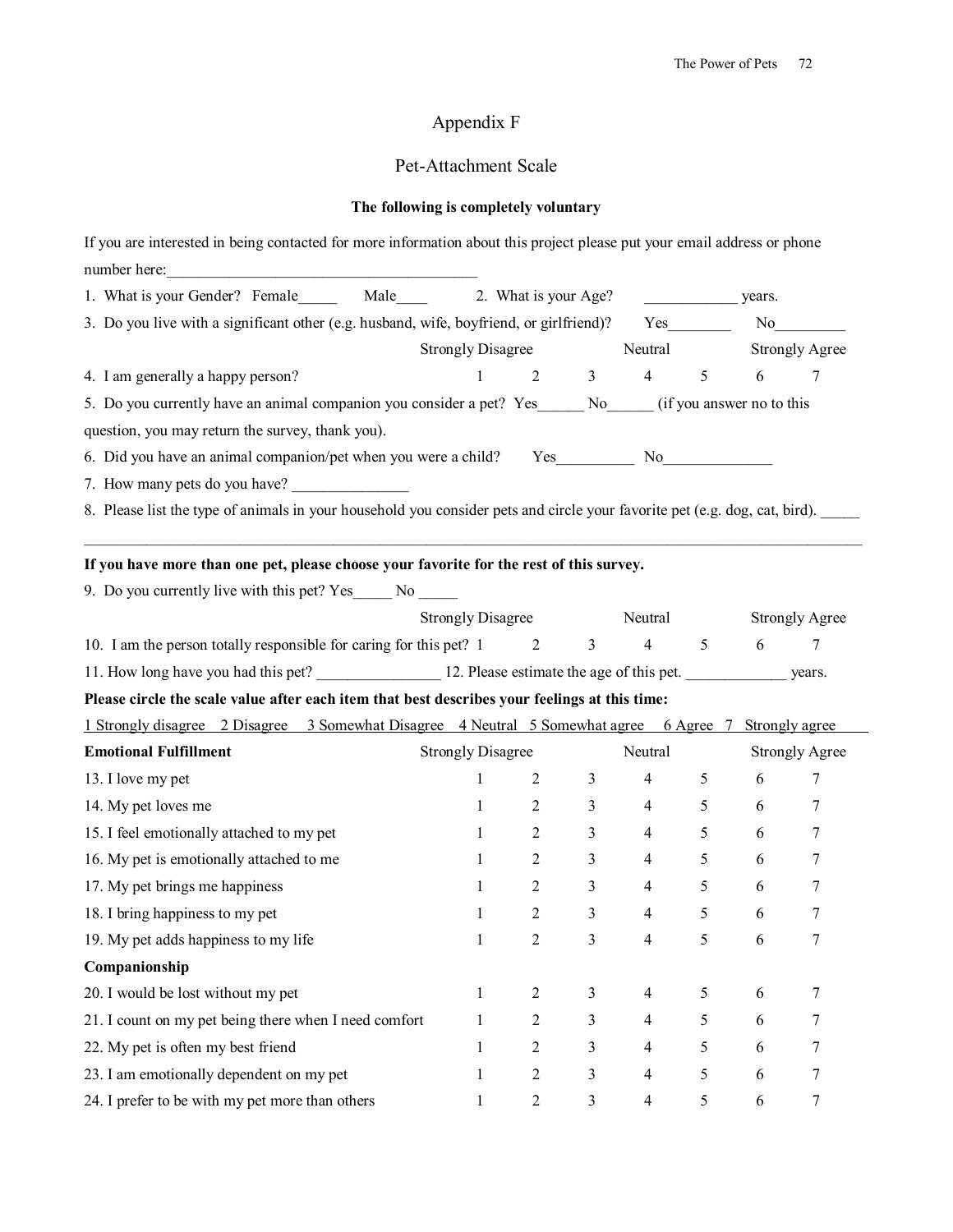| 25. I talk to my pet as a friend                   |  |               | 4              |               | $\mathbf{6}$ |   |
|----------------------------------------------------|--|---------------|----------------|---------------|--------------|---|
| 26. I confide in my pet                            |  | 3             | $\overline{4}$ | 5.            | 6            |   |
| 27. I spend time each day training my pet          |  | 3             | 4              |               | 6            | 7 |
| 28. I show photos of my pet to your friends        |  | 3             | 4              | $\mathcal{L}$ | 6            |   |
| 29. When I feel bad, I seek my pet for comfort     |  | 3             | 4              |               | 6            | 7 |
| 30. I feel sad when I am separated from my pet     |  | 3             | 4              |               | 6            | 7 |
| 31. My pet means more to me than any of my friends |  | $\mathcal{Z}$ | $\overline{4}$ | $\mathcal{L}$ | 6            | 7 |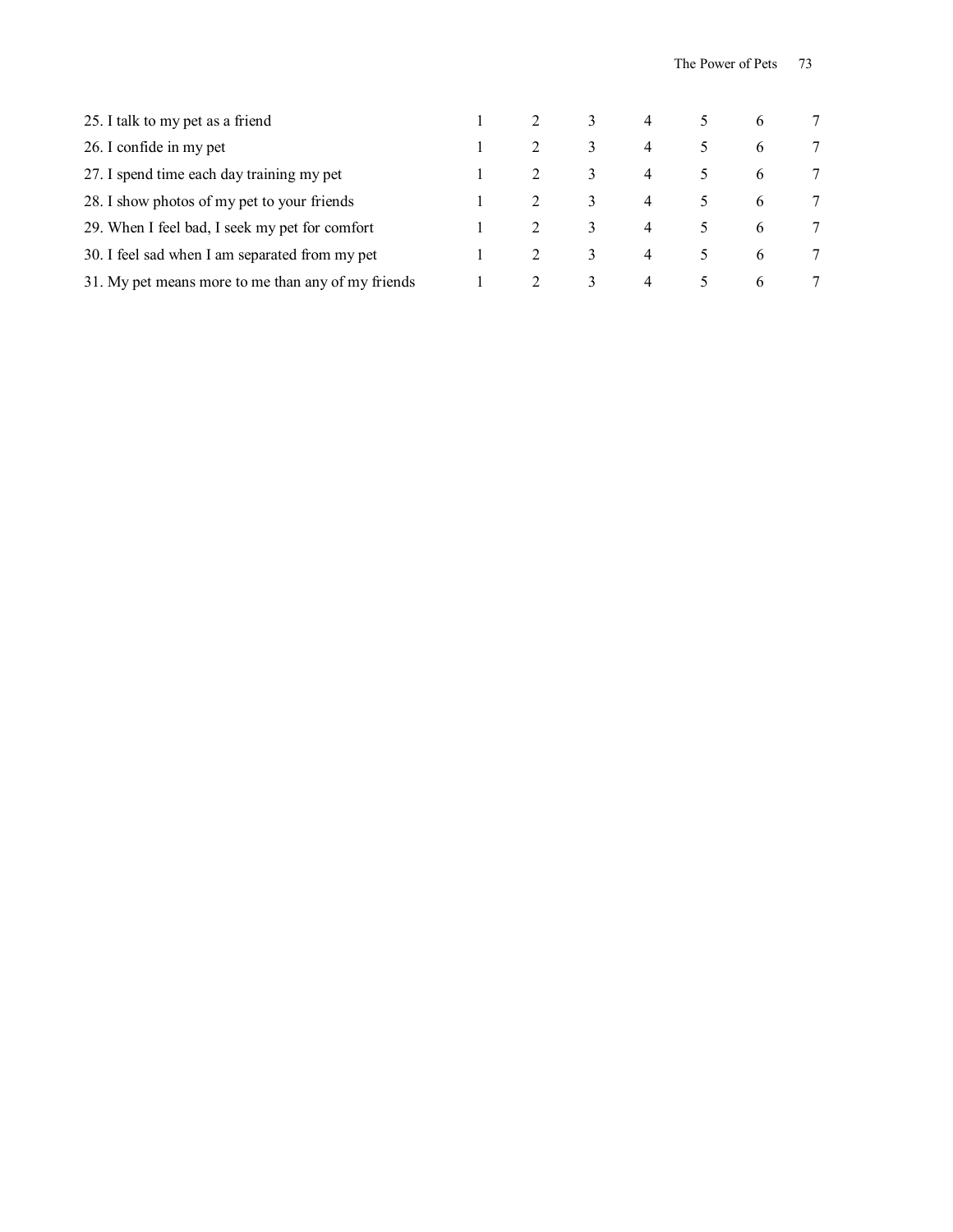# **Appendix G**

# **Curriculum Vita**

## **Krista Scott Geller**

### **Cumulative through April, 2005**

**Personal Information**  Date of Birth: 09/18/1978 Place of Birth: Roanoke, Virginia

#### **Address and Phone Numbers**

Home Address: 833 McBryde Drive Blacksburg Virginia, 24060 Home Phone: Cell Phone: (540) 953-0707 (540) 392-7782

### **Education**

- Graduate School at Virginia Tech. Attending 8/02 for Doctorate in Human Development concentration in Family Studies with a certificate in Gerontology. Graduation date 5/05.
- Overall GPA: 3.7 on a 4.0 scale.
- Graduate School at Virginia Tech. Attended: 8/00 to 5/10/02 for a Masters in Human Development with a concentration in Family Studies.
- Overall GPA: 3.7 on a 4.0 scale
- Radford University, Radford VA Attended: 9/9/96 to 5/6/00, with a major in: Psychology, GPA: 3.8 on a 4.0 scale and a major in: Media Studies, GPA: 3.8 on a 4.0 scale

### **Strengths**

- 2 years teaching experience:
	- 1 year teaching experience. Principles of Human Services, Fall 2004/Spring 2005
	- 1 year teaching experience. Undergraduate Human Sexuality, Fall 2003/Spring 2004
- Two and a half years of Media Experience
- Seven years of Theatre Experience
- Seven years of behavioral science research experience
- Interpersonal and group communication skills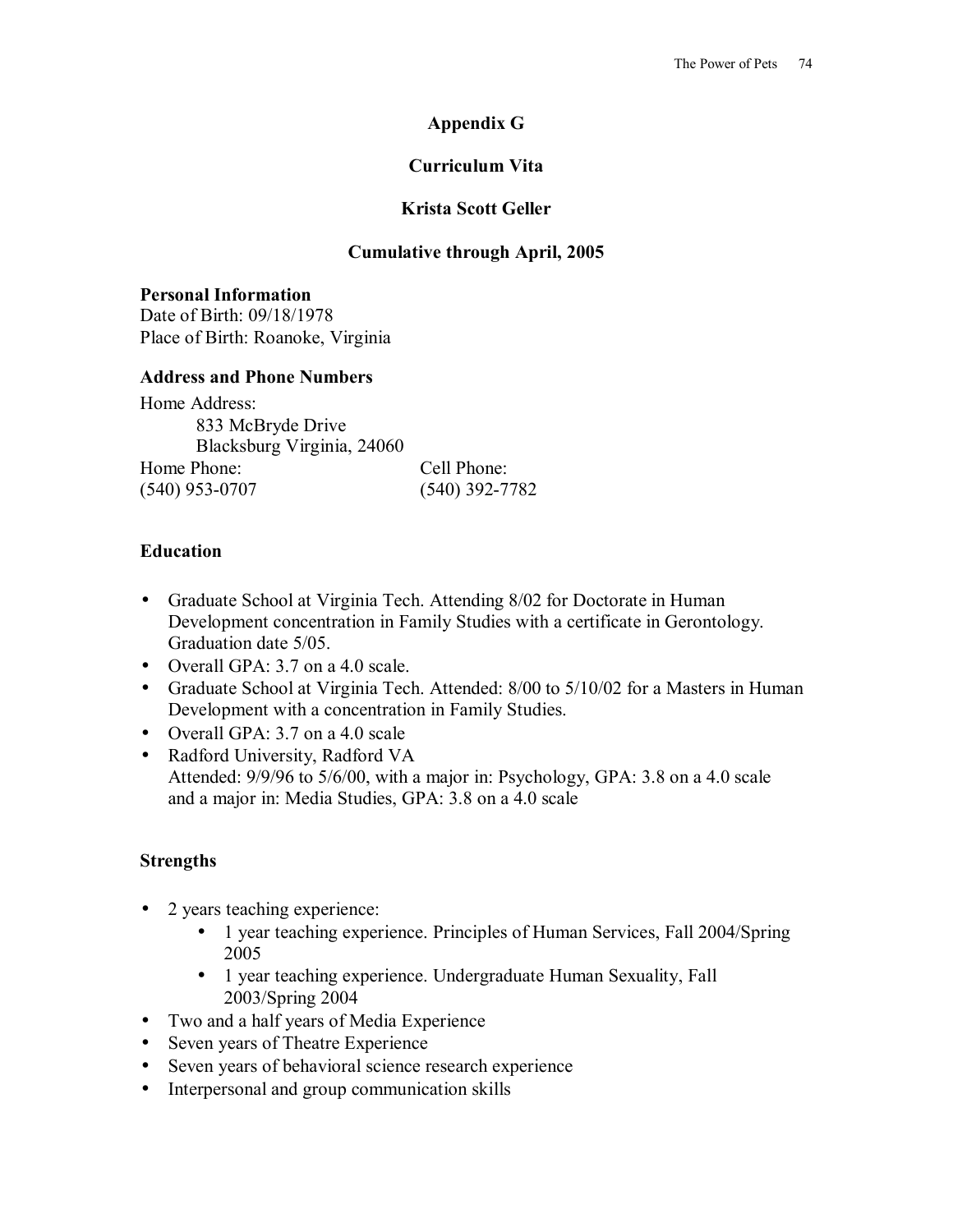#### **Honors and Awards**

Kappa Omicron Nu: Initiated into the Omicron Beta Zeta Chapter Nov. 2003 Inducted into the Radford University Honor Society April 2000 Member of Psi Chi Honor Society **April 1999** to present University Deans list: Spring 1997, Fall 1997, Spring 1998, Summer 1998, Fall 1998, Spring 1999, Summer 1999, and Fall 1999

#### **Scholarships**

The Family Studies/Therapy Scholarship award for 2003

#### **Professional Research Paper Presentations**

- Bolstridge, A., Maus, C., Geller, K., & Clarke, S. W. (November, 1996). *Effects of media exposure on availability of cigarettes to minors.* Poster presentation at the 12<sup>th</sup> Annual Convention of the Southeastern Association for Behavior Analysis, Charleston, SC.
- Click, R. D., Geller, K. S., England, K. J., & Geller, E. S. (March 2000). *Reducing road rage: Developing and testing an inter-vehicular communication system*. Symposium presentation at the  $46<sup>th</sup>$  Annual Meeting of the Southeastern Psychological Association, New Orleans, LA.
- Geller, K. S., Click, R. D., Geller, E. S., & Beasley, J. (April 2000). *Social validity of the potential of an inter-vehicular communication device to reduce road rage.* Paper presentation at the Annual Meeting of the Virginia Psychological Association, Vienna, VA.
- Geller, K. S., Geller, K. H., & Geller, E. S. (April 2000). *How available are cigarettes to minors? A community-based field study.* Paper presentation at the Annual Meeting of the Virginia Psychological Association, Vienna, VA.
- Geller, K. S., Bensenhaver, S. L., Marshall, D. T., & Geller, E. S. (May 2001). *Does having a date influence risk of intoxication? Comparisons within fraternity parties.* Paper presentation at the 27<sup>th</sup> Annual Meeting of the Association for Behavior Analysis, New Orleans, LA.
- Fruhauf, C., Jarrot, S. E., Geller, K., Lavery, K., & Rhody-Scott, D. (2001, September). *Aging in a welfare state: Lessons learned while traveling in Sweden.* Paper presented at the Virginia Polytechnic Institute and State University Center for Gerontology Forum Series, Blacksburg, VA.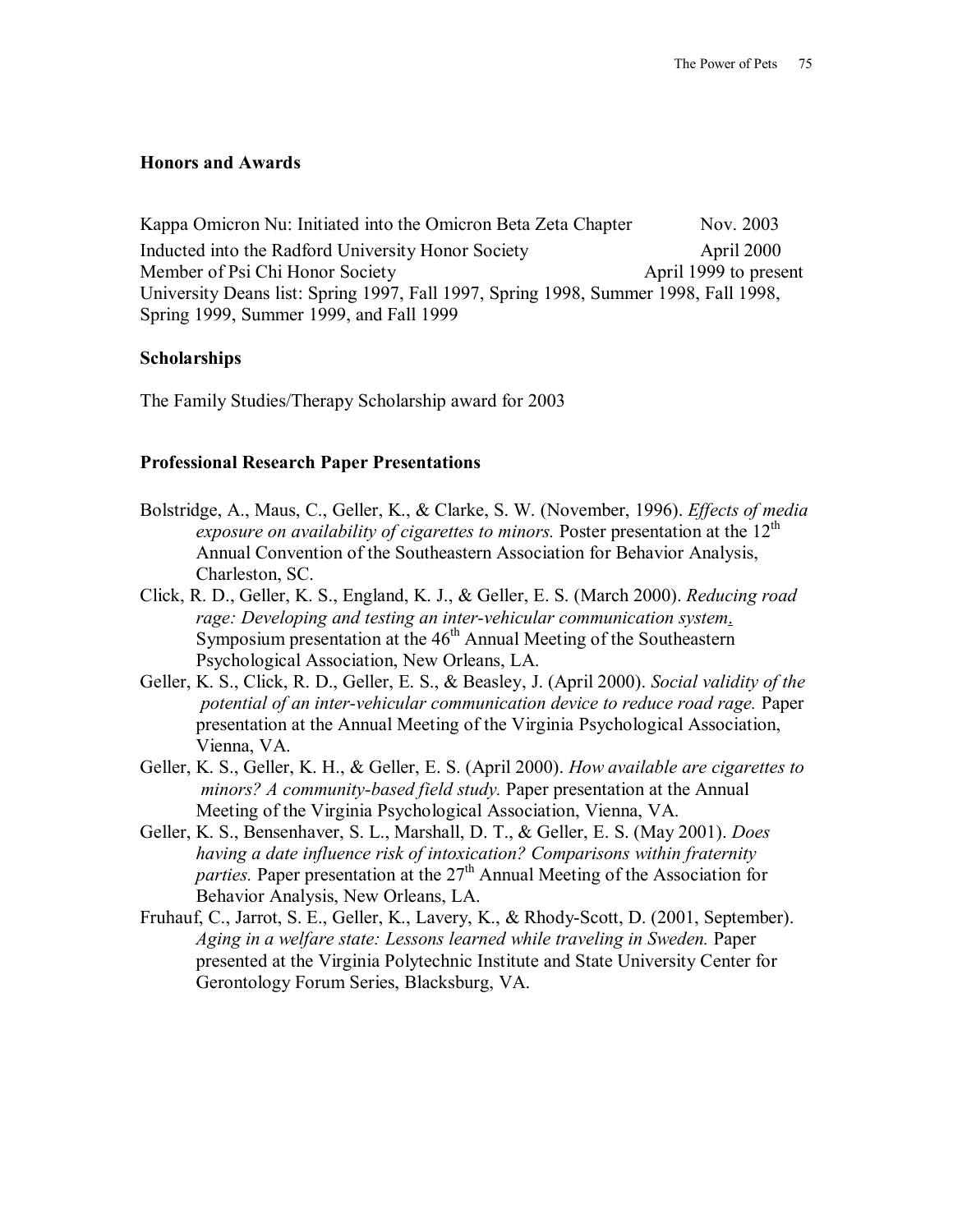# **Teaching Experience**

- Spring 2005 I was offered the opportunity to continue teaching HD 2335 Principles of Human Services with 29 students. Summer 2005 I will be teaching Human Sexuality for summer II.
- Fall 2004 I taught HD 2335 Principles of Human Services with 46 students.
- Spring 2004 I taught undergraduate Human Sexuality (HD 3314) with 108 students.
- Fall 2003 I was a graduate assistant for a professor teaching undergraduate Human Sexuality. I was given the opportunity to teach chapters and conduct many classes on my own, including management of participation from the class of 250 students.

# **Job Experience**

| $\bullet$ | Adjunct Faculty position with Virginia Tech teaching<br>Principles of Human services, HD 2335, with 46 students | Fall 2004   |
|-----------|-----------------------------------------------------------------------------------------------------------------|-------------|
| $\bullet$ | Teaching position for HD 3314, Human Sexuality, with 108<br>students                                            | Spring 2004 |
| $\bullet$ | GTA position with Dr. Katherine Allen for HD 3314 Human<br>sexuality with 250 students                          | Fall 2003   |
| $\bullet$ | Volunteer training and volunteer work at the Women's Resource<br>Center                                         | Summer 2003 |
| $\bullet$ | Volunteer at Adult Day Services in Wallace Hall                                                                 | Summer 2003 |
| $\bullet$ | Front desk attendant for the Town of Blacksburg Aquatic Center<br>present                                       | 1998 to     |
| $\bullet$ | Assistantship to Dr. Lenore McWey in Human Development (MFT)<br>May 2003                                        | Sep. 2002 - |
| $\bullet$ | Assistantship to Dr. Tammy Henderson in Human Development (FS) Oct. 2002 -<br>Dec. 2002                         |             |
| $\bullet$ | Data recorder and researcher at Virginia Tech                                                                   | 1996-2000   |
| $\bullet$ | Production Assistant at WDBJ7                                                                                   | 1999-2000   |

### **Professional Research Experience**

• Conducting a survey for my dissertation which was administered to 548 participants. Running analyses and writing up the results and discussion in order to complete and defend my dissertation entitled "Quantifying the Power of Pets: The Development of an Assessment Device to Measure the Attachment Between Humans and Companion Animals"

2005

- Conducted an open-ended survey to 102 college students from Radford University and Virginia Tech assessing the power of pets within their lives. 2002
- Assessing the influence alcohol has over Virginia Tech students on a date.